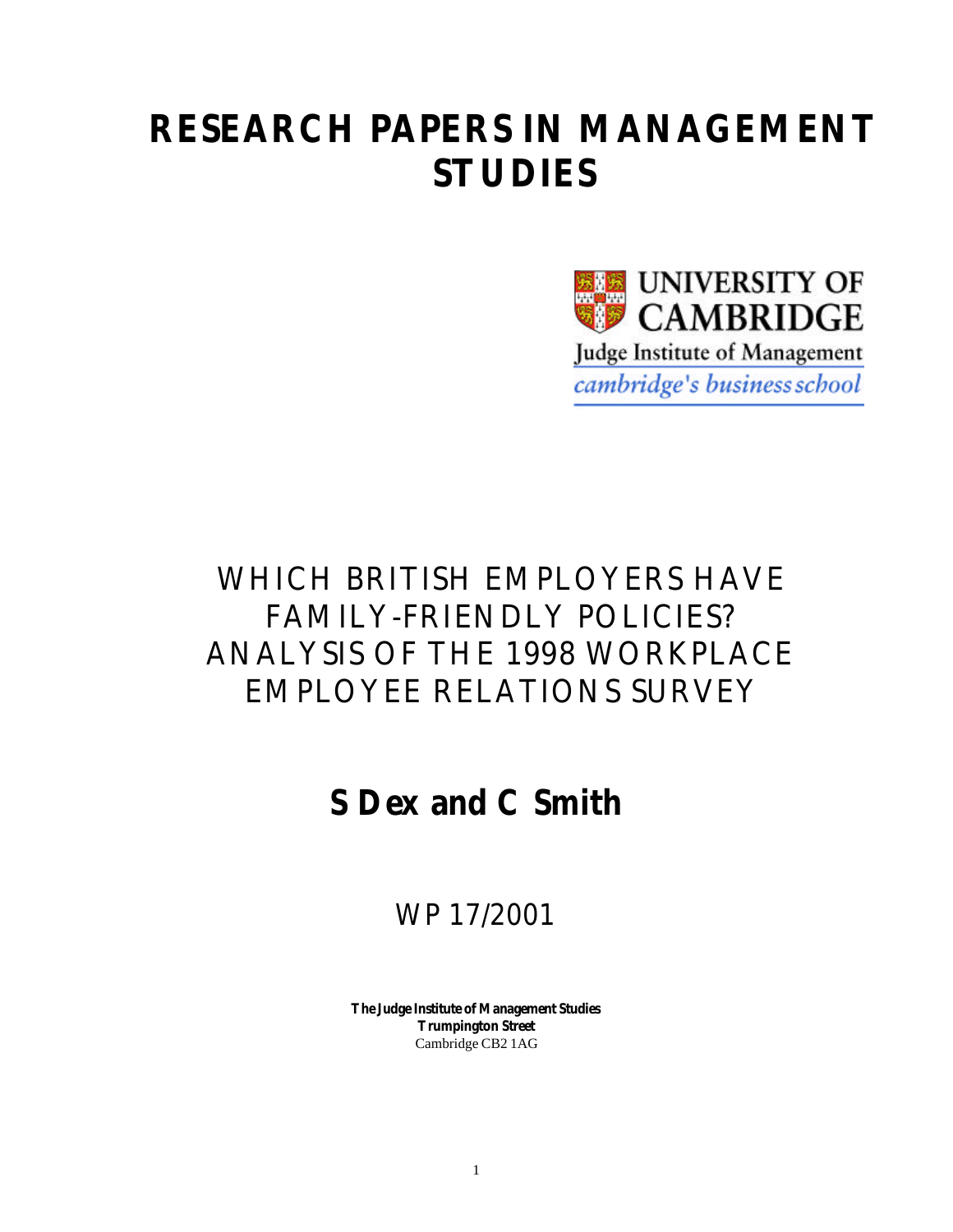# **Which British employers have family-friendly policies? An analysis of the 1998 Workplace Employee Relations Survey**

**Shirley Dex\***

**and**

**Colin Smith\*\***

# **\* Judge Institute of Management Studies University of Cambridge**

# **\*\* Centre for Business Research /Geography Department, University of Cambridge**

**November 2001**

## **Acknowledgments**

The research contained in this paper was funded by the Joseph Rowntree Foundation Work and Family Life Programme. Joseph Rowntree Foundation will be publishing an overview Report covering the results of this and several other papers on aspects of our analyses. This paper is one of a number, therefore, intended to provide technical details to the overview Report. We wish to thank the Data Archive at the University of Essex for supplying the Workplace Employee Relations Survey data and the funders of the data, for giving us permission to use the data for the analyses contained in this Report; namely the Department of Trade and Industry, the Economic and Social Research Council, the (former) Employment Department and the Advisory, Conciliation and Arbitration Service. We also thank participants of the Family Policy Studies Centre seminar in November 2000 for useful suggestions. In addition Peter Nolan, Mark Beatson, Frank Wilkinson, Ceridwen Roberts and John Evans provided helpful comments on an earlier version of this material. We are, of course, responsible for these analyses and any interpretations attached to them.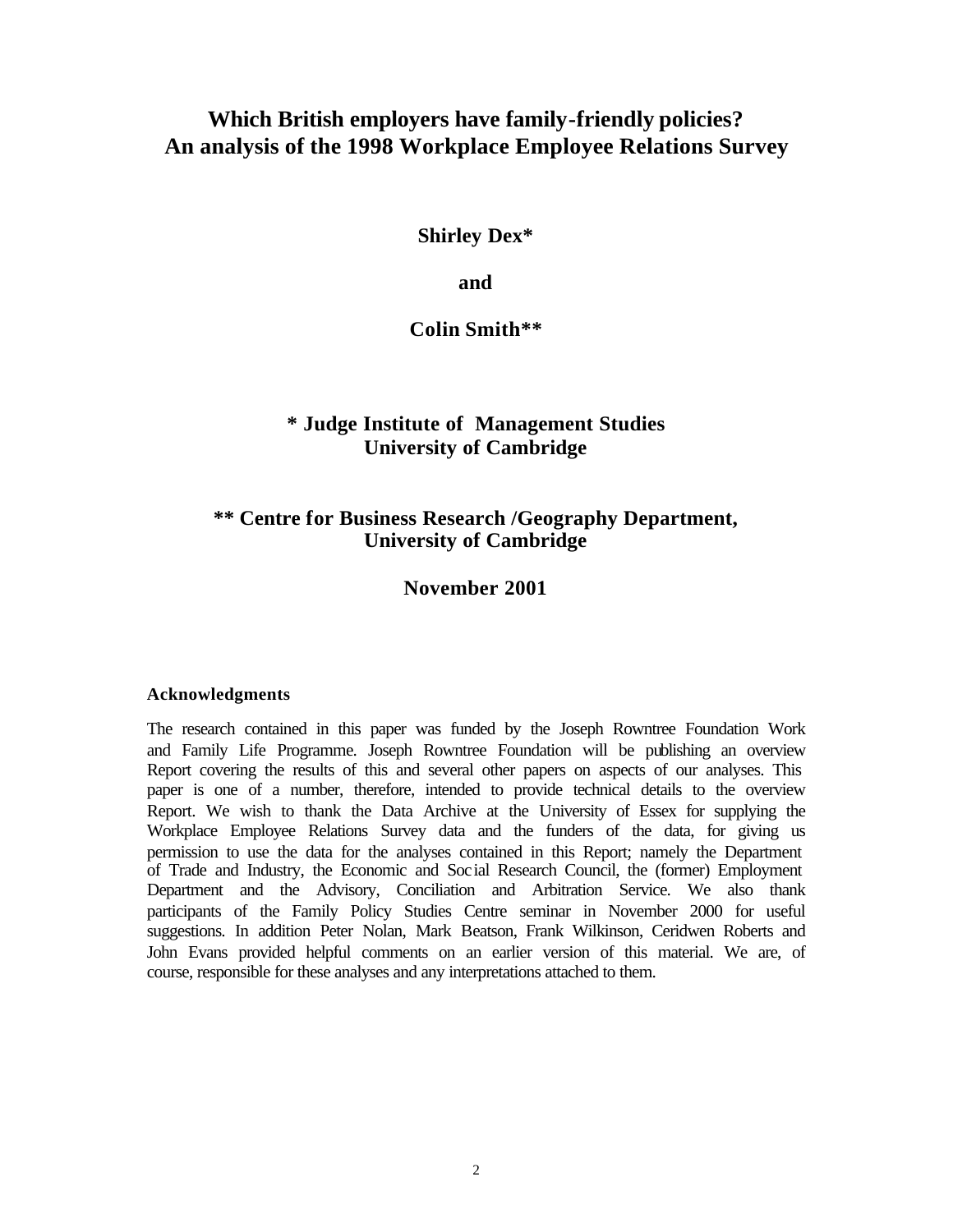# **ABSTRACT**

# **Which British Employers have family-friendly policies?**

## **Shirley Dex and Colin Smith**

This paper uses the new questions in the manager's questionnaire of the 1998 Workplace Employee Relations Survey (WERS) to examine the employer-related characteristics associated with establishments giving their employees an entitlement to any one of 10 familyfriendly or flexible working arrangements in 1998. The paper uses logistic regression to examine which establishments did offer these arrangements and ordered probit estimations to examine the determinants of the number of arrangements that were offered. The WERS data offered a rich set of covariates that covered the main theoretical elements of the organisational theory literature under the headings of institutional factors, resource constraints, agency theory and transaction cost economics. Variables representing each of these approaches were found to be significant determinants of having family-friendly policies, although varying in extent and size by the particular policy in question.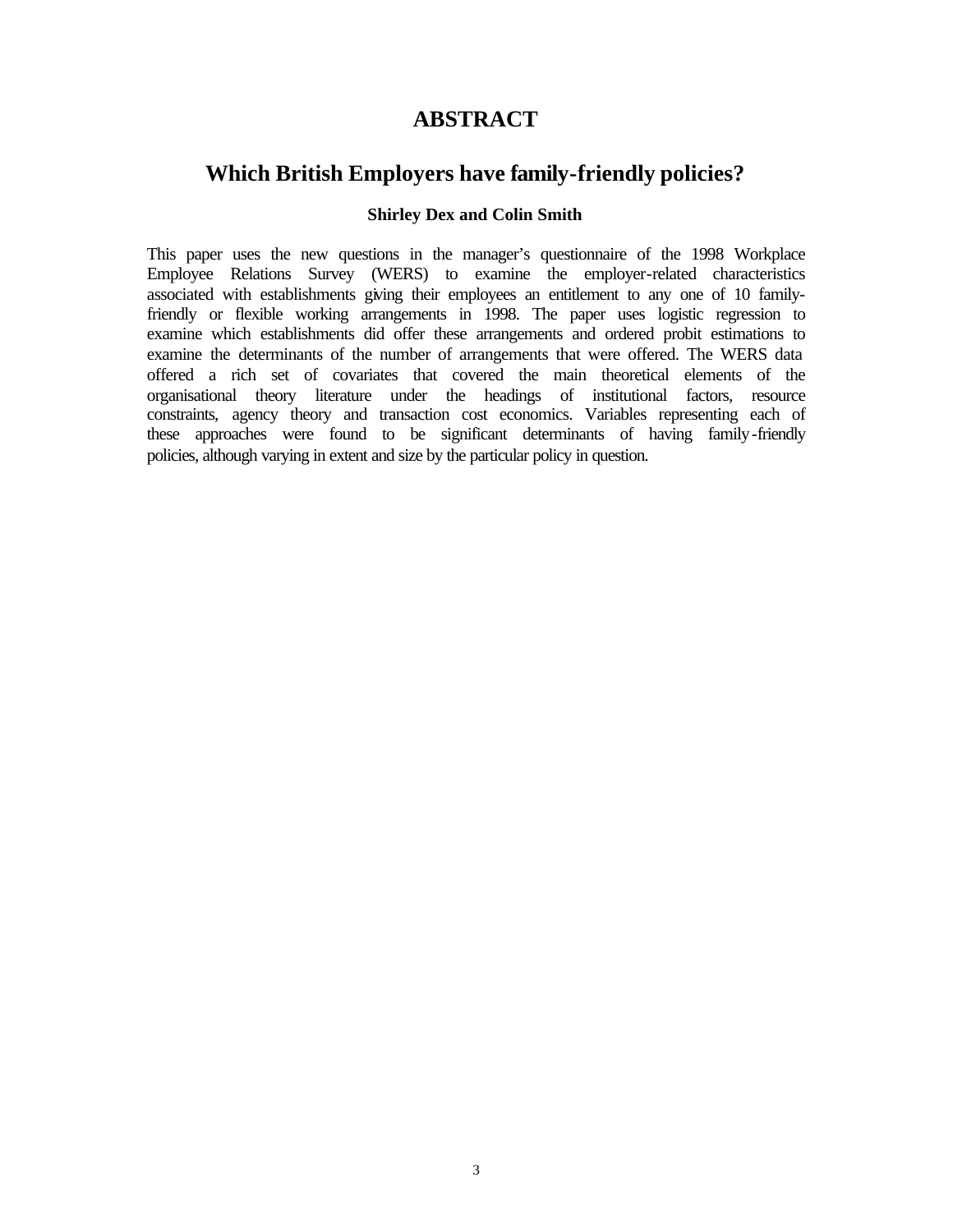# **1. Intro duction**

There has been growing interest in family-friendly working arrangements, often referred to as work-life balance policies. There is interest in which employers offer such arrangements to their employees, but also in which employees are entitled to access these provisions. In this paper we are interested in examining, using a newly available data set, which British employers have family-friendly working arrangements and whether there are systematic reasons associated with offering employees certain types of working arrangements.

The original motivation for this largely corporate-led initiative to create more flexible working arrangements and offer various kinds of leave came from employers' desires to recruit and retain women employees. While this first motivation was linked to women, there has been recognition that men as fathers and other workers have interests in, and can benefit from, flexible working arrangements, for a variety of personal and caring reasons. In Britain, legislation has also supported women's rights through statutory maternity leave and now statutory parental leave has extended the rights to both parents. Surveys have been documenting the extent of such arrangements in Britain, as well as in other countries. Until recently there were no multivariate analyses of British employers' data to examine which employer characteristics were primary in determining employers' adoption of such arrangements. There have been a series of US studies since data were available earlier there. In this paper, we set out to examine a newly available British data source providing information about employers' provisions of a range of family-friendly working arrangements. We were able to construct multivariate models of the determinants of employers' adoption of these flexible working arrangements using the British Workplace Employee Relations Survey (WERS) data from 1997/98.

In the rest of this paper we first (Section 2) review the earlier, largely US econometric studies. In Section 3 we assemble some frequencies on the extent of the various employer policies in Britain from recent sources. Section 4 considers the modeling approach we adopt and our general hypotheses. Section 5 described the WERS survey data. Our results are presented in Sections 6 and 7 followed by our conclusions in Section 8.

# **2. Earlier studies**

Until the availability of the WERS data there were no British multivariate studies to explain which employers had flexible working arrangements because of the lack of suitable data. Since this research was started, a multivariate analysis of employers' uses of homeworking has been carried out using the WERS data by Felstead et al (2001a; 2001b). The results are discussed along side our own. There have been a greater number of US econometric studies and US authors have developed the theory about the availability of flexible employment in organisations. Recently Evans (2001) reported on a study from Australia in addition to employee evidence from the EU, UK and the USA.

Goodstein (1994), Ingram and Simons (1995) and Barringer and Milkovich (1997) are examples of US empirical studies on large-scale data aimed at testing hypotheses about whether organisations have provisions that address family-work challenges. A list of potential explanations was drawn up by these researchers. They are based on theories from economics and management studies about motivations and behaviour of employers and managers in the face of what are called institutional pressures, resource pressures, individuals' incentives and cost or technical constraints. Institutional pressures are those that come from governments,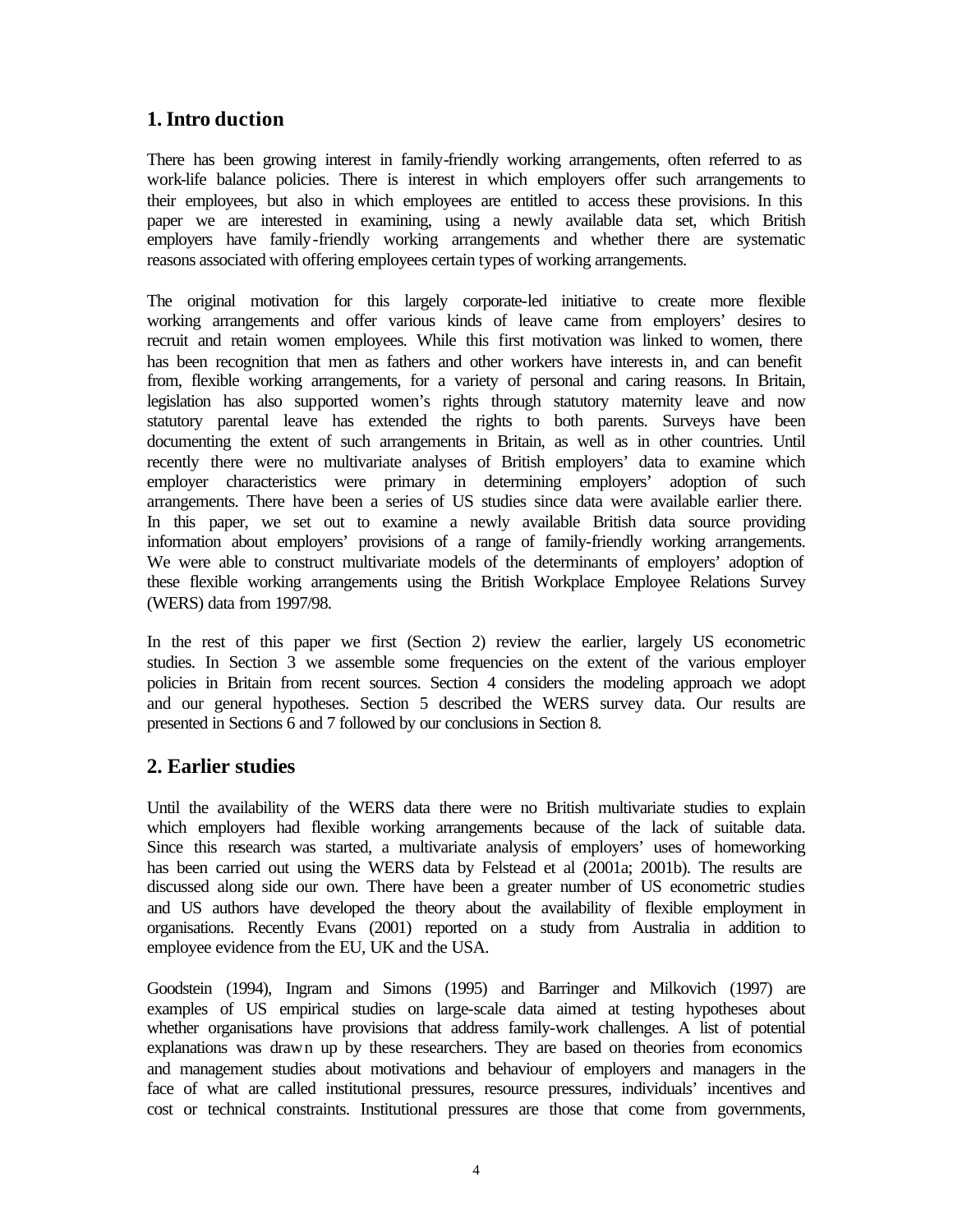interest groups or collective organisations. Resource pressures are constraints faced within organisations. Individual incentives to work hard (or not) pose employers with decisions about the best way to structure rewards, payments systems and flexible provisions. As well as the usual costs of labour, capital and other factors of production, theories have considered costs of information, monitoring workers' productivity, turnover and efficiency. This mixture of elements, some internal and some external to an organisation, have been summarised as coming under two headings; institutional pressures and expected efficiency gains (Barringer and Milkovich, 1997). The empirical work of Osterman (1995) also linked the adoption of family-work programmes to pre-existing workforce problems, and to an organisation's use of high commitment work systems although Wood (1999) disputed this using the same data.

The specific correlates found to influence US organisations' adoption of work-family provisions were:

- ß being large measured by employee size with associated features of large size eg. administrative capabilities, human resource specialists etc.;
- having a higher proportion of female employees;
- having women in management;
- **facing demands from important exchange partners;**
- having business case reasons or objectives to address eg. recruitment and retention;
- facing competition from competitors who had such provisions;
- **facing favourable labour market conditions;**
- having no union;
- having high commitment work systems;
- having certain types of work tasks and workers notably those with company-specific knowledge as an asset and those where it is costly to monitor effort and productivity.

The analysis of the workplace family-friendliness in the Australian AWIRS data from 1995, found that family-friendliness increased significantly with average workplace weekly earnings; professional workers; clerical/sales work; structured management; increases in employee size; having a written equal opportunities policy and being in the public sector. Family-friendliness decreased as the percentage of non-core workers increased (cited in Evans,  $2001$ .<sup>1</sup>

This earlier literature allows us to formulate a large number of hypotheses about why some employers might have family-friendly or flexible working arrangements. We restrict ourselves to the selection of hypotheses we are able to examine with the data available, as described below.

# **3. Extent of family-friendly policies in Britain**

Earlier survey data exists on the extent of flexible working arrangements in British companies, for example, Forth et al,  $(1997)$  using a 1996 survey.<sup>2</sup> Since the WERS data were collected the British government has seen fit to carry out another survey to provide statistical data on the extent of flexible and work-life balance practices and policies in British organisations in 2000. A comparison of the extent of the various practices from the latest sources, where they overlap, is provided in Table 1. It is only the WERS data that are the subject of the analyses contained in this paper.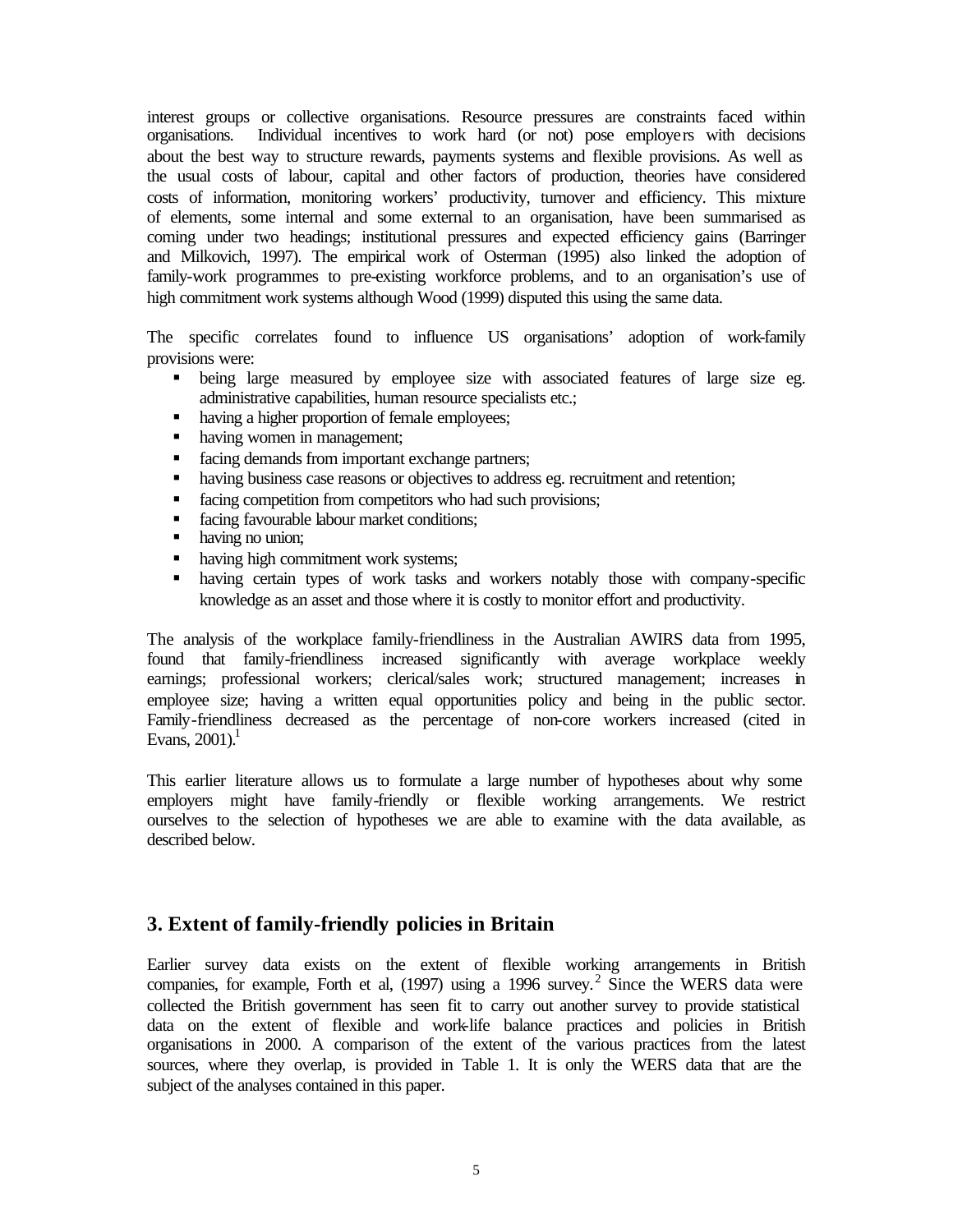**Table 1. Prevalence of flexible working patterns among British and UK employers by source and date.**

|                    | <b>WERS</b> survey | <b>DfEE Work-life</b> | <b>DTI</b> employer survey |
|--------------------|--------------------|-----------------------|----------------------------|
|                    | of employers,      | balance baseline      | on support for             |
|                    |                    | survey                | working parents            |
|                    | 1998 *             | $2000**$              | $2000**$                   |
| Part time          | 82%                | 88%                   | 77%                        |
| Flexitime +        | 27%                | 25%                   | 32%                        |
| Term time only $+$ | 16%                | 17%                   | 18%                        |
| Job share $+$      | 27%                | 24%                   | 21%                        |
| Working from or    | 33%                | 38%                   | 18%                        |
| at home            |                    | occasionally          |                            |
| Working from or    | 13%                |                       |                            |
| at home $+$ (non-  |                    |                       |                            |
| managerial         |                    |                       |                            |
| employees only)    |                    |                       |                            |
| Ability to change  | 46%                |                       |                            |
| from full to part  |                    |                       |                            |
| time hours $+$     |                    |                       |                            |
| Reduced hours      |                    | 17%                   |                            |
| Parental leave +   | 34%                |                       |                            |
| Paternity leave    | 48%                |                       | 18%                        |
| (paid or unpaid)   |                    |                       |                            |
| Special leave for  | 24%                |                       |                            |
| emergencies        |                    |                       |                            |
| Unpaid leave for   | 18%                |                       |                            |
| emergencies        |                    |                       |                            |
| Annualised hours   |                    | 8%                    |                            |
| Compressed         |                    | 7%                    |                            |
| working week       |                    |                       |                            |

*Per cents of employers in sample*

\*\* Sample: Establishments with 5+ employees.

\* Sample: Establishments with 10+ employees

+ In the case of WERS data, on the question indicated, the availability is for non-managerial employees only.

**Note**. The figures are those quoted in government publications.

Of the types of arrangements being considered in this paper, the ability to change from fullto part-time hours had the highest frequency in 1998 for non-managerial employees. Working from home for non-managerial workers was the arrangement with the lowest frequency of employer provision followed by term-time work. We suspect that the main differences in statistics between sources are related to the differences in samples and question definitions of the arrangements.

\_\_\_\_\_\_\_\_\_\_\_\_\_\_\_\_\_\_\_\_\_\_\_\_\_\_\_\_\_\_\_\_\_\_\_\_\_\_\_\_\_\_\_\_\_\_\_\_\_\_\_\_\_\_\_\_\_\_\_\_\_\_\_\_\_\_

# **4. Approach**

We are interested to examine the determinants of whether an employer offered (nonmanagerial) employees an entitlement to particular types of working arrangements. The most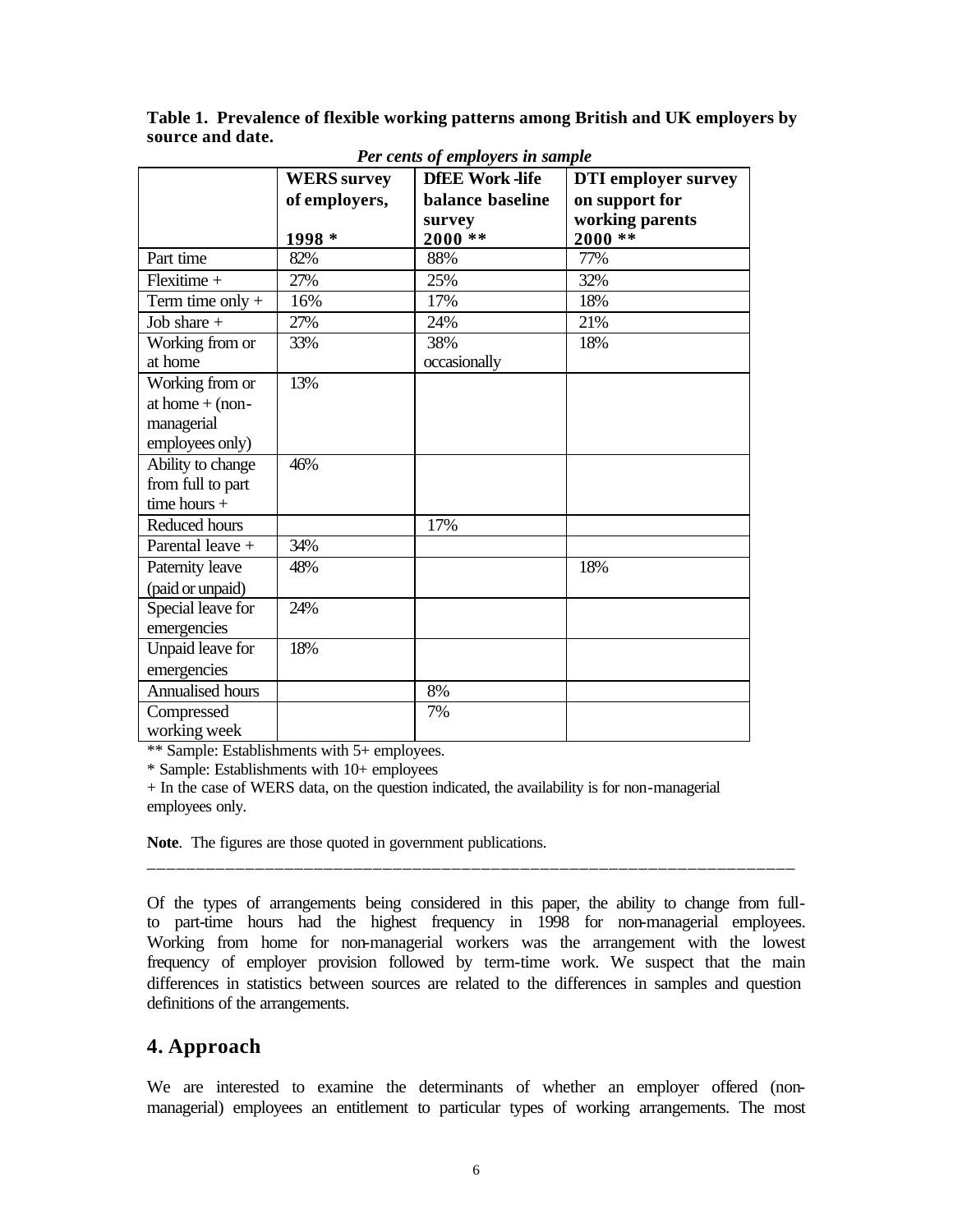obvious framework for modelling this employer decision is as a dichotomous choice where an entitlement to the working arrangement takes the value one, and the lack of this arrangement the value zero. Logistic regression is used to examine these observed dependent variables that are treated as separate and independent employer decisions.

The probability that employer i will make a decision to offer employees a working arrangement is

 $P_i = F(Z_i) = 1/(1 + e^{-ZI})$ 

and

 $Z_i = a + \beta X_i$ 

Where

Xi is a vector of the characteristics of employer i; a is a constant; and  $\beta$  are the parameters associated with employer characteristics  $X_i$ .

Each type of working arrangement was modelled separately, but using the same set of independent variables.

The explanatory variables representing establishments' characteristics to be entered into the model were chosen from the rich array of WERS survey questions bearing in mind policy interests as well as theoretical suggestions and the findings of earlier studies. In the first instance widespread bivariate correlations were calculated in order to see where potential covariates were highly correlated. Some important variables were recoded to avoid problems of multi-collinearly. Others were dropped as a result of this exercise.

Based on the literature and theoretical arguments, our general expectations about the determinants of whether establishments have family-friendly policies or not are as follows:

We expect that organisations are more likely to have family-friendly policies:

(1) when they experience or anticipate institutional pressures, either from statutory legal enforcement, bandwagon effects from demographic changes, pressure groups, unions or benchmarking with competitor companies. The public sector would be expected to experience most pressure from the statutory environment.

(2) when resources in the organisation are favourable to their introduction or key resources are lacking and could be procured through the introduction of flexible working arrangements; buoyant product markets; good financial or sales performance; a specialist HR function that can help to administer and manage the flexibility; in la rger establishments; skill shortages that prohibit either further growth or fulfilling orders which could be alleviated by using flexible working arrangements. These will all favour the introduction of family-friendly working arrangements.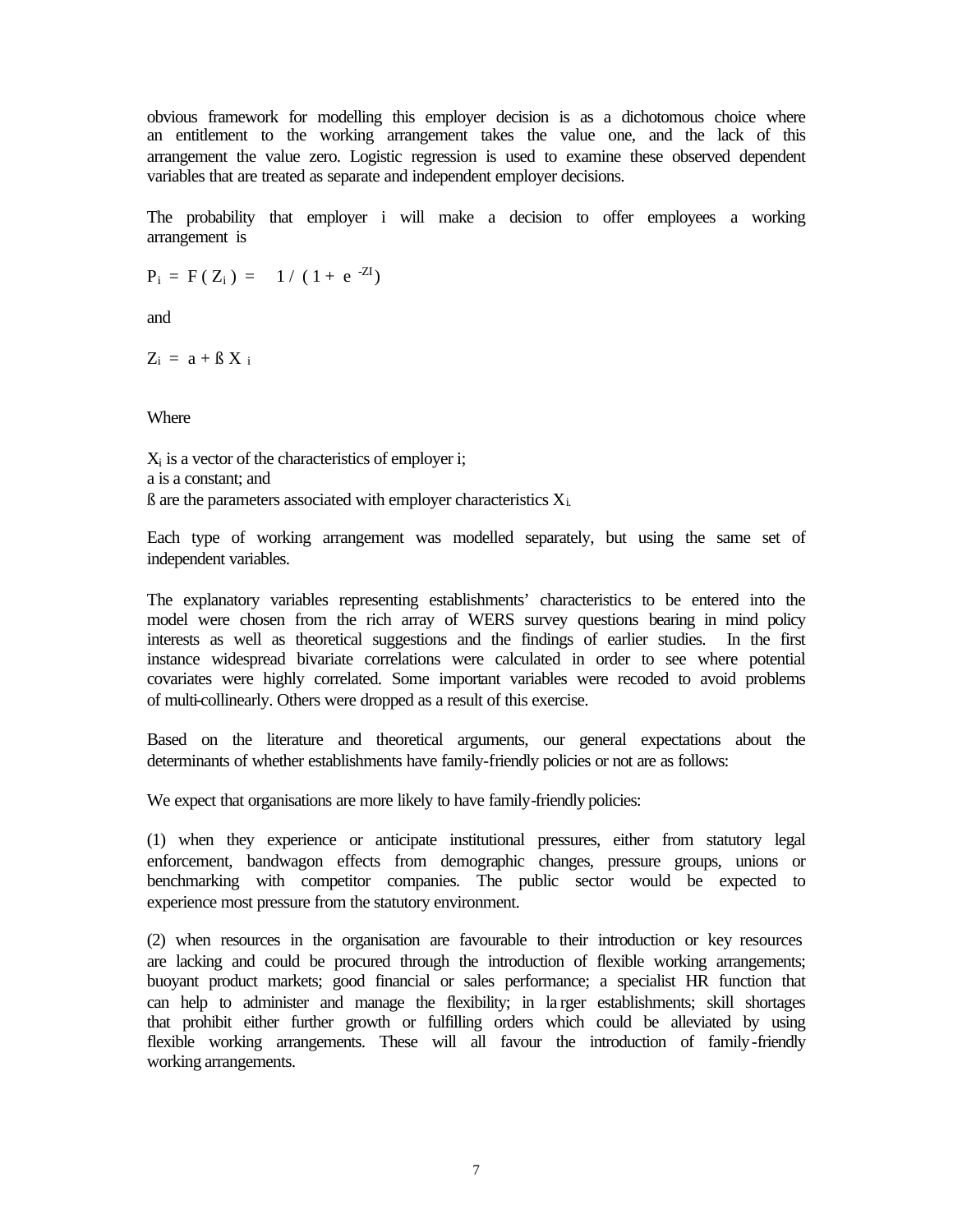(3) when agency costs are reduced, for example, where the costs of supervision can be reduced by allowing workers flexibility, and in conditions where reward incentives such as performance-related-pay already perform the necessary control and supervision functions

(4) where technical factors are favourable and there is a clear business case for having flexible working arrangements; through recruitment and retention benefits in situations of skill and labour shortages; where there are few operational constraints to introducing the practice.

# **5. The WERS 98 data**

The Workplace Employee Relations Survey (WERS 98) data consisted of a nationally representative sample of British establishments and were collected from October 1997 to June 1998. The survey involved interviews with managers and workers in over 2191 workplaces and questionnaires from 28,323 employees from these same workplaces.<sup>3</sup> The response rate obtained was 80 per cent. The 1998 survey had a new sampling base, as compared with earlier (WIRS) precursors of this survey. In the 1998 WERS, establishments with a minimum of 10 employees were sampled whereas earlier surveys had taken their minimum as 25 employees. This means that the 1998 WERS survey as a whole represented 15.8 million employees or approximately three-quarters of all employees in employment in Britain at the time. Incorporating employees into the survey was also a new innovation. The technical details of the survey are described in Airy et al (1999) and an overview of the survey findings is provided in Cully et al (1999).

There were also new additions to the content of the 1998 survey. As well as its past coverage of the nature of collective representation and bargaining, it included new questions on equal opportunities policies, family-friendly policies, performance indicators, payment systems and performance appraisal, recruitment and training, quality improvement schemes and the individualization of employment contracts. This set of new questions in combination with others in the WERS survey provided a valuable opportunity to examine the determinants of having particular family-friendly policies as well as having a higher number of policies.

## **Family-friendly working arrangements in WERS**

The WERS manager questionnaire asked about the working arrangements that the establishment offered as entitlements to non-managerial employees. The list of provisions included covered:

- Parental leave (non-statutory, since survey before the Statutory provision);
- **Job sharing;**
- Term-time only;
- Working at or from home during normal working hours;
- Ability to change from full- to part-time hours;
- Workplace or other nursery;
- Help with the costs of child care; and
- **F** flexitime.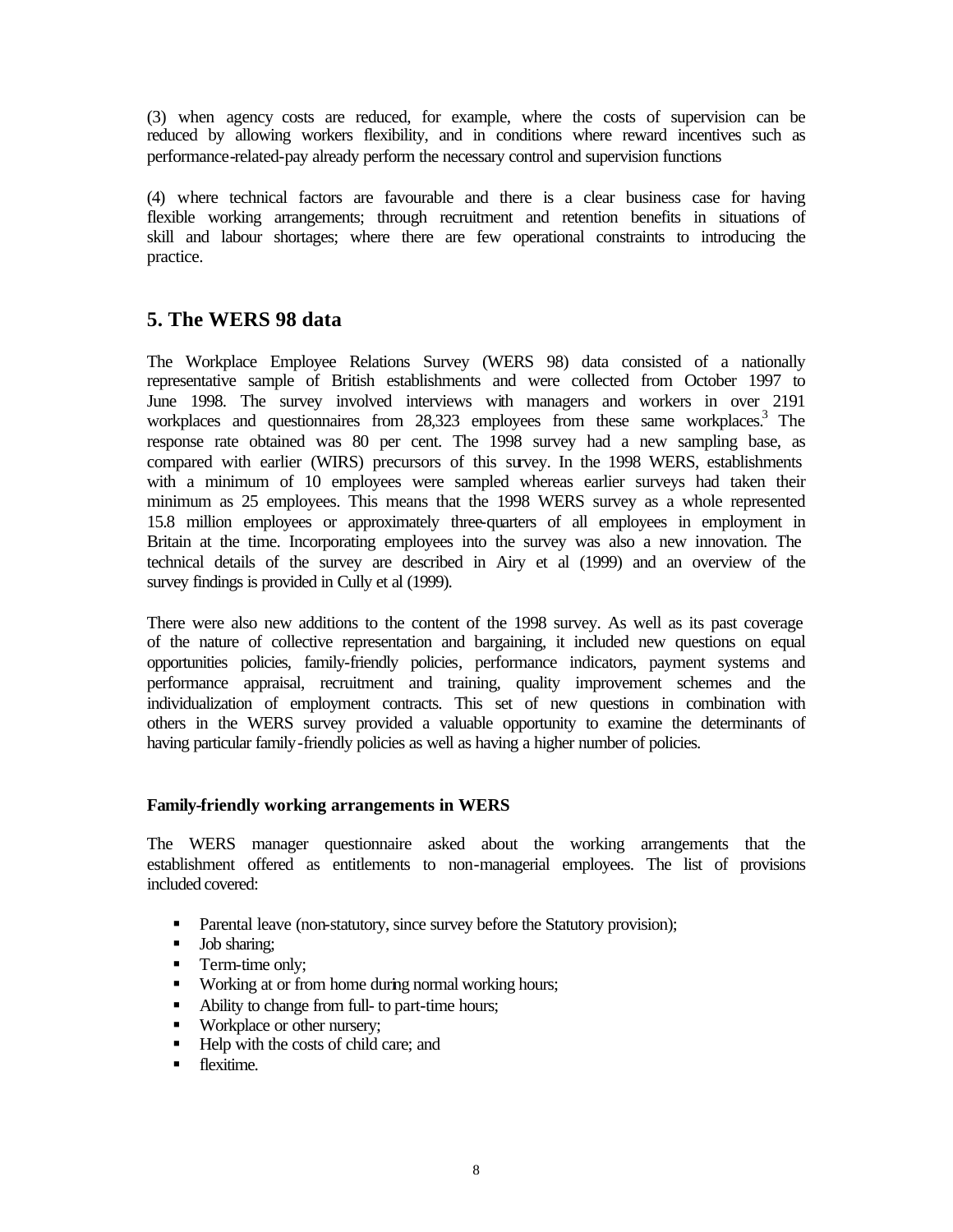The wording of the WERS questions is not specifically about organization policies. In this sense we might expect that answers covered both formal policies and practices of the establishments in the survey albeit only for non-managerial employees. However, the fact that the question wording used 'entitlement' implies that informal arrangements, especially if subject to a manager's discretion, would be less likely to be recorded.

In addition, another two provisions were asked about but not in a way that was restricted to non-managerial employees;

- Paternity leave; and
- Scheme for time off for emergencies.

Although this is a list of 10 arrangements, there is a risk of double counting in the case of parental leave and paternity leave. At the time of this survey parental leave was not well defined since there were no statutory arrangements in Britain and it is easily confused with maternity or paternity leave, perhaps more so for employees than employers. This should be born in mind in examining these data. These two arrangements were collapsed into one (either/or) arrangement for some analyses, particularly for counting the number of policies.

In addition, employees were asked whether their employer made family-friendly provision available but we do not use the employee data in our analysis. We rely wholly on the managers' responses. However, a comparison of these two sources on the same policies shows that there is a large measure of inconsistency in the replies about whether employees thought they had or did not have entitlement to the relevant policies. These findings suggest we should be cautious about the managers' data. Even if we could assume that all managers' responses were error free, the employee data show that organizations are far from offering all their (non-managerial) employees' access to family-friendly working arrangements, or communicating with all employees about the provisions they offer.

#### **Other explanatory variables**

The WERS managers' data provided a very wide range of other explanatory variables to use as controls. The variables included are listed in Table 2 although a full list of the variables used and their definitions, means and standard deviations is provided in Appendix Table A1. The set of variables included measures of structural characteristics of the establishment, its workforce profile, and its human resources practices.

## **Table 2. List of explanatory variables included in the performance models and their theoretical interest.**

#### **Structural characteristics**

| Establishment size (set of dummies) | Resource         |
|-------------------------------------|------------------|
| Organization size (set of dummies)  | Resource         |
| Industry groups (set of dummies)    | Technical        |
| Foreign owned                       | Institutional    |
| Owner controlled                    | Resource         |
| Multinational                       | Resource         |
| Recognised union                    | Institutional    |
| Location of market (set of dummies) | <b>Technical</b> |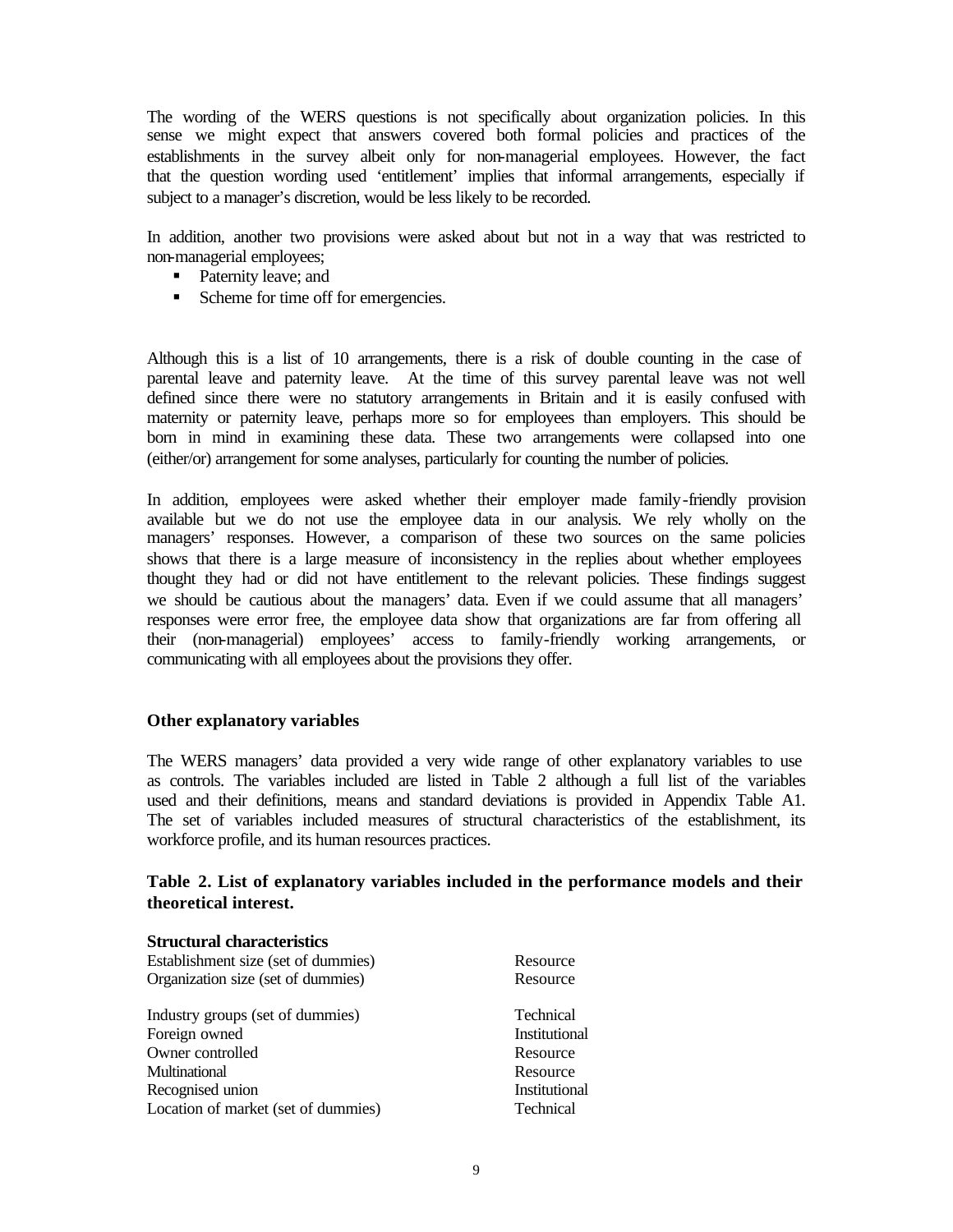| Workforce profile<br>Percent of female to total workforce<br><b>Institutional</b><br>High proportion part time in female workforce<br>Institutional<br>Share of non-managerial/professional to<br>Agency<br>total workforce<br>Has recruitment difficulties<br>Resource<br>Institutional/Resource<br>Has policy to recruit female returners<br>Time taken to learn job (set of dummies)<br>Agency | Nature of competition (set of dummies)<br>Percent of labour to total costs (set of dummies) | Institutional<br>Resource |
|---------------------------------------------------------------------------------------------------------------------------------------------------------------------------------------------------------------------------------------------------------------------------------------------------------------------------------------------------------------------------------------------------|---------------------------------------------------------------------------------------------|---------------------------|
|                                                                                                                                                                                                                                                                                                                                                                                                   |                                                                                             |                           |
|                                                                                                                                                                                                                                                                                                                                                                                                   |                                                                                             |                           |
|                                                                                                                                                                                                                                                                                                                                                                                                   |                                                                                             |                           |
|                                                                                                                                                                                                                                                                                                                                                                                                   |                                                                                             |                           |
|                                                                                                                                                                                                                                                                                                                                                                                                   |                                                                                             |                           |
|                                                                                                                                                                                                                                                                                                                                                                                                   |                                                                                             |                           |
|                                                                                                                                                                                                                                                                                                                                                                                                   |                                                                                             |                           |
| High amount of discretion to learn main job<br>Agency                                                                                                                                                                                                                                                                                                                                             |                                                                                             |                           |
| High proportion of temporary workers<br>Resource/Agency                                                                                                                                                                                                                                                                                                                                           |                                                                                             |                           |
| <b>Human Resource practices</b>                                                                                                                                                                                                                                                                                                                                                                   |                                                                                             |                           |
| <b>Institutional</b><br>Family-friendly ethos                                                                                                                                                                                                                                                                                                                                                     |                                                                                             |                           |
| Investor in People award<br>Institutional                                                                                                                                                                                                                                                                                                                                                         |                                                                                             |                           |
| Performance-related-pay used<br>Agency                                                                                                                                                                                                                                                                                                                                                            |                                                                                             |                           |
| Other fringe benefits offered<br>Agency                                                                                                                                                                                                                                                                                                                                                           |                                                                                             |                           |
| Percent on regular overtime<br>Resource/Agency                                                                                                                                                                                                                                                                                                                                                    |                                                                                             |                           |
| Resource<br>HR specialist at the establishment                                                                                                                                                                                                                                                                                                                                                    |                                                                                             |                           |
| HR specialist at Head Office<br>Resource                                                                                                                                                                                                                                                                                                                                                          |                                                                                             |                           |
| <b>Institutional</b><br>Consults the workforce on equal opportunities<br>and welfare                                                                                                                                                                                                                                                                                                              |                                                                                             |                           |
| Has equal opportunities policies (set of dummies)<br>Institutional                                                                                                                                                                                                                                                                                                                                |                                                                                             |                           |
| Industrial relations disputes in past year<br>Agency, Transactions costs                                                                                                                                                                                                                                                                                                                          |                                                                                             |                           |
| <b>High Commitment Management practices</b><br>Institutional. Resource, Agency                                                                                                                                                                                                                                                                                                                    |                                                                                             |                           |
| Employer thinks employees involved in decisions<br>Institutional, Resource                                                                                                                                                                                                                                                                                                                        |                                                                                             |                           |

Given the many debates in the literature about the importance of high commitment management practices (HCM) we sought to have a measure of high commitment management as an explanatory variable. There are many ways in which such a measure could be constructed and differing views about what it should contain (see for example Huselid, 1995 and Osterman, 1995). The WERS survey instrument was developed to make sure the full range of possible meanings could be explored. Developing such a measure for our own analyses could not be the main focus of our research. Nonetheless, we needed to include such a variable as one of our controls, given its potential importance. We took, therefore, a relatively pragmatic approach of including a broad range of the relevant variables and running them through a factor analysis. This procedure identified one factor with an eigenvalue greater than one. We used the factor score from this variable as our HCM explanatory measure. Details of the variables this factor represents are also listed in the Appendix Table A1.

## **6. Determinants of working arrangements available**

The results are displayed for each type of arrangement in Tables 3, 4 and 5. This is a large array of results. We propose to discuss them under the theoretical headings and around the specific hypotheses that we devised in advance of the data analysis, based on the previous literature and a priori reasoning. The independent variables entered into the model are in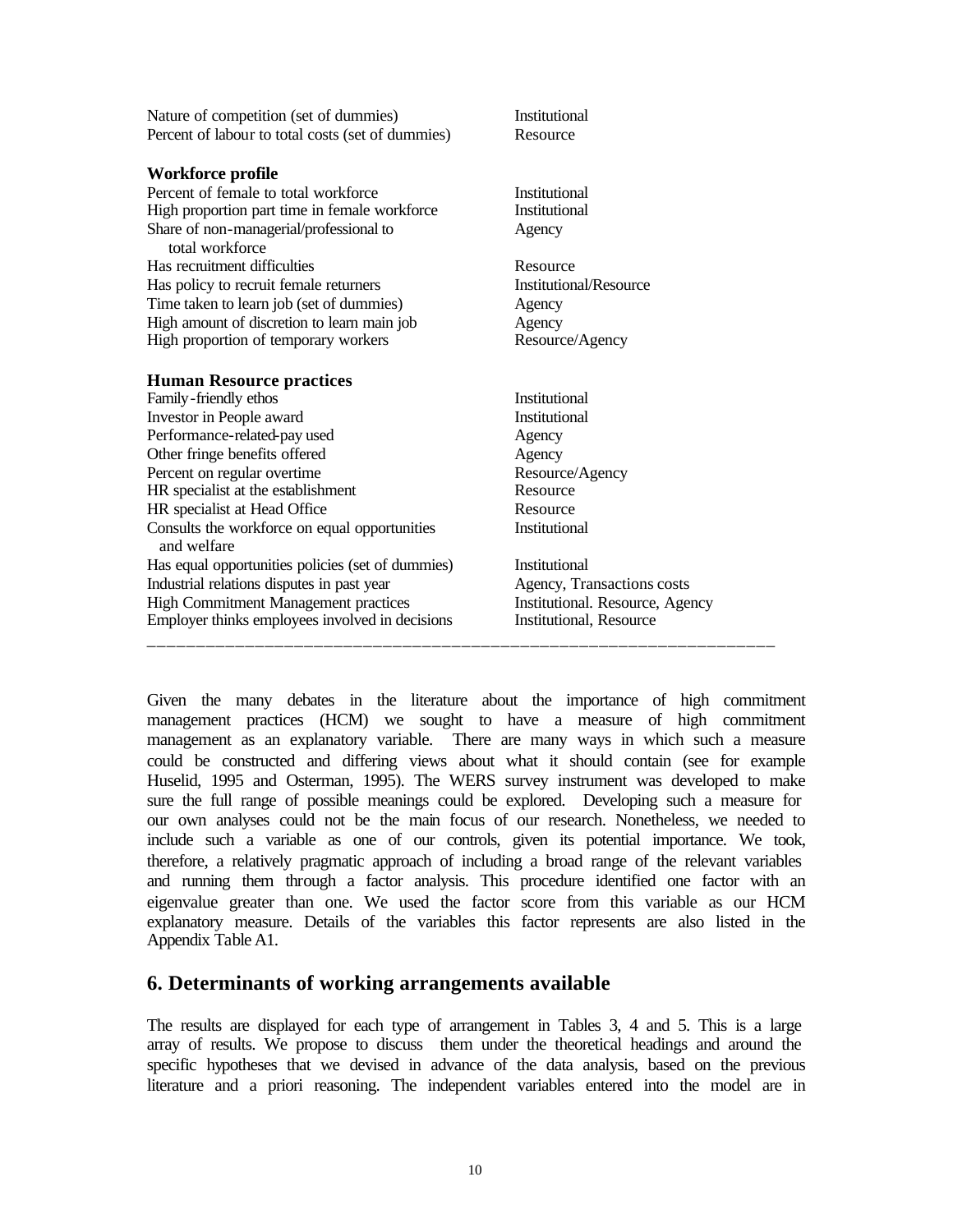some cases relevant to more than one theory or hypothesis. As Barringer and Milkovich noted, there are overlaps in the theories' predictions.

#### **Institutional pressures**

Our expectation that institutional pressures would make it more likely that organisations would adopt flexible working arrangements are largely supported by a number of different results. The public sector had the highest proportions of many of these working arrangements, but across the different public sector industry categories there was some variation in the size and significance of these sectors as determinants of having particular arrangements. A selection of the predicted probabilities of having selected policies for the public authorities sector are displayed in Figure 1.<sup>1</sup> These probabilities were much higher than those for other private sector establishments as the later figures display. Being a public sector establishment in 1998 was not a relevant force in explaining why establishments had parental leave. This was before parental leave became a statutory arrangement. The public authorities sector was influenced to have paternity leave, term-time work, the ability to change from full to part-time hours, and flexitime but not homework. The lack of homeworking in public administration is perhaps not surprising given the need to deal mainly with customer queries. This demonstrates the role operational or technical constraints play in devising the type of flexible arrangements on offer, even within an environment where there is a basic predisposition to respond to institutional pressures as noted in



FT-PT – employer offers ability to change from full to part-time hours. PaternityL – employer offers paternity leave arrangements.

IR - Industrial relations

 $\overline{\phantom{a}}$ 

% female – percentage of female in total workers.

<sup>&</sup>lt;sup>1</sup>The base set of characteristics for these predicted probabilities of having a particular working arrangement are as follows: establishment size of 200-499 employees, in the public authorities sectors, with a recognised union, local market, competition missing, labour costs over 75% of total costs, 2 types of workplace change, 75% female workforce, high on part time workers, 75% share of non-managerial workers, high on temporary staff, time to learn the job from 1-6 months, recruits returner females; has family-friendly ethos, Investor in People award, 30% do regular overtime, HR specialist in establishment, consults the workforce, equal opportunities implemented at high level and bad industrial relations recently. Otherwise the reference category was used.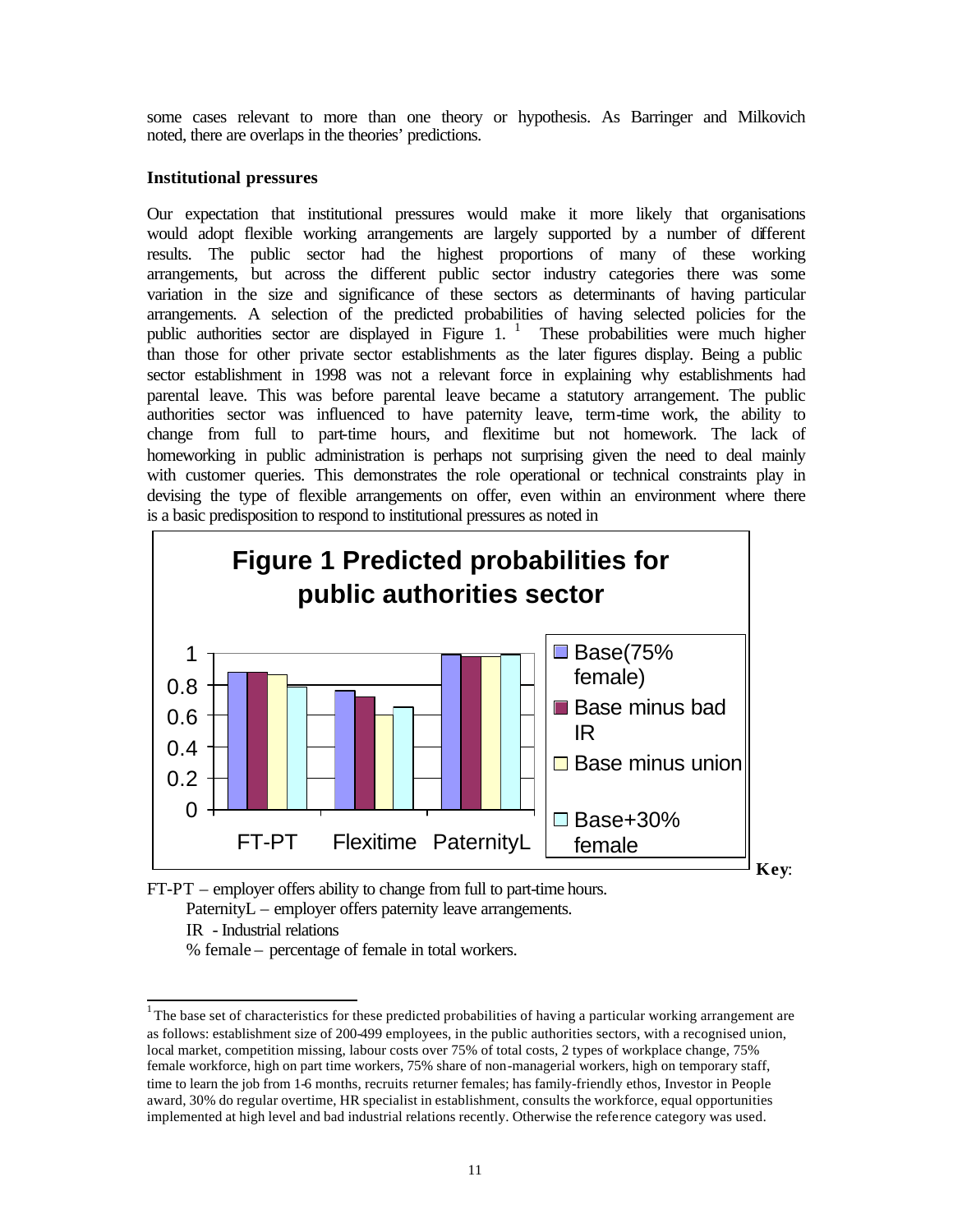Yeandle et al (2002 forthcoming). Our results differed in some ways from Felstead et al  $(2001)$ .<sup>4</sup>

#### *Unions*

The earlier US studies suggested organisations were less likely to have flexible arrangements where unions were present. This may be because of the nature of US organisations, with their low level of union representation outside of certain male manufacturing enclaves and with employers offering fringe benefits as standard without union involvement. The British setting is somewhat different. In Britain there is more of a tradition of unions negotiating about working conditions across a range of industries. White collar and women in unions have been growth areas and, although there has been a general decline in membership, unions are still strong in the public sector in Britain. Even so, Casey et al (1997) found that the introduction of some types of flexible working into organisations was easier in non-union environments.

Our results show that workplaces with a recognised union were more likely to have adopted family-friendly working arrangements, especially those of parental leave, paternity leave, job share, flexitime, workplace nursery and emergency leave to a lesser extent. All of these arrangements, with the exception of emergency leave, also had a higher incidence in the public sector. We need to see the union presence in Britain, therefore, as a mechanism for reflecting and implementing institutional pressures in the public sector. This may help to explain the differences between British and US results. However, separate estimations on private and public sector establishment samples found union influence to be significant and positive in both sectors, with the exception of job share where the union coefficient was not significant in the private sector. Homework was the exception where having a recognised union was not found to be significant in our results. However, Felstead et al found their union variables (different to ours) had a negative effect on the availability of homeworking.

#### *Female workfor ce*

Flexible working arrangements were expected to be more likely to be available in workplaces with a higher proportion of women through the pressures caused by demographic change in the composition of the workforce. These demographic changes have resulted in further institutional pressures as governments, especially in Europe, and interest group pressures, have led over time to the introduction of new legislation The introduction and enhancements of maternity leave and pay and more recently parental leave are clear examples of the recognition of women's and now men's parenting responsibilities. The expectation of a greater adoption of family-friendly policies where women are present also has its roots in the origin of such arrangements. As we noted earlier, family-friendly working arrangements were originally devised in order to assist women workers, and it is still the case that women, even when they are in full-time employment, are more likely than men to take responsibility for children and seek certain types of flexibility in their working arrangements (Dex, 1999). Survey data on women's and men's demand for flexibility shows women are more likely to prefer options that reduce their hours of work (Hogarth et al, 2000)

Our results show that the extent of female employees is an important explanation in establishments' adoption of flexitime, parental leave, job share, term time, the ability to change from full- to part-time hours, child care and home work. In the case of job share and term-time work this is also linked to working in the public sector and certain types of work in highly gender segregated workplaces, such as schools. The adoption and use of flexitime may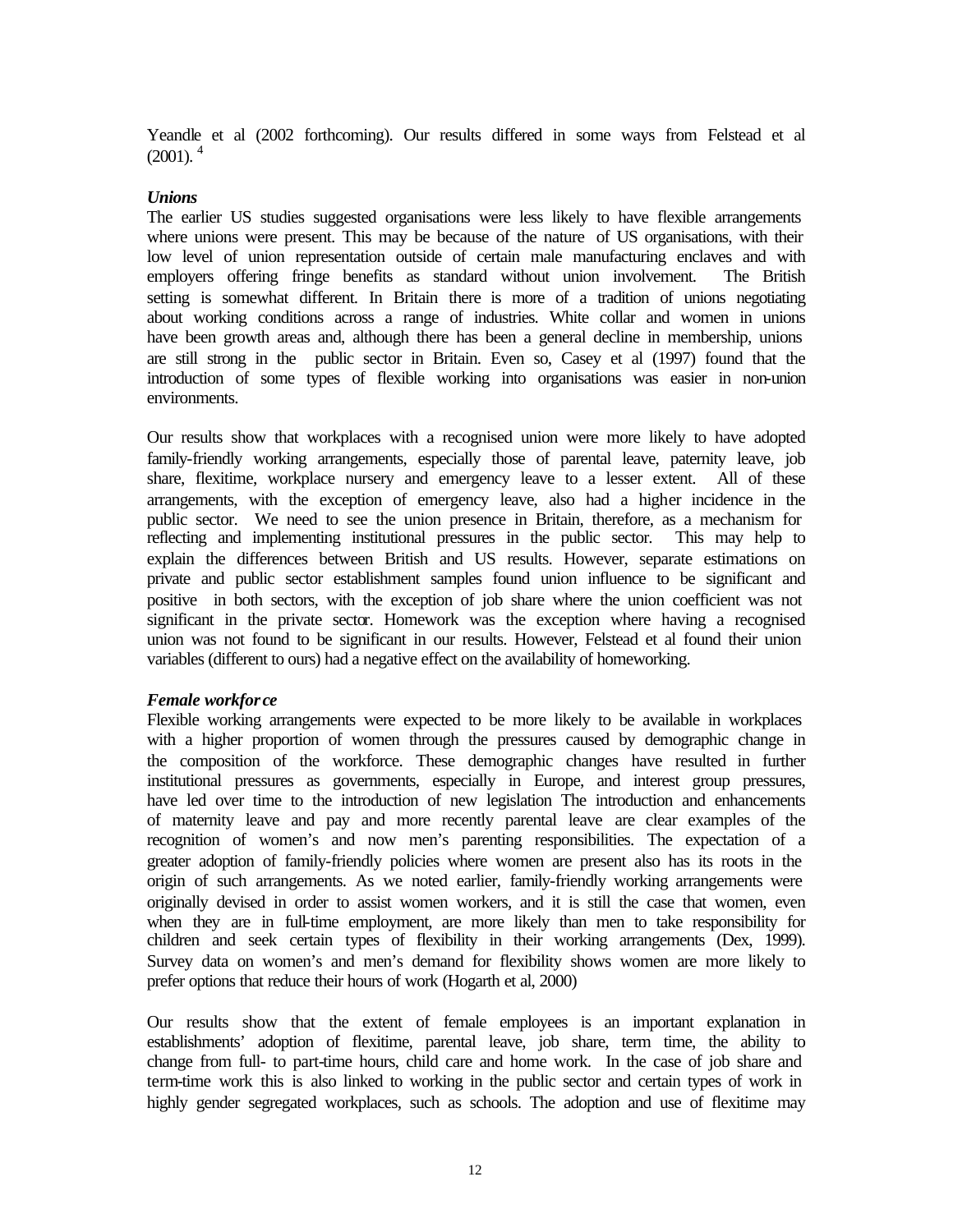be more related to the type of work being done; in particular, clerical and secretarial work have commonly been organised with ease using flexitime.<sup>5</sup> These, of course, are jobs dominated by female employees. The percentage of female workers was not significant in the case of homeworking in Felstead et al's (2001) analysis.

Workplaces with a high proportion of part timers in their female workforce exhibited a significant negative effect on the likelihood of having job share, child care, homework and flexitime. The homeworking result coincided with Felstead et al's (2001) analysis of homeworking. Part-time work and job shares are to some extent substitutes for each other, so this may explain why there is this negative relationship between the two. It is not surprising to see a negative effect of large amounts of part-time work on child care. There is evidence from other sources that many women with children choose part-time work as a way on combining work and family life, and in order to minimise child-care costs (Dex, et al, 1999). In workplaces with a high proportion of part timers in the female workforce, the employer would probably experience and expect little employee demand for child care or child care assistance.

## *HR policies*

Other representations of institutional pressures come from bandwagon effects from similar or competitor companies. In some cases certain HR policies or fringe benefits become the norm and companies feel pressured to adopt them to keep abreast of new developments and benchmarking. The concept of being *the* or *an* employer of choice is one that is often mentioned in company recruitment strategies since the 1990s and clearly creates internal pressure to be parallel with or ahead in human resources as well as other practices. The same intention motivates the Investor in People award. High commitment management strategies may also be a form of this kind of instituted HR pressure. Workforce involvement and consultation are part of a high commitment management approach. Companies with human resource specialists will be more able to address and respond to these pressures, but HR specialists are also a resource, without which it is difficult to introduce and implement new HR policies. The results for this HR resource are discussed below in the *resources* section.

At the time of the WERS survey the Investor in People award did not cover family-friendly working arrangements. It is perhaps not surprising, therefore, that in our results, having an Investor in People award did not appear as a positive force for adopting family-friendly working arrangements. The award was associated with a reduction in the likelihood of working at home. This result may imply that undue emphasis should not be placed on such awards unless they cover the subject under study. It may be the case that they have a way of strictly restricting people management policies to those covered by the conditions of the award, to the extent of excluding things not covered by it.

Our measure of high commitment management practices was seen to be a positive factor increasing the likelihood of employers having homeworking, child-care help, parental leave, paternity leave, job share and the ability to change from full- to part-time hours. An additional measure of the extent to which the employer encouraged employees' involvement in the workplace was also significant in many of the same cases. Having a family-friendly ethos was significantly associated with offering parental leave, job shares, the ability to change from full to part-time hours, homework and nurseries. <sup>6</sup> These results overlap, in part, with the Felstead et al's analysis of homeworking,  $7$  and with earlier analyses of US data sources. A selection of the predicted probabilities of having these characteristics are displayed in Figure 2.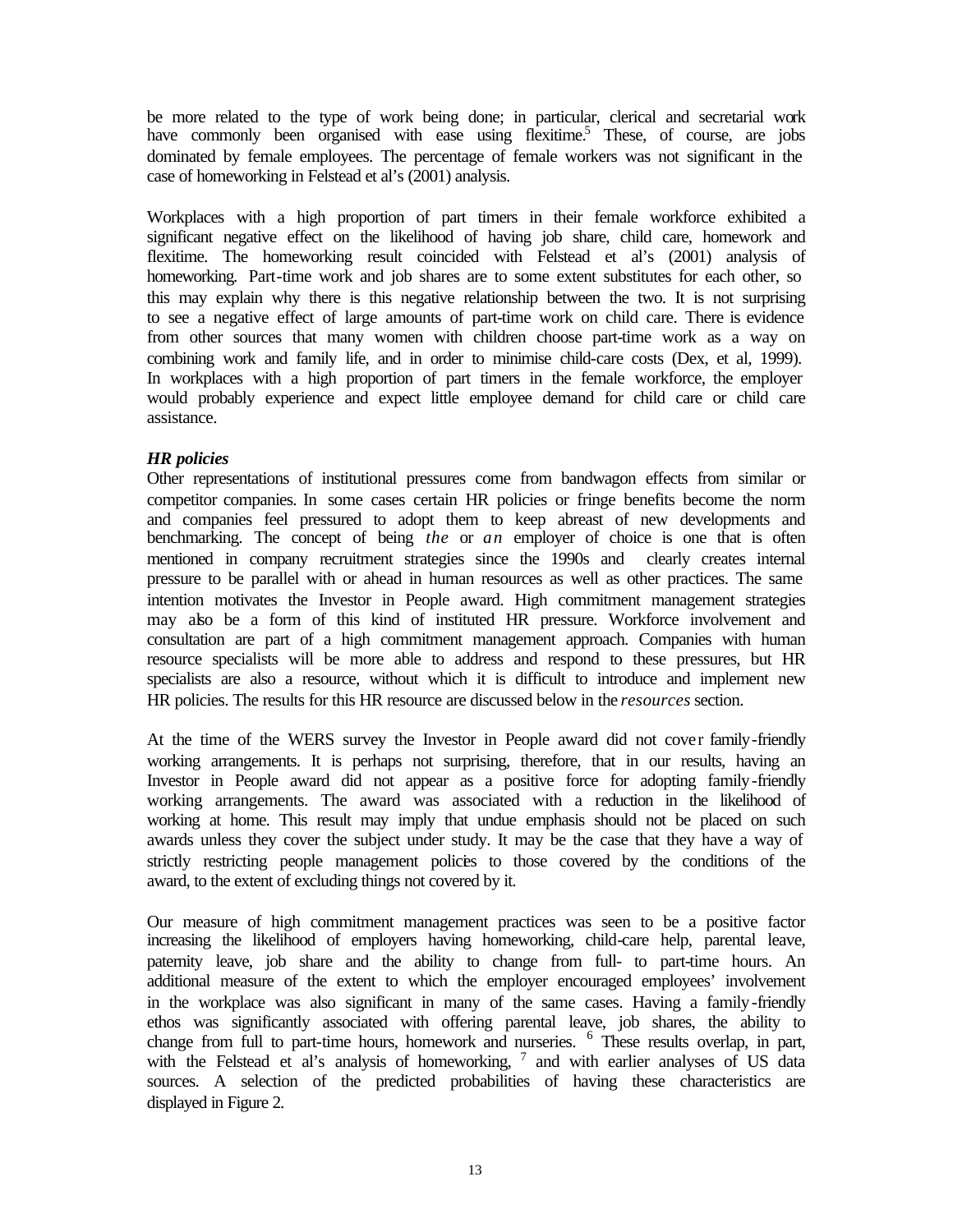The presence of a recognised union reversed the loss of a set of characteristics associated with high commitment management in the cases of flexitime and paternity leave, but not in cases of home work or changing from full to part-time hours.

Elements of what would generally be regarded as 'good employer' policies were also significant determinants of having family-friendly policies. Consulting the workforce on equal opportunities and welfare issues was associated with an increased likelihood of offering paternity leave. Having equal opportunities (EO) policies was a significant positive factor associated with flexible working arrangements in the case of all except emergency leave and to a lesser extent home work and flexitime. It is also noticeable that more active pursuit of EO policies increased the probability of having the working arrangement in the cases where it had an effect.



 **Key**: FT-PT – employer offers ability to change from full to part-time hours.

PaternityL – employer offers paternity leave arrangements.

IR - Industrial relations

% female – percentage of female in total workers.

PRP – performance related pay

HCM – high commitment management practices

Fringe ben – offers other fringe benefits

Ethos – employer has a family-friendly ethos.

The converse to being a good employer may be one where industrial disputes occur and we might expect, therefore, a reduced likelihood of family-friendly policies being available.

<sup>&</sup>lt;sup>2</sup>The base characteristics for these predicted probabilities are as follows: an establishment of 200-499 employees, in business services, with few competitors, two types of workforce change, labour costs from 50- 75% of total costs; 30% share of female workers, 30% share of non-managerial workers; time to learn the job 6+months, facing recruitment difficulties, a high amount of discretion in the job, a family-friendly ethos, perfromance related pay, other fringe benefits, medium equal opportunities, high commitment management and worker involvement in decision making. Otherwise the reference category was used.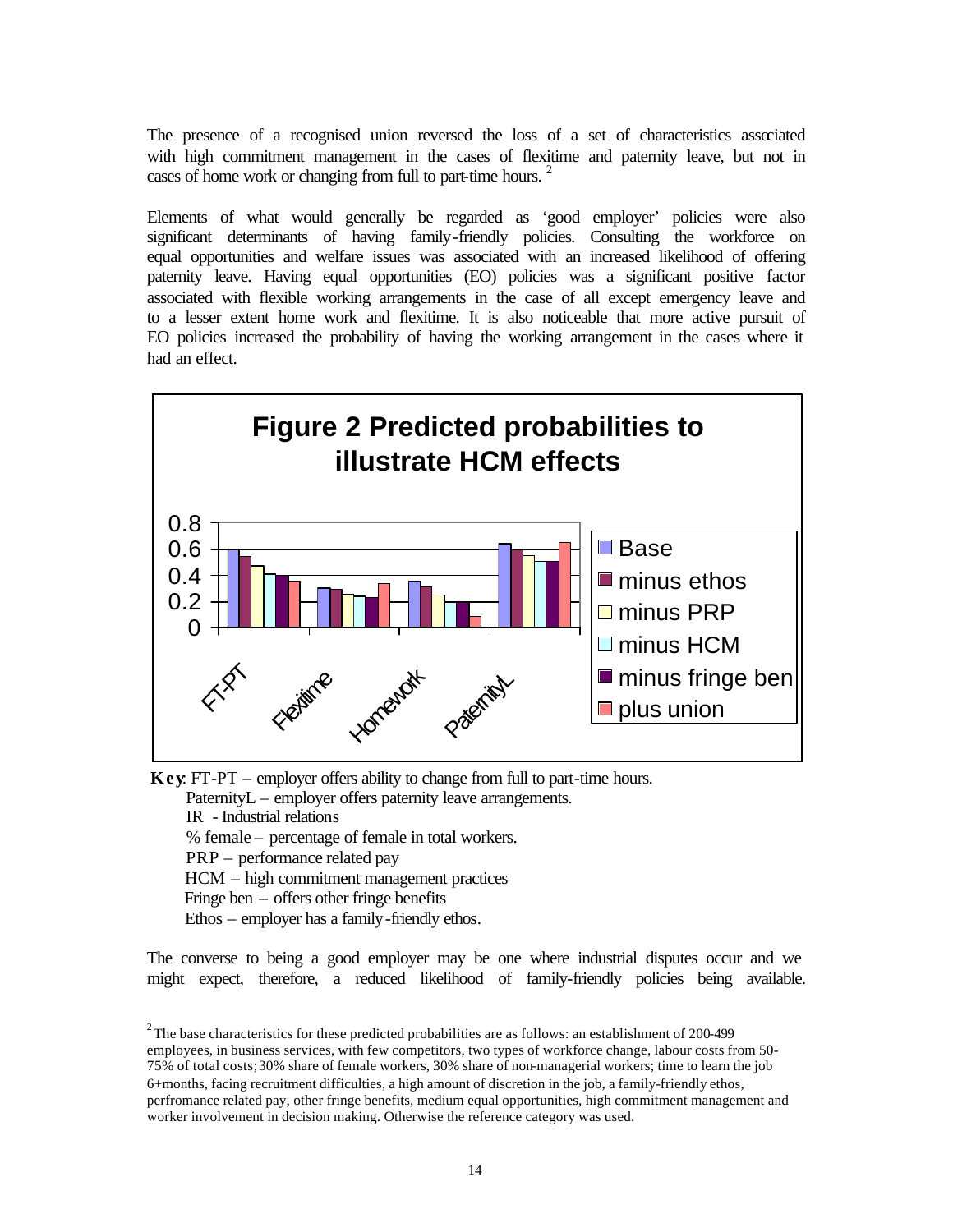However, our measure of recent industrial relations problem incidents was associated with an increase in the likelihood of having the following working arrangements; child-care help, parental leave, paternity leave, job share, and term-time working. These results may be mainly picking up the effects of industrial relations problems in unionised environments like the public sector. It may be reflecting the fact that unionised workplaces have been subject to much disruption and increasing pressures over the last decade, but unions have also helped to develop and implement family-friendly working arrangements in some contexts as Bond et al (2002) have documented.

#### *Competition*

The extent of product (or service) market competition might influence the adoption of familyfriendly working arrangements through the pressure of bandwagons. However, the extent of competition also has resource and recruitment implications.

Having no competitors was associated with having parental leave, job share, flexitime and emergency leave. Having a few competitors made it less likely the employer would offer child-care help, or term-time work. We suspect these results, are mainly a reflection of public sector workplaces, especially in the case where the competition variable was missing but was captured in a separate dummy variable and had a significant positive effect, in some cases.

#### **Resource pressures**

#### *Size*

j

We anticipated that flexible working arrangements would be more likely to be available in larger sized establishments and organisations. This relationship has been found in many earlier (mainly US) studies. Larger organisations will usually have personnel or human resources functions to implement flexible working arrangements. There may also be economies of scale factors in some cases, for example in providing workplace nurseries. Owner-controlled establishments tend to be smaller in which case they may be less likely to offer flexible working arrangements. Multinational companies tend to be larger and might be expected, therefore, to be more likely to offer flexible working arrangements.

In our results, the size of establishment was not relevant to an employer providing parental leave or emergency leave. However, size was an important factor associated with all the other flexible working arrangements we were able to consider. The positive relationship of homeworking with establishment size overlaps with that found by Felstead et al (2001). A graded probability of having such a policy increased in steps as the size of establishments increased. The probability increased in large steps with establishment size, particularly in the cases of nursery and term-time work. The increases were relatively small steps in the cases of flexitime, help with child care and homework. A selection of the sizes of these effects is displayed in Figure 3 for three of the policies. $3$ 

 $3$ The base characteristics for these predicted probabilities is as follows: Manufacturing establishment with a recognised union, few competitors, labour costs between 50-75% of total costs, 2 types of workforce change, 30% female labour force and 75% non-manaerial to total workforce; the time to learn the job between 1-6 months, a percentage of workers doing regular overtime og 25% and medium equal opportunities. Otherwise the reference category was used.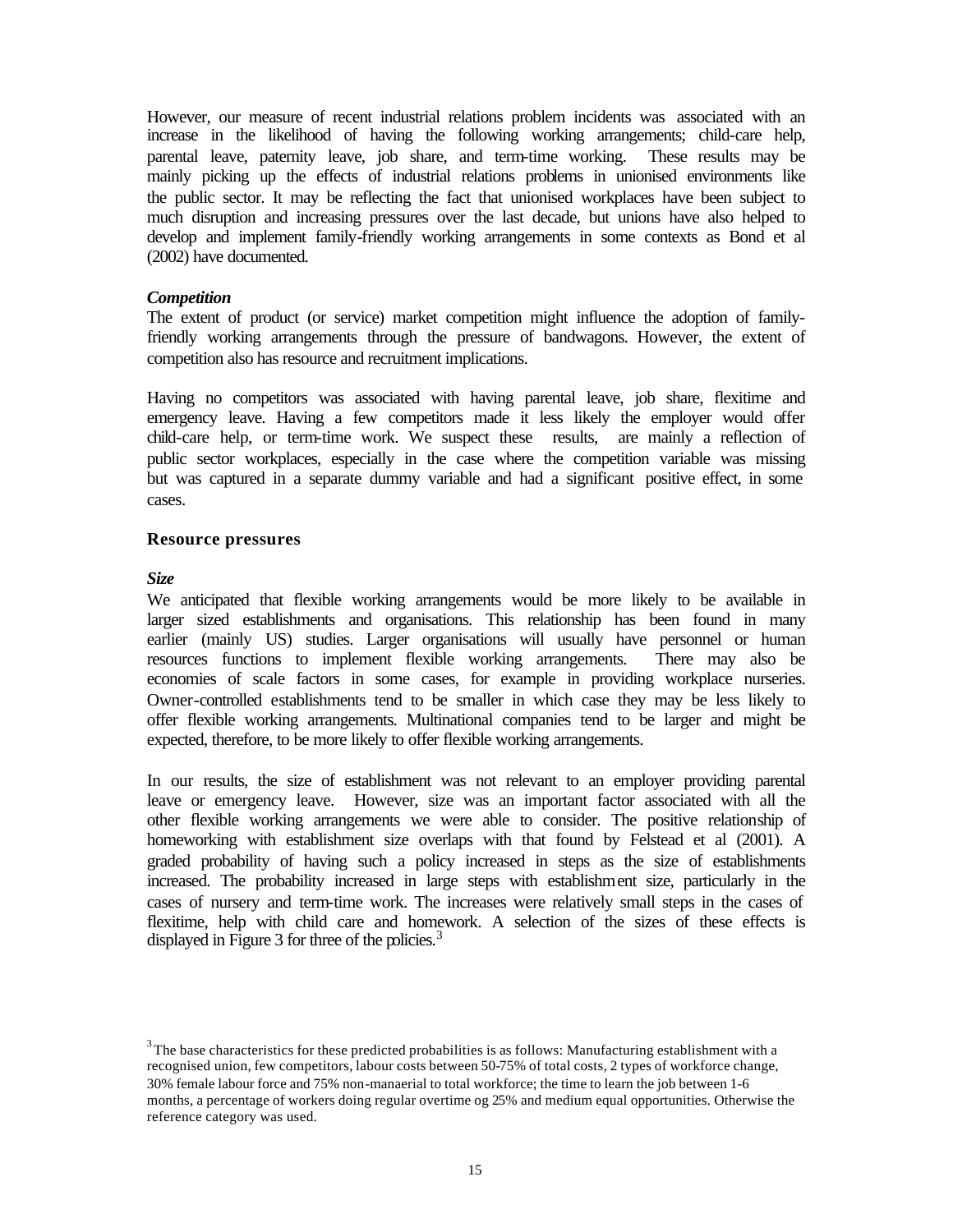

**Key**:

FT-PT – employer offers ability to change from full to part-time hours. PaternityL – employer offers paternity leave arrangements. IR - Industrial relations % female – percentage of female in total workers. Estab – number of employees in establishment Org2,3,4 - number of employees in organisation, 2000-9999, and 10,000-49,000 and 50,000 plus respectively.

As the size of organisation increased, the probability of an employer having parental leave, paternity leave, job share, term time, and the ability to change from full- to part-time hours also increased. However, organisation size was not relevant to the provision of a workplace nursery or homework. This is probably because the latter are arrangements that have to work at the establishment level and so the size of the organisation is less relevant. The same reasoning probably applies in the cases of child care help and emergency leave that also do not have clear progression with organisation size. However, the largest size of organisation (over 50,000 employees) did have a significant and higher probability than smaller organisations of offering these arrangements.

Employers who were also owners may also tend to represent smaller businesses. This variable was only significant in the provision of two types of arrangement, after controlling for size. Owner employers were less likely to have paternity leave and job share.

Being a multinational did not appear to be reflecting size in these results. This variable had a significant negative effect on the probability of the employer having paternity leave, termtime only work and emergency leave although a positive effect on their having homeworking. Being a multinational employer is perhaps more an influence of other cultural norms (about which we do not have further information) coupled with the nature of the work such that it cannot be done in term-time only for example. The foreign-owned dummy was significant in increasing the probability of employers offering a workplace nursery and homework. Again this is probably the influence of other national cultural norms.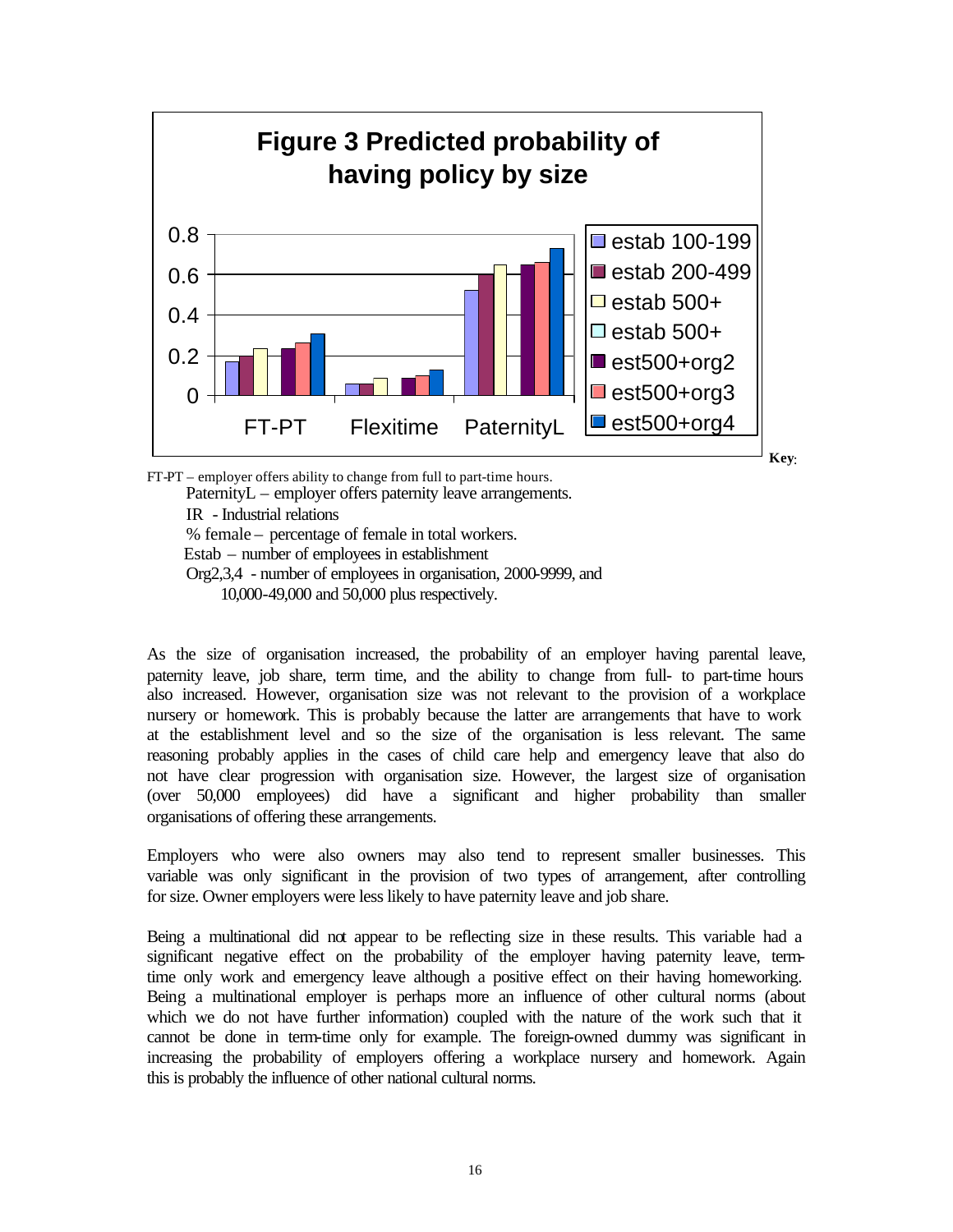## *HR specialist*

The presence of a specialist HR function can be an important element of the resources available for HR policy development. We were able to include two measures, one relating to the establishment and one relating to a Head Office where that applied. The result for the specialist at the establishment was significant in only three types of arrangement; as a positive effect on paternity leave and a negative effect on offering either homework or a workplace nursery. Perhaps HR understands the nature of the costs of the nursery and would be loath to add administering this facility to their own workload. Having a specialist HR function at a head office was significant as a positive influence in offering a range of working arrangements, in fact all except nurseries and term-time work.

The extent of labour intensity may be a relevant factor to the resource issues in introducing flexible working arrangements. Higher labour intensity may mean that the potential costs of employee schemes and benefits are that much higher, but also that where labour is the main asset, it needs to be nurtured. These two effects would be expected to work in opposite directions. There is little support for either of these hypotheses in the results.

## *Good performance*

It could be argued that where the organisation is doing well it will be predisposed to introducing more flexibility for employees. Certainly there is evidence of the reverse relationship when financial services companies in Britain started to withdraw some of their flexible options during the recession of the early 1990s. If companies' main motivations for introducing flexible benefits was for business case reasons we would not expect to see a relationship here. Having above average financial performance had a significant effect on offering family-friendly arrangements in only one case; that of paternity leave. However, further checking on the private sector sample showed that above average financial performance was more often associated in the cross-section with having flexible working arrangements although not with parental leave. A longitudinal study is required to offer confirmation of this relationship.

## **Market pressures**

Flexible working arrangements were expected to be more likely to be available in certain industries, types of job and types of organisations. The constraints of competition vary by industry. They are least in the public sector and this is the sector where, as we discussed earlier, institutional pressures to provide flexible working arrangements have been felt most. One might argue that the greater the degree of product market competition, the less the extent of resources available for workforce fringe benefits, although a more important factor may be the extent of labour market competition.

In our results, industry categories had significant associations with some of the flexible working arrangements. Industry categories capture a range of dimensions of variation. At the broad level at which they were incorporated into these models, they capture some of the variations in product markets, labour market competition and variation between employers. But they also reflect some technical constraints, relating to the nature of the product, the customers, and the operations of production and management. In some cases, the significance of these associations when entered alone, were eliminated when other variables capturing the workforce profile, or the human resource practices were entered.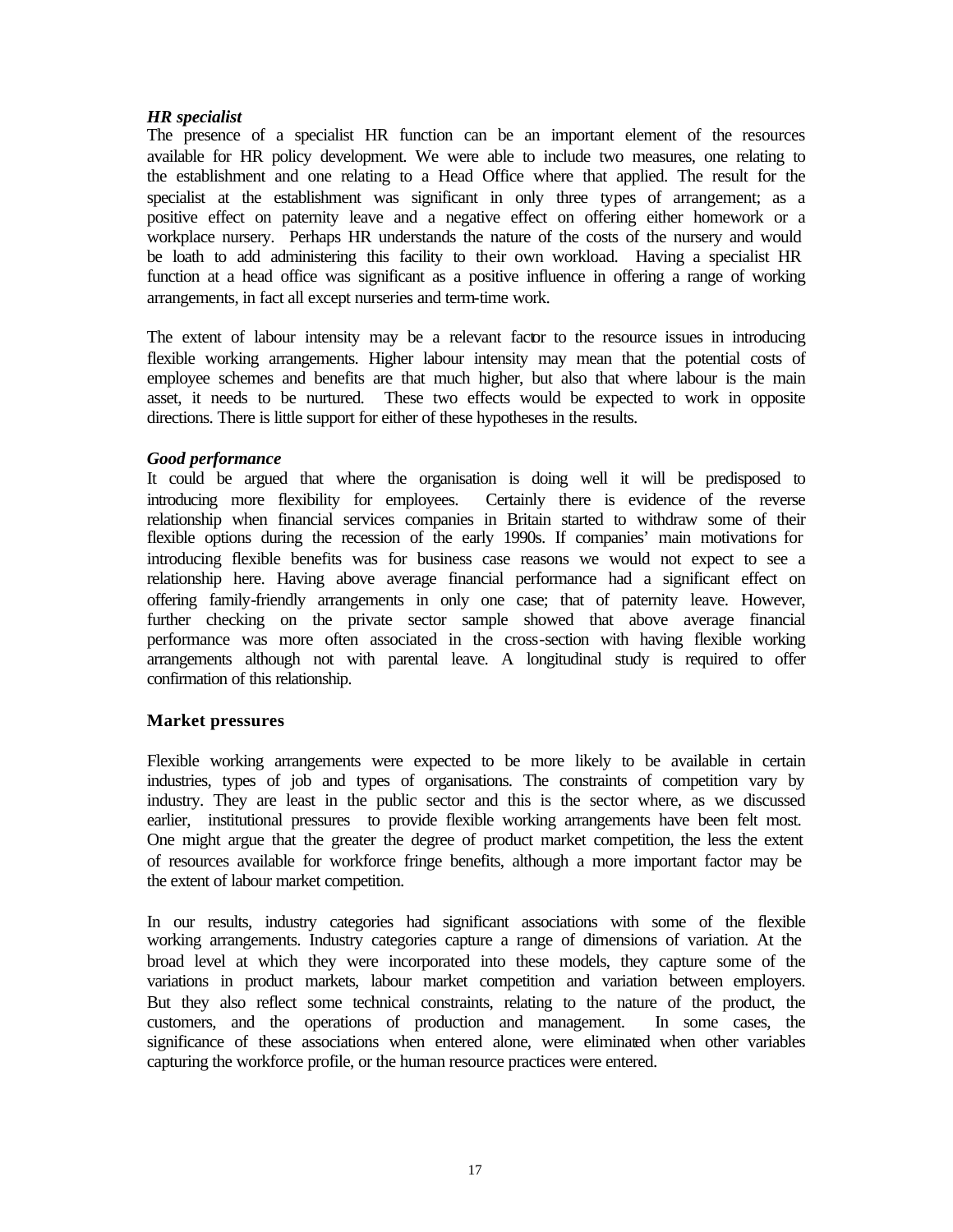The manufacturing, utilities, construction and transport industries were less likely to offer all of the flexible arrangements or provisions under consideration.<sup>8</sup> In these cases, the traditional male dominated industries and production lines have clearly not found the need or the way to offer flexible working arrangements or provisions to the same extent as other industries. Help with child care was the one exception where the energy and utilities sector was more likely to offer this provision.

Outside of the public sector, positive and significant industry associations were not common in this set of results. However, the hotel and catering sector was associated with term-time working; business services was weakly associated with homeworking; the wholesale and retail sector was associated with paternity leave, and the financial services sector was associated with flexitime working.

The location of the main market may influence the way work schedules are organised. One would expect that local markets would favour local labour and more customised working arrangements that matched the available local workforce. Unfortunately, we do not have any details, in the survey, about the local neighbourhoods that could be entered. Our results did find that where the main market was local, only term-time working arrangements were significant and positive. This may represent employers' attempts to use the available women's workforce, helping local people because it is a local service or product. Having a local market had a negative effect on flexitime and possibly on working at or from home. These may be reflecting additional size constraints or capturing further services or retail effects where the jobs require facing customers and cannot be done from home or outside of standard opening hours. Where the main market was international there was a positive and significant effect in one case – parental leave and a negative effect on flexitime. That flexitime was less likely in the case of international business may be related to the need to cover a wider range of trading hours across international time zones. Flexitime might then pose problems. If this were the case, the constraint is more one of a technical constraint, addressed under a separate heading below.

The potential effects of the nature and extent of product market competition was discussed above under institutional bandwagon factors. The results pointed to these variables reflecting mainly public sector working. However, they did lend indirect support to the view that pressures of competition were not favourable to the introduction of flexible working arrangements.

Having recruitment difficulties at the time of the WERS survey, where significant, was more likely to lower the probability of having flexible working arrangements (paternity leave, child care assistance, and possibly flexitime).<sup>10</sup> Having a workplace nursery was the one arrangement that may have a positive association with recruitment difficulties. Employers who said they had a policy specifically to recruit female returners certainly had significantly increased the likelihood of offering all of the arrangements under consideration, with only one exception, that of emergency leave. Given that the data are cross-sectional, our results do not enable us to infer which way the direction of runs between these variables. However, it is likely that flexible working arrangements were introduced into such workplaces at least concurrently with a workforce strategy to recruit women with children. There is plenty of evidence of this type of employer behaviour (see for example Dex and Scheibl, 2002 forthcoming).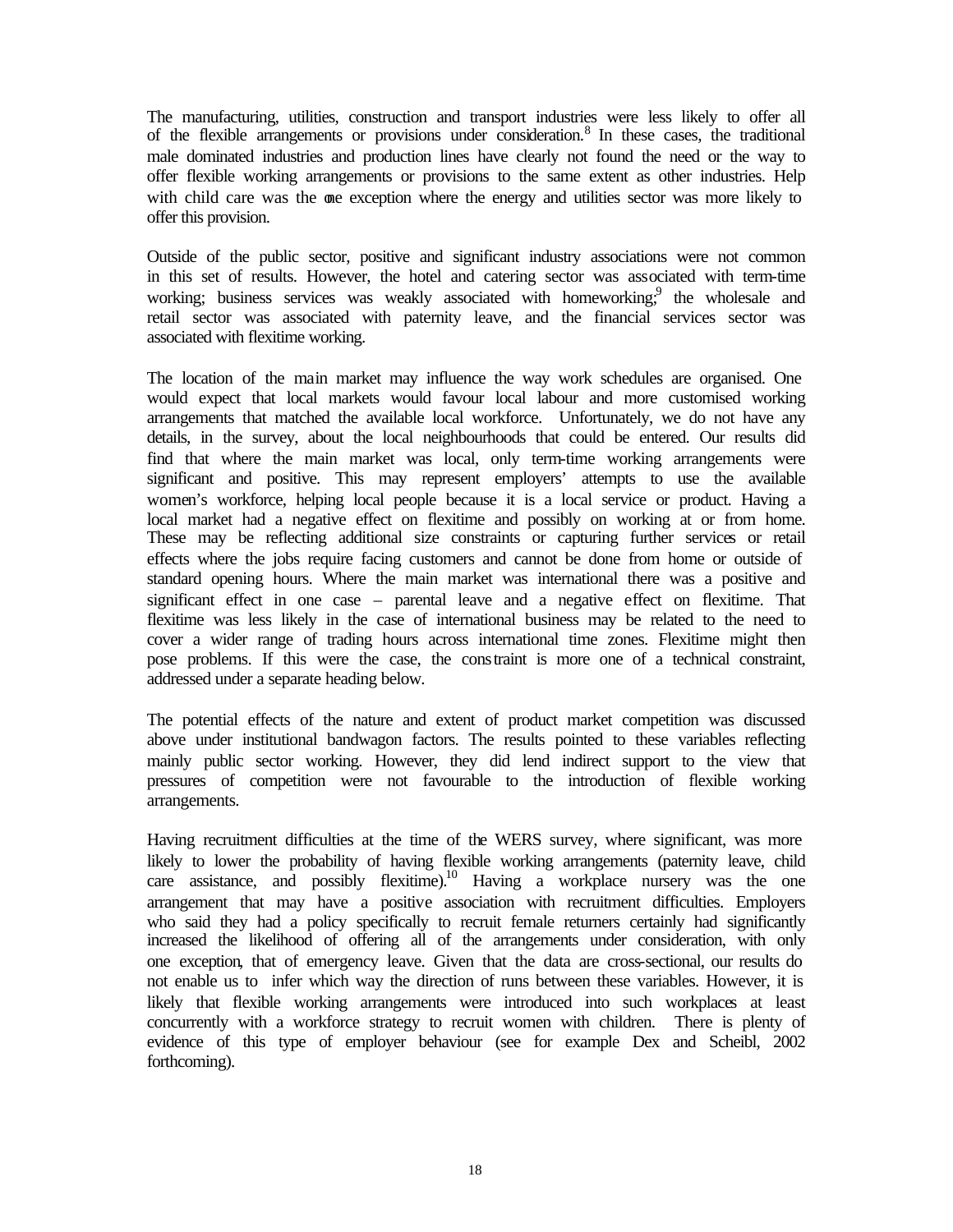#### **Supervision pressures and the nature of the work**

We were able to capture supervision pressures and the reward system through variables representing the nature of the work, the time to learn the job in the main occupation, the amount of discretion of the main occupation and the use of reward systems like performance-related-pay and profit sharing.

The time taken to learn the job was associated with having certain types of flexible arrangement. Jobs that took the longest time to learn (more than 6 months), in comparison with the shortest time (less than one month), were associated with having flexitime and parental leave. Jobs which were medium (1-6 months) in the length of time it took to master them were associated with job share and being allowed to change from full to part-time hours. However, such medium learning time jobs were less likely to be offered emergency leave. There is some evidence here, therefore, that more valuable workers, in whom employers have invested more training, are likely to be offered flexible working as a fringe benefit and retention incentive. Further evidence of this thesis comes from some of the other variables included.

Employers who used other fringe benefits were those who were more likely to allow working at home and the potential to change from full to part-time hours. The higher the proportion of non-managerial workers in the establishment, the less likely the employer would be to offer either flexitime, homework or paternity leave.<sup>11</sup> A greater amount of discretion in the work carried out was also associated with an employer allowing flexitime.

These results do support the idea that higher qualified workers are more likely to be allowed flexibility in their hours of work by their employers who are prepared to trust them to a greater extent to work flexibly in the workplace or at home. Lower qualified workers were less likely to be allowed these arrangements. The fact that high proportions of part-time female employees made it less likely that the employer would offer flexitime is further support for this relationship; part-time jobs in Britain are predominantly low skilled and low paid positions. The fact that a high proportion of temporary or fixed-term contracts in the workplace was associated with a higher chance of employers providing many of the flexible arrangements under consideration may seem to be counter evidence to this relationship. However, fixed-term contracts tend to be mainly dominated by professional workers in which case the original conclusion gains further support.

Performance-related-pay was positively associated with workplaces that offered job share, changing from full to part-time hours and working at home. This is a payment system that rewards output rather than inputs. It is not surprising, therefore, to find it correlated with the working arrangements which also require a focus on outputs. Payment systems which relied on regular overtime for a large proportion of the workforce, not surprisingly, were often associated with workplaces where flexibility or other family-friendly provisions were not offered. This relationship may be capturing some traditional male dominated workplaces.

Our results suggest that more highly qualified workers tended to be allowed or to receive more flexibility, more benefits and leave, as well as more trust.

#### **Technical and operations constraints**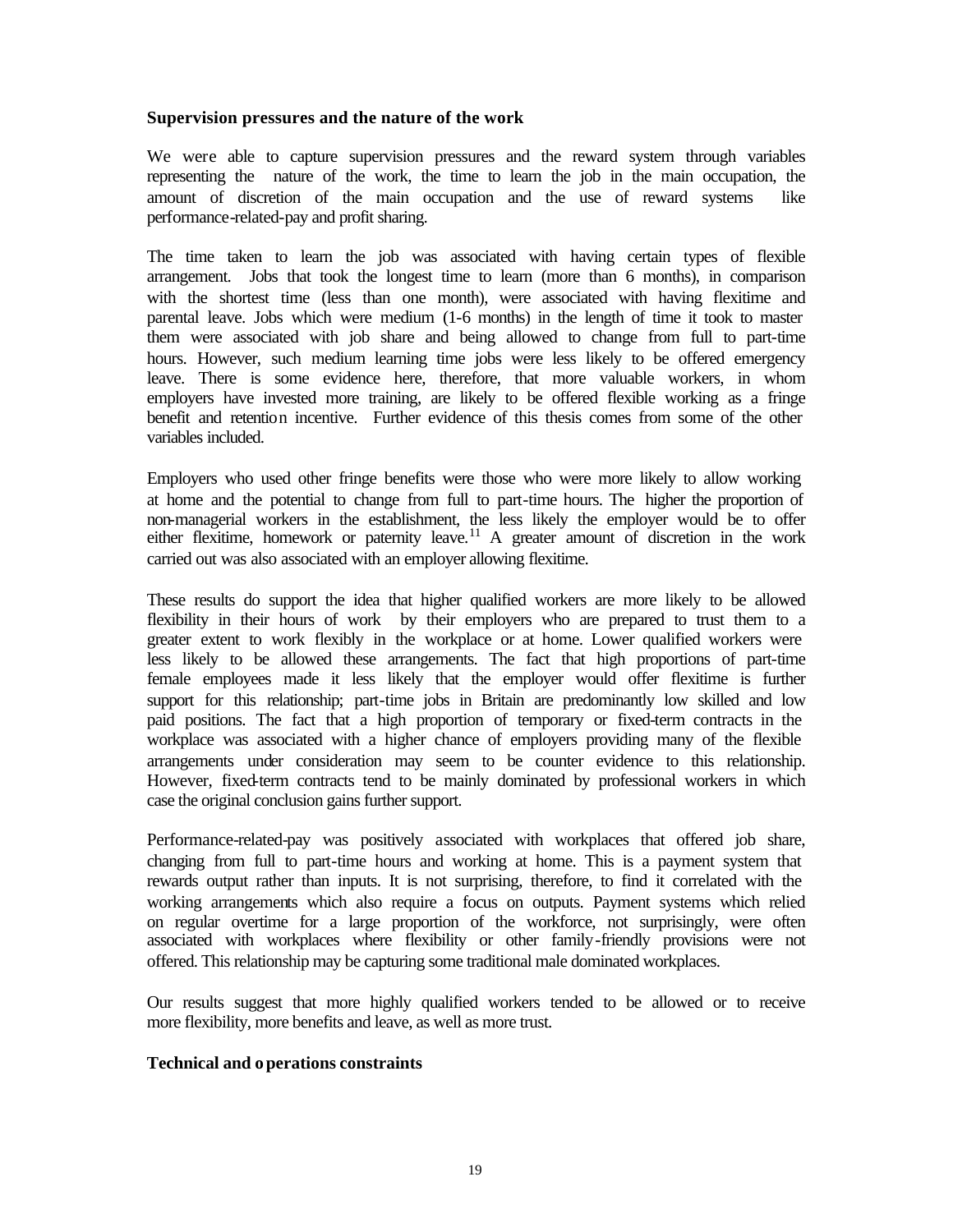Technical constraints were captured to some extent by industry categories. Public sector industries (public authorities, education and health) would be expected to find it difficult to have homework since many involve delivering services at the workplace. Rather than making it less likely that homework would be offered, our results suggested that being a public sector organisation was not a significant influence on the availability of homework. The fact that a large number of the other industry categories were significantly negatively associated with homeworking and less likely to offer it therefore, is likely to be because of the technical and operations constraints of the business. For example, the business of manufacturing and construction usually need to take place at the work place or on site; the products and services for sale in wholesale and retail, and hotels and catering industries need to be offered where the customers are located for the most part. The organisation of work has probably been changing substantially in the financial services, as the study in this JRF Programme by Bond et al (2002) describes. There is now more potential for working from home assisted by new technology and telephone communications. However, in practice, many employers have moved to use the new technology in Call Centres that have more in common with manufacturing establishments. It is perhaps not surprising, therefore, that the financial services sector also had a negative correlation with homework in these results, after controlling for other factors.

Some of the other results also reflect constraints of the nature of the work. The education sector was less likely to have flexitime presumably, again, due the necessity of delivering the service during standard school hours. However, statistically significant increases in the likelihood of the provision were associated with the education sector and the availability of nurseries, emergency leave and term-time working. Education would be expected to be the sector, above all others, that would offer term-time working, so it is reassuring that the results confirmed this. The health sector had a higher probability of offering term-time only work and workplace nurseries.

A few other factors relevant to this consideration of technical and operations constraints were noted above. The negative correlation between flexitime and workplaces where the market is international for example.

# **7. Number of arrangements available**

As well as the separate types of flexible or family-friendly working arrangements considered above, we also examined the number of such arrangements, from the total of nine (Table 6). 12

|  |  |  |  |  | Table 6 Number of family-friendly working arrangements in WERS establishments |  |  |
|--|--|--|--|--|-------------------------------------------------------------------------------|--|--|
|  |  |  |  |  |                                                                               |  |  |

| Number of arrangements for<br>non-managerial employees* |     | $\frac{6}{6}$ |
|---------------------------------------------------------|-----|---------------|
|                                                         | 312 | 14.2          |
|                                                         | 444 | 20.3          |
| ∍                                                       | 434 | 19.8          |
| 3                                                       | 380 | 17.3          |
|                                                         | 293 | 134           |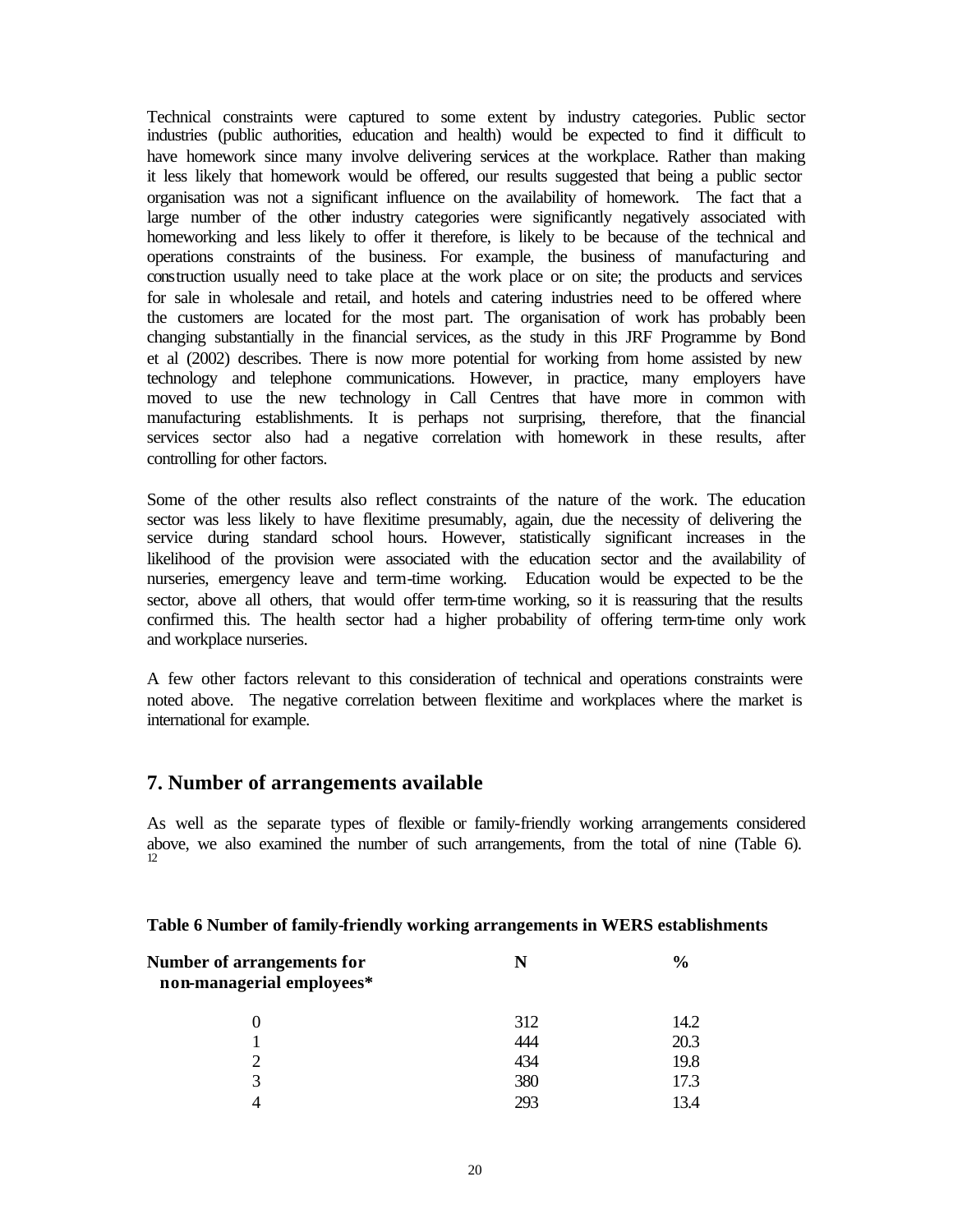| 5<br>6       | 194<br>94 | 8.9<br>4.3 |
|--------------|-----------|------------|
| 7            | 32        | 1.5        |
| 8<br>9       | 8         | 0.4        |
|              | O         |            |
| <b>Total</b> | 2191      | 100        |

**\*** One out of these 9, leave for emergencies, was not restricted to non-managerial employees. (Paternity leave and parental leave have been counted as one arrangement.)

Only 14% of the sample did not have any of the 9/10 arrangements. No establishments had all nine policies. Approximately 29 per cent of establishments had 4 or more of these arrangements. This is a much larger proportion than was found in Forth et al, but they asked about far fewer working arrangements than are counted here.

An ordered probit model was used to estimate the effects of the same set of employer characteristics on the likelihood of having a higher number of such arrangements. The hypotheses about these determinants were the same as when they were considered with respect to the separate arrangements.

The form of the model was:

$$
Q_i = \beta X_i + e_i \tag{3}
$$

where  $Q_i$  is a measure of the number of family-friendly working arrangements out of 9 offered by employer i;  $X_i$  are a set of characteristics of employer i,  $\beta$  are a set of parameters to be estimated and e is an error term.

Since the dependent variable was a scale, ordered probit was considered to be an appropriate estimation techniques in which case e has a standard probit distribution.

The observed counterpart to Q is Y. Then

$$
Y = 0 \text{ if } Q = 2, \, 0
$$
\n
$$
1 \text{ if } ?_{0} < Q = 2, \, 1
$$
\n
$$
2 \text{ if } ?_{1} < Q = 2, \, 2
$$
\n
$$
\dots
$$
\n
$$
J \text{ if } Q > ?_{J-1}
$$
\n
$$
(4)
$$

and where the  $?$  j are unknown and to be estimated.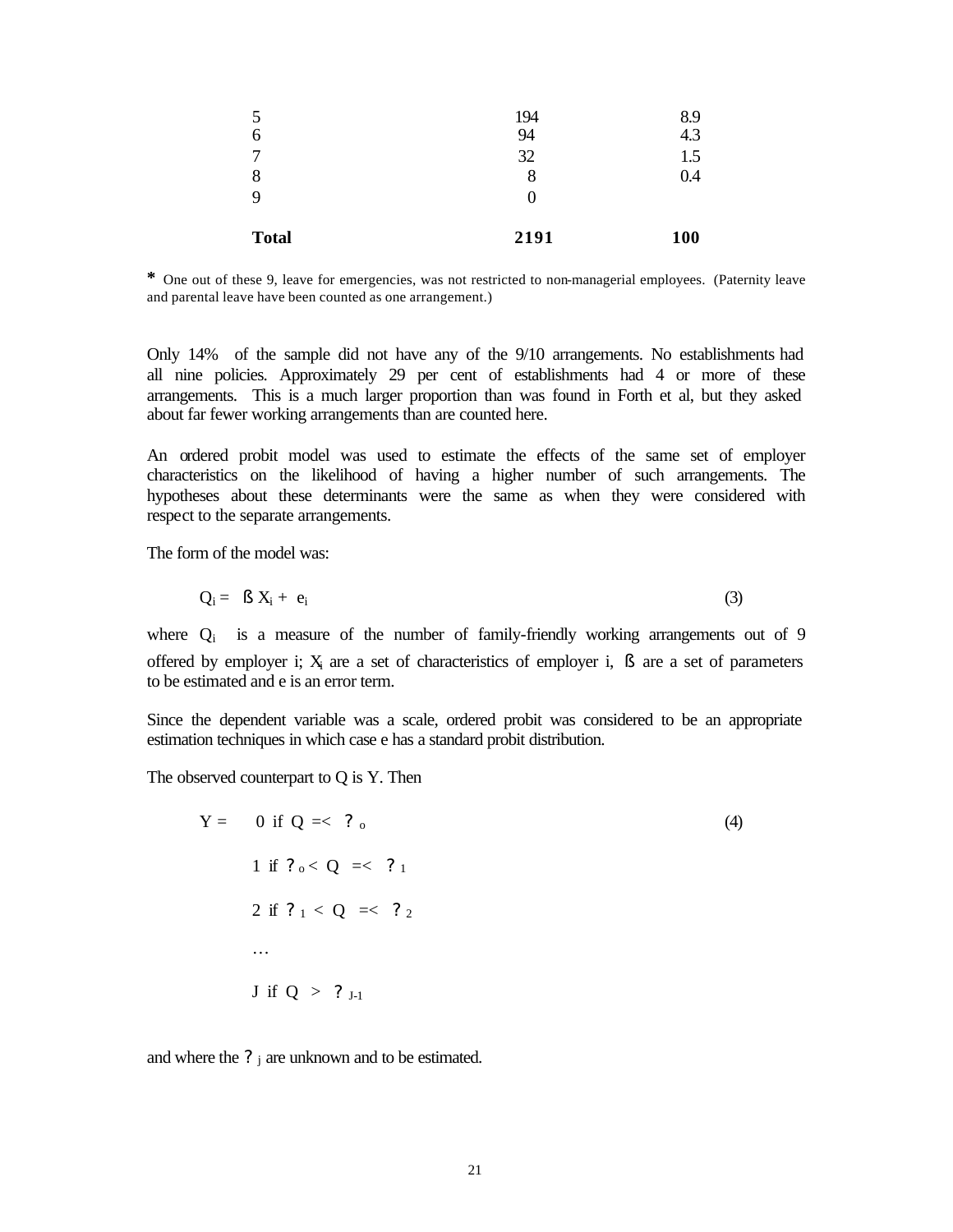The results are displayed in Tables 7, 8 and 9. Institutional factors were again seen to have an affect on the number of policies through the size of organisation and establishment, the influence of the public sector and extent of competition, union involvement, the extent of the female workforce, and through human resources practices, capabilities and approaches in the organisation. Resources, labour market recruitment strategies, supervision issues related to the type of job and nature of the workforce, and technical or operational factors were also all significant influences on the workplace's number of policies. The directions of these effects were all similar to those seen in the separate models above.

Institutional pressures that significantly increased the number of family-friendly arrangements were:

- ß Increased establishment size;
- ß Increased organisation size;
- Higher proportions of female employees in the workforce;
- Lower shares of part-time in the female workforce;
- $\blacksquare$  A recognised union;
- Public sector establishments not subject to competition; and
- The use of other human resource practices associated with being a good employer and having institutional pressures to adopt; for example equal opportunities policies, employee consultation, a family-friendly ethos, and high commitment management practices.

Resource pressures and constraints that significantly increased the number of policies included:

■ Having access to an HR specialist outside of the workplace;

Being in an owner-controlled establishment tended to reduce the number of policies although being in a multinational enterprise also had this effect, despite its much larger size.

Market pressures associated with a significantly increased number of policies included:

- Having a recruitment strategy to employ women returners;
- High and medium amounts of labour intensity;
- Having large amounts of workplace change; and
- ß Performance-related payment systems other than those relying on large amounts of regular overtime.

Also being in certain industries was associated with a lowering of the number of policies on offer; notably in manufacturing, construction and transport.

The relevance of employee supervision could be seen, as previously, influencing the number of policies, which were significantly increased where there were;

- **Larger proportions of managerial/professional workers;**
- **Large amounts of fixed-term contract staff probably mostly professionals;**
- **Jobs** which required longer to learn;
- **•** Greater discretion for employees in carrying out the work;
- **High commitment management practices; and**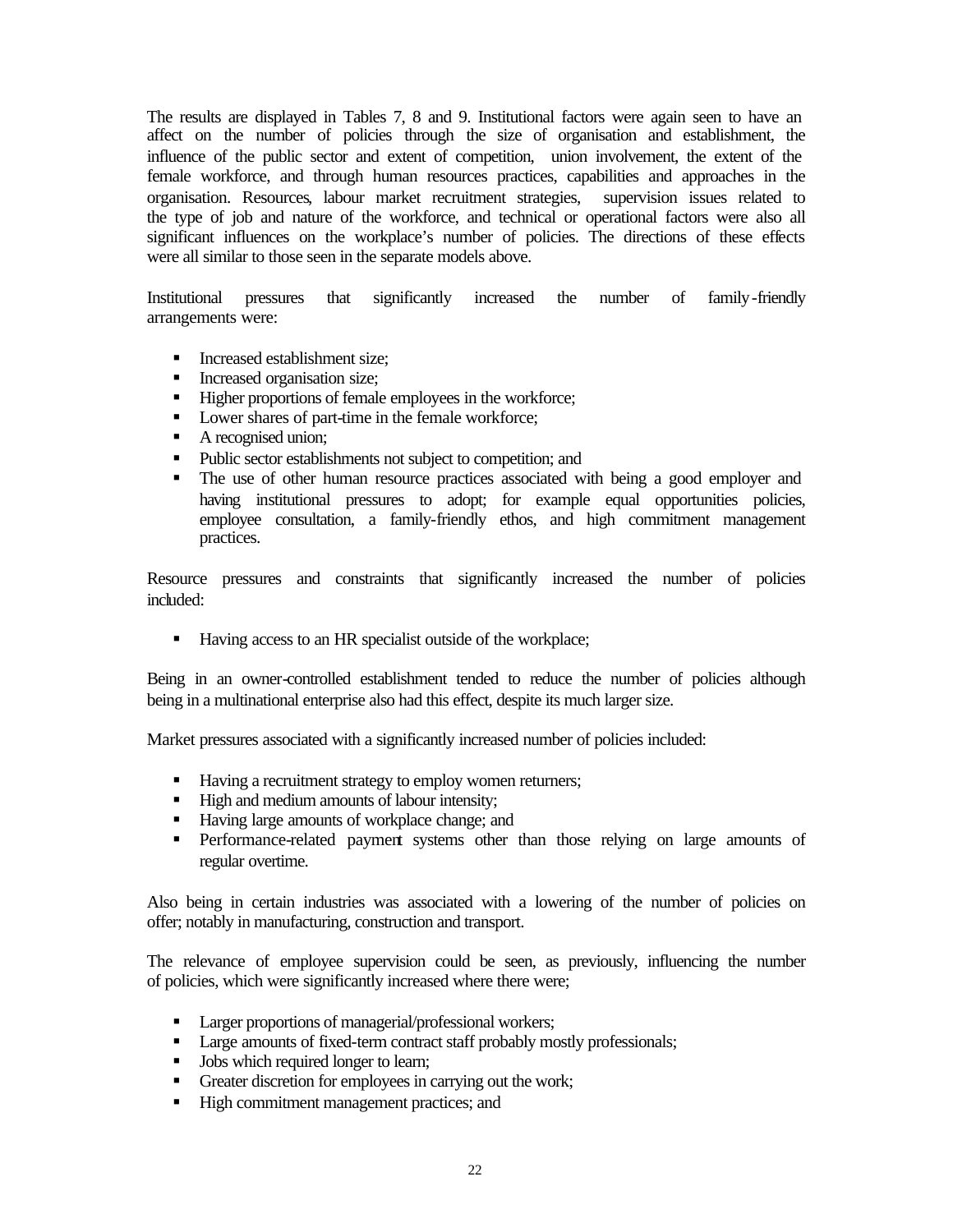• The use of other fringe benefits.

# **8. Conclusions**

This paper resulted from a valuable opportunity to carry out multivariate analysis on one of the few large-scale British employer data sets in order to identify the determinants of employers having family-friendly working arrangements. We found that the determinants of having family-friendly policies varied by the type of arrangement, but consisted of structural factors representing size of establishment, industry groups, operational constraints and the type of organisation, human resources policies including worker representation and reward systems, and the workforce and type of job profiles. The findings of earlier surveys that did not use multivariate analysis were largely confirmed; that larger sized establishments, those in the public sector and unionised private sector establishments were important determinants of having family-friendly policies. Our analysis also showed that union involvement was also important in the public sector as well as the gender composition of the workforce in both sectors.

We found evidence to support all of the various theoretical approaches developed by organisation theorists. Indicators of institutional pressures, resource constraints, agency and transaction costs and technical or business case factors were found to be significant. This was perhaps not surprising given the large amount of overlap in these theories' predictions and content. There was also support for the theory that high commitment management practices, worker involvement and having a family-friendly ethos all increased the likelihood of the establishments adopting flexible working arrangements.

Unions were associated with having family-friendly policies. This finding contrasts with the view that the decline of unions was necessary for flexible working arrangements to come in. In fact, it seems that unions in both the public and private sectors have been instrumental in developing family-friendly solutions to the work-family challenges. Thus the view that securing Britain's economic prospects needs to be tied to an ununionised, low regulated, low–waged economy is also challenged. More flexible family-friendly working arrangements have clearly developed in the context of both unionised workplaces and those which have adopted high commitment management strategies, rather than being either /or developments.

Two caveats about these results are to be noted. The results were never uniform across all types of arrangement. The evidence suggests, therefore, that theoretical predictors were, in some cases, mediated by other factors to the extent that they become insignificant. Identifying the circumstances under which this will occur is beyond the scope of this paper and this type of data.

The second caveat arises from examining the range of our results (both those reported and those not) in conjunction with the findings of other research on the same data being carried out simultaneously but independently. We are able to see that the results can sometimes vary depending on the measures used to represent the explanatory variables and the extent of variables included in the models. The choices were greatest for the more complex measures like high commitment management, but there was also room for choices in simpler measures. In our analyses we have gone to some lengths to examine these variations and interactions, although we report only a selection of them. We are confident that our main conclusions are robust.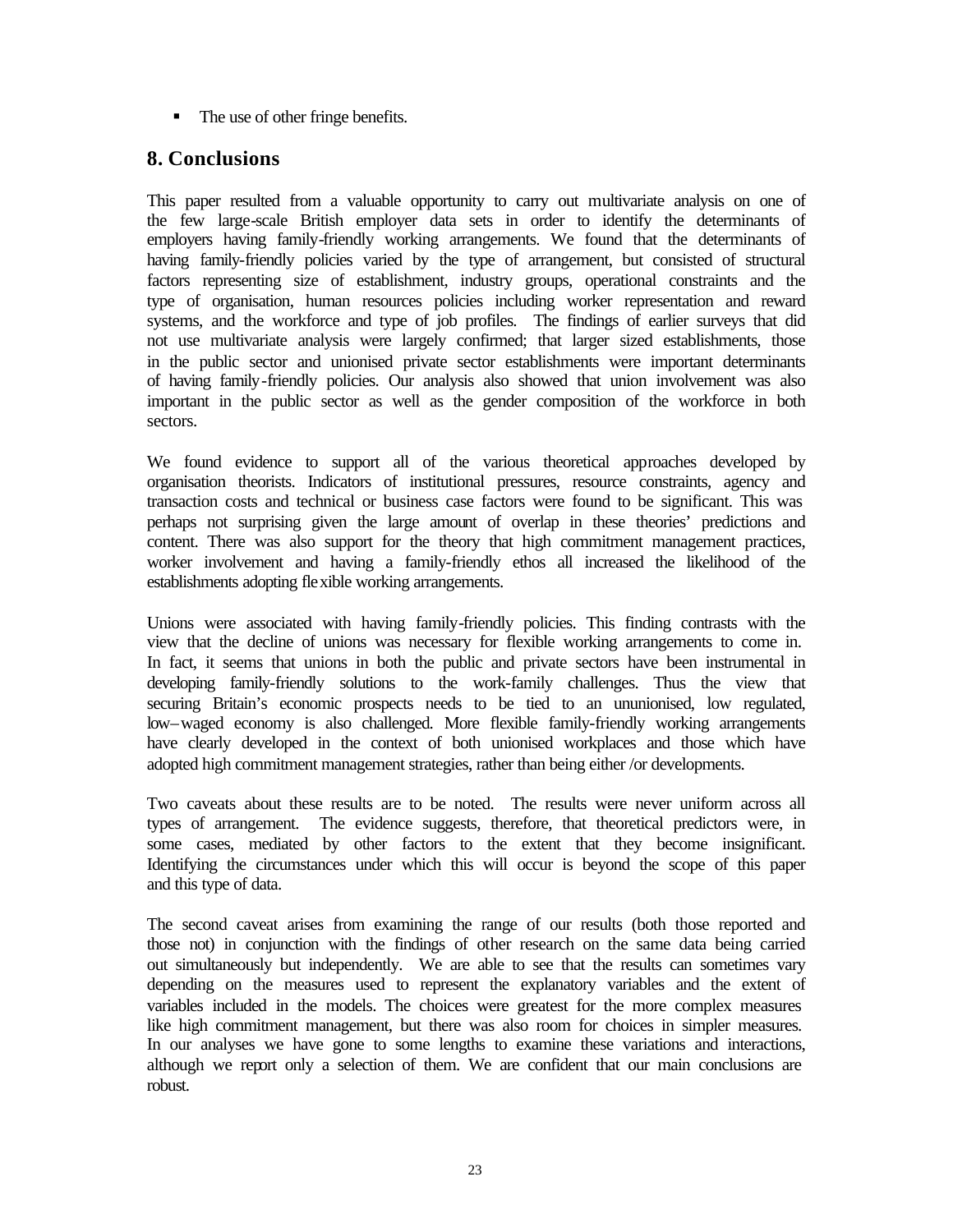## **References**

Airy ,C. Hales, J. Hamilton, R. Korovessis, C. McKernana, A. and Purdon, S. (1999*) The Workplace Employee Relations Survey (WERS) 1997-98 Technical Report*, London: National Centre for Social Research.

Barringer, M. W. and Milkovich, G. T. (1998) 'A Theoretical Exploration of the Adoption and Design of Flexible Benefit Plans: A case of Human Resource Innovation'. *Academy of Management Review* April 1998, Vol. 23, No. 2, 305-324.

Bevan,S. Dench,S. Tamkin,P. Cummings,J. (1999) *Family-friendly employment: The Business Case*, Department for Education and Employment Research Report RR136.

Bond,S. Hyman,J. Summers,J. and Wise,S. (2002) *Family-friendly policies and organisational decision-making*, York: York Publishing Services.

Brannen, J. Meszaros, G. Moss, P. and Poland, G. (1994) *Employment and family life: A review of research in the UK (1980-1994*). Sheffield: Employment Department. Research series No. 41

Bryson,C. Budd,T. Lewis,J. and Elam,G. (1999) *Women's attitudes to combining paid work and family life*, London: The Women's Unit.

Casey, B. Metcalf N. Millward, N. (1997) *Employers use of flexible labour* London: Policy Studies Institute

Cully, M. Woodland,S. O'Reilly,A. and Dix,G. (1999) *Britain at Work: As depicted by the 1998 Workplace Employee Relations Survey*, Routledge.

Dex,S. (ed.) (1999) *Families and the Labour Market*, Joseph Rowntree Foundation and London: Family Policy Studies Centre.

Dex, S. and Scheibl, F. (2001) ' Flexible and Family Friendly Working Arrangements in UKbased SMEs', *British Journal of Industrial Relations*, Vol.39, No.3, pp.411-32.

Dex,S. Scheibl,F. Smith,C. and Coussey,M. (2000) *New Working Patterns*, London: Centre for Tomorrows Company.

Dex,S. and Scheibl,F. (2002 forthcoming) *Firms' responses to changing work -family circumstances*, York: York Publishing Services and Joseph Rowntee Foundation.

Dex,S. and Smith,C. (2001) 'Which British employees have access to family-friendly policies?' Judge Institute Research Paper No. WP /01, University of Cambridge.

Evans,J. (2001) *Firms' contribution to the reconciliation between work and family life*, OECD Labour Market and Social Policy Occasional Papers.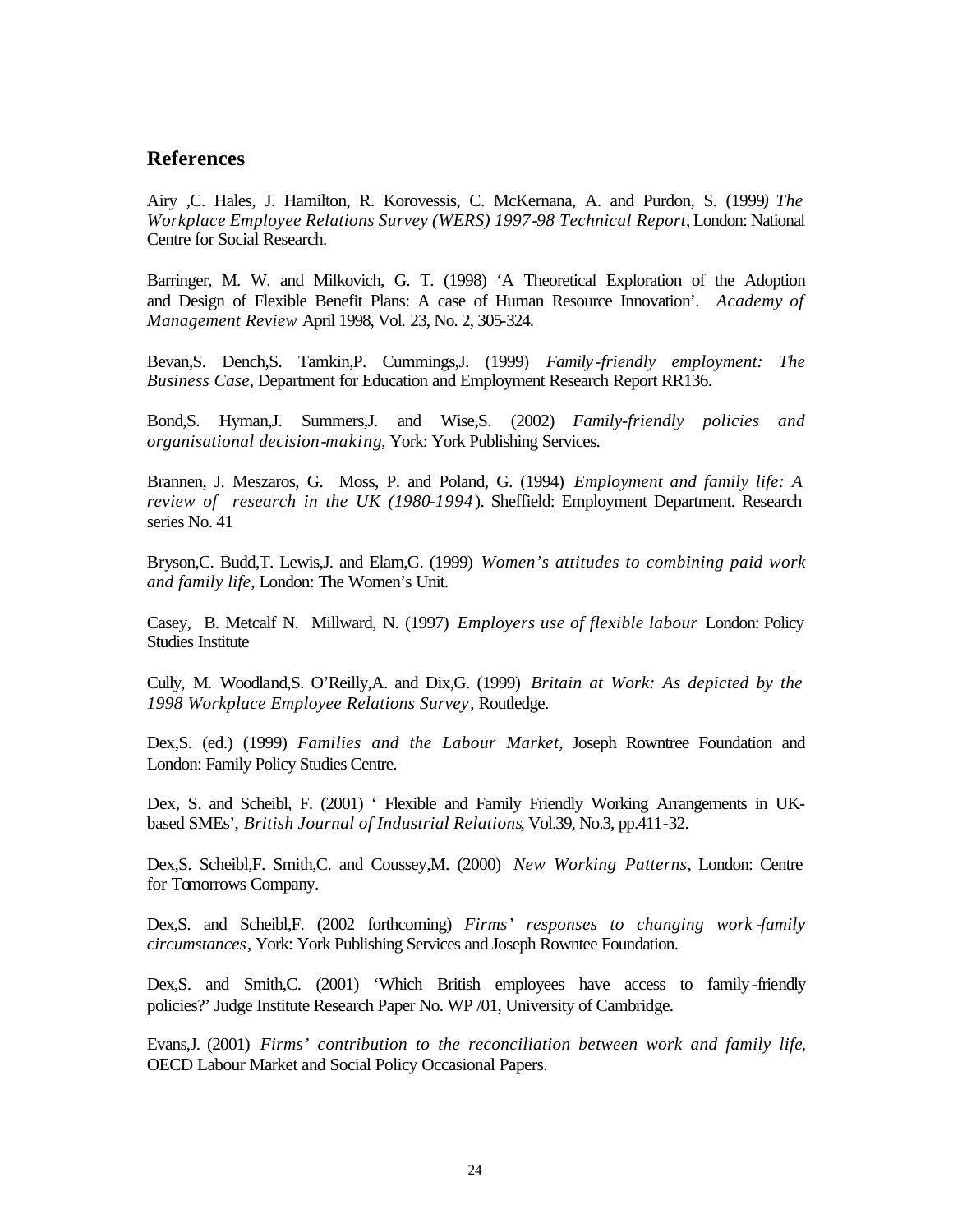Felstead,A. Jewson,N. Phizacklea,A. and Walters,S. (2001) 'Blurring the home/work boundary: Profiling employers who allow working at home', Paper from ESRC Future of Work Programme.

Felstead,A. Jewson,N. Phizacklea,A. and Walters,S. (2001) 'Working at home: Statistical evidence for seven key hypotheses' *Work Employment and Society*, Vol.15, No.2, June.

Forth, J. Lissenburgh, S. Callender, C. Millward, N. (1996) *Family Friendly Working Arrangements in Britain* London: Department for Education and Employment Research Report No 16

Goodstein, J. D. (1994) 'Institutional pressures and strategic responsiveness; employer involvement in work-family issues'. *Academy of Management Journal.* 37: No. 2, 350-82.

Gottlieb,B. Kelloway, E.K. and Barham,E. (1998*) Flexible working arrangements: Managing the work -family balance*, Chichester: John Wiley and Sons.

Hogarth,T. Hasluck,C. Pierre, G, Winterbotham, M. Vivian, D. (2000) *Work Life Balance 2000: Baseline study of work-life balance practices in Great Britain* , Warwick: Institute for Employment Research, Warwick University.

Huselid,M. (1995) 'The impact of human resource management practices on turnover, productivity, and corporate financial performance,' *Academy of Management Journal* 38(3), pp.635-72.

Ingram, P. and Simons, T. (1995) 'Institutional and resource dependence determinants of responsiveness to work-family issues'. *Academy of Management Journal,* 38, No. 5: 1466- 1482.

IRS, Industrial Relations Services, (2000) 'Who cares', *IRS Employment Trends*, 697 Feb. 2000, pp.2-16.

Lewis, S. and Lewis, J. (1996) *The work -family challenge: rethinking employment*, London: Sage.

Osterman, P. (1995) 'Work/family programs and the employment relationship'. *Administrative Science Quarterly.* 40: 681-700.

Scholaris,D. Ramsay,H. Harley,B. (1999) 'High noon on the high road: Testing inside the black box of 'high performance' work systems', Paper given at BJIR/WESR98 Conference, Cumberland Lodge, 2021, Sept. 1999.

Spearritt, K. and Edgar, D. (1994) *The family-friendly front: a review of Australian and international work and family research* , National Key Centre in Industrial Relations, Monash University, Australia.

Wood, S. (1999) 'Family-friendly management: testing the various perspectives' *National Institute Economic Review*, April.Vol. 168 , pp.99-116.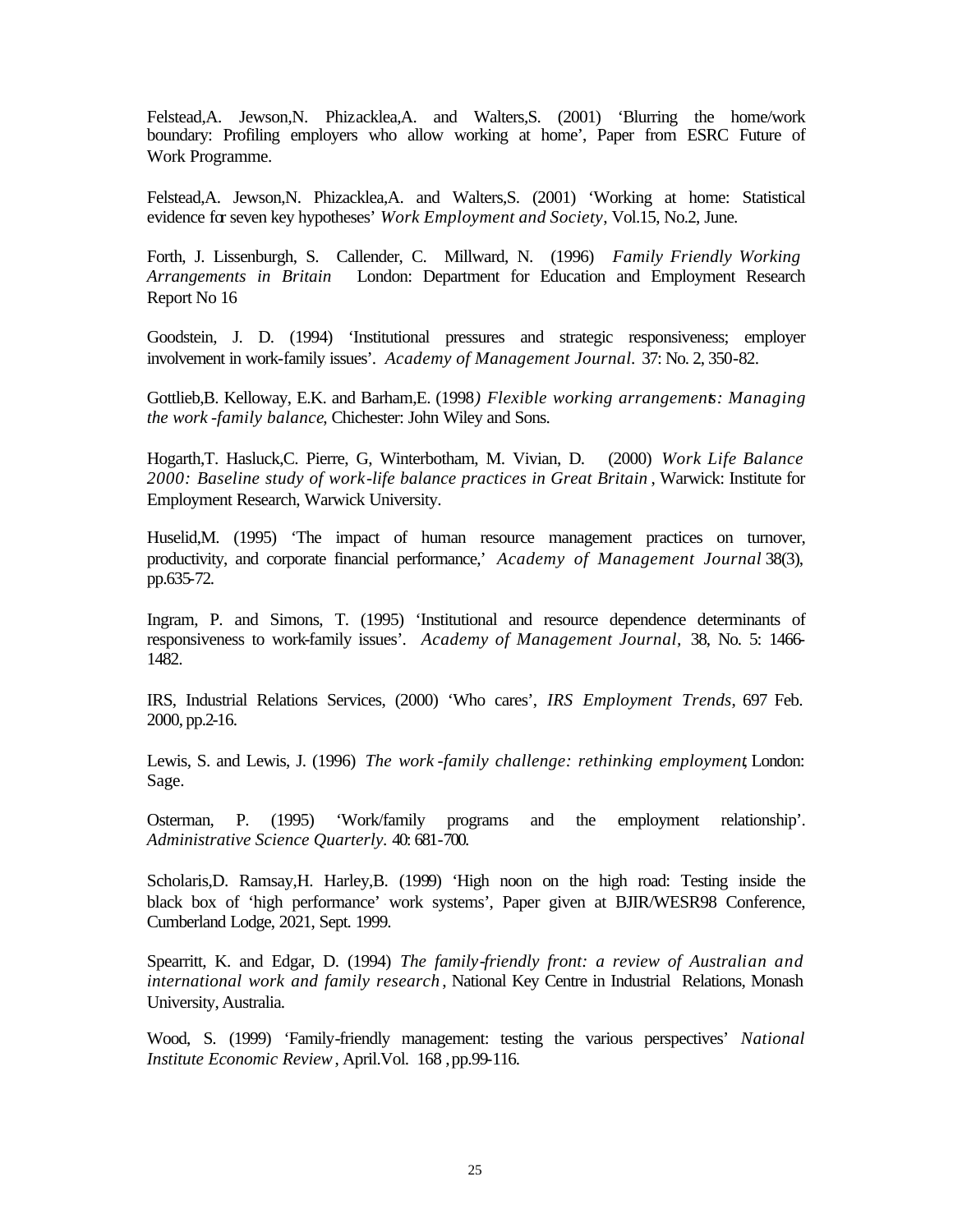Yeandle,S. Wigfield,A. Crompton,R. and Dennett,J. et al (2002 forthcoming ) *Employers, communities and family-friendly employment policies*, York: York Publishing Services for Joseph Rowntree Foundation.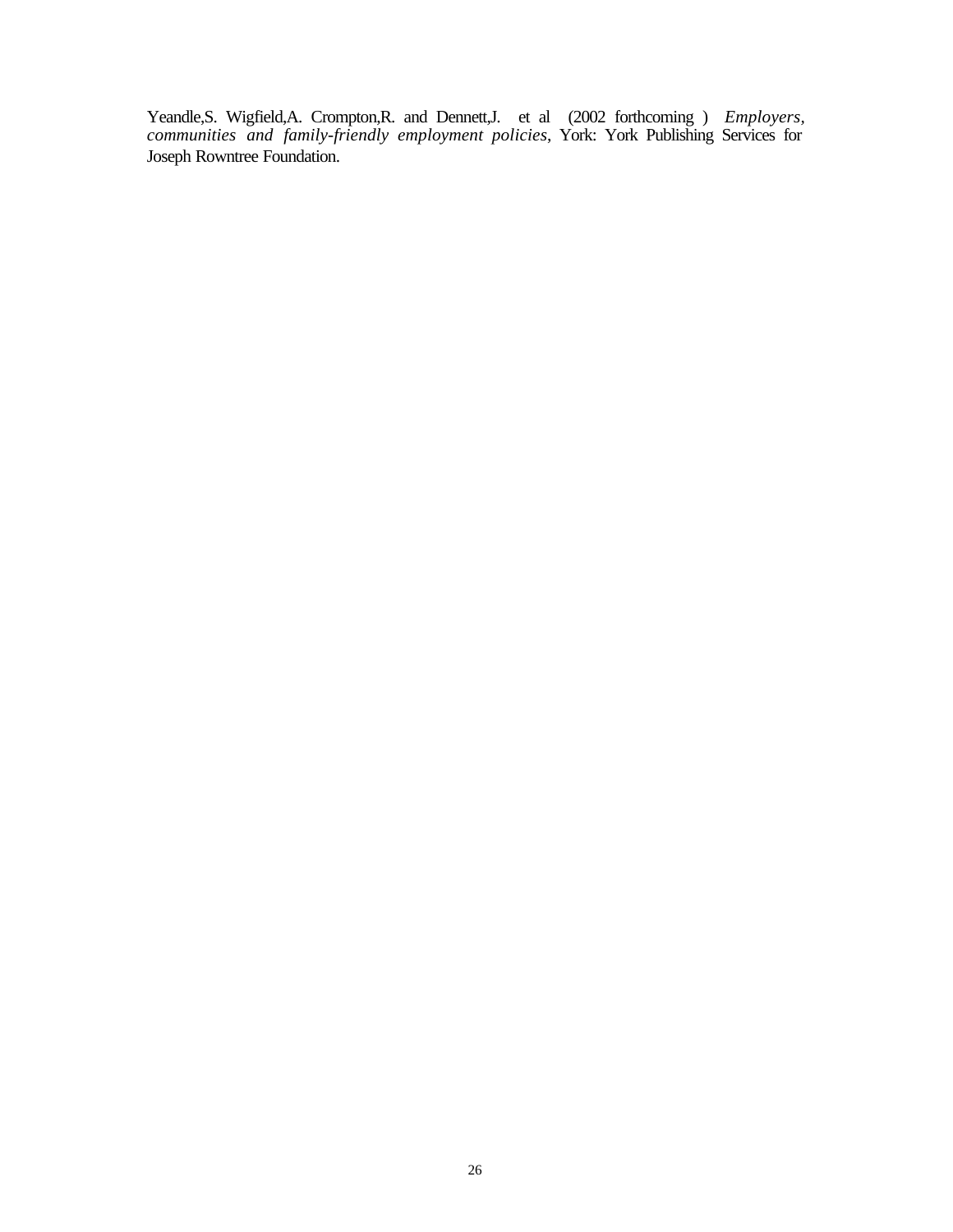| <b>Explanatory</b>    | <b>Parental</b>  | <b>Parental</b>  | <b>Paternity</b> | <b>Paternity</b>  | <b>Job</b> share | <b>Job</b> share | <b>Term time</b> | <b>Term time</b> | FT-PT            | FT-PT          |
|-----------------------|------------------|------------------|------------------|-------------------|------------------|------------------|------------------|------------------|------------------|----------------|
| variables             | Leave            | Leave            | Leave            | leave             | <b>Variables</b> | Variable+        | <b>Variables</b> | Variable+        | <b>Variables</b> | Variable+      |
|                       | <b>Variables</b> | <b>Variables</b> | <b>Variables</b> | Variable+         | alone            | <b>HR+Work</b>   | alone            | <b>HR+Work</b>   | alone            | <b>HR+Work</b> |
|                       | alone            | $+$              | alone            | <b>HR+Work</b>    |                  |                  |                  |                  |                  |                |
|                       |                  | HR+Wor           |                  |                   |                  |                  |                  |                  |                  |                |
|                       |                  | k                |                  |                   |                  |                  |                  |                  |                  |                |
| Estab 25-49           | $**$<br>$-0.432$ | $-0.359$ *       | 0.048            | 0.146             | $-0.083$         | 0.089            | 0.001            | 0.150            | 0.272            | 0.308          |
| Estab 50-99           | $-0.026$         | 0.019            | $0.579$ **       | $0.515$ **        | $-0.048$         | $-0.114$         | $0.758$ **       | $0.993$ **       | $0.705$ **       | $0.708$ **     |
| Estab 10-199          | $-0.001$         | $-0.163$         | $0.514$ **       | 0.327             | 0.265            | 0.034            | 1.003<br>$***$   | $1.110$ **       | **<br>0.901      | $0.667$ **     |
| Estab 200-499         | 0.208            | $-0.098$         | $0.905$ **       | $**$<br>0.661     | **<br>0.637      | 0.288            | **<br>1.112      | $1.053$ **       | $1.150$ **       | $0.837$ **     |
| Estab 500+            | $0.410$ **       | 0.021            | $1.222$ **       | $0.856$ **        | 0.891<br>$**$    | $0.522$ *        | **<br>1.353      | $1.271$ **       | $1.312$ **       | $1.042$ **     |
| Orgs ize $500+$       | 0.234            | 0.009            | 0.139            | $-0.248$          | **<br>0.483      | 0.172            | 0.529<br>**      | $0.543$ **       | 0.242            | $-0.126$       |
| Org 2k-9999           | $0.667$ **       | $0.484$ **       | $0.323$ **       | $-0.045$          | $**$<br>0.593    | 0.311            | 0.252            | 0.150            | $0.557$ **       | 0.209          |
| Org 10k-49999         | **<br>0.642      | $0.404$ **       | $0.556$ **       | 0.001             | **<br>0.483      | 0.049            | $***$<br>1.235   | $1.156$ **       | **<br>0.668      | $0.365*$       |
| Org $50k+$            | $0.917$ **       | $0.705$ **       | $0.677$ **       | 0.339             | $**$<br>0.675    | 0.366            | $1.170$ **       | $1.066$ **       | $0.946$ **       | $0.622$ **     |
| Manufacturing         | $-0.896$ **      | $-0.689$ **      | $-0.597$ **      | $-0.241$          | $-1.607$ **      | $-1.470$ **      | $-0.555$         | $-0.358$         | $-1.304$ **      | $-0.999$ **    |
| Energy/utilites       | $-0.558$ *       | $-1.002$ **      | $-0.591$ *       | $***$<br>$-0.921$ | $-0.075$         | $-0.213$         | $-1.249$ **      | $-0.935$         | $-0.312$         | $-0.194$       |
| Construction          | $-0.734$ **      | $-0.615$ *       | $-0.370$         | $-0.192$          | $-0.723$ **      | $-0.372$         | $-1.178$ *       | $-0.438$         | $-1.008$ **      | $-0.614$ *     |
| Whole/retail          | 0.211            | 0.099            | $0.869$ **       | $0.799$ **        | $-0.492$ *       | $-0.756$ **      | 0.086            | $-0.325$         | 0.188            | 0.051          |
| Hotel&Cat             | $-0.776$ **      | $-0.822$ **      | $-0.294$         | $-0.310$          | $-0.219$         | $-0.239$         | $0.965$ **       | $0.998$ **       | 0.291            | 0.293          |
| Transport             | $-0.139$         | $-0.150$         | $-0.211$         | $-0.158$          | $-0.748$ **      | $-0.369$         | **<br>$-1.857$   | $-1.276$ **      | $-0.605$ **      | $-0.132$       |
| Financialservs        | $-0.043$         | $-0.476$         | $-0.163$         | $-0.413$          | $0.613$ *        | $-0.236$         | 0.355            | $-0.0338$        | 0.422            | $-0.104$       |
| <b>Business servs</b> | $-0.172$         | $-0.348$         | 0.011            | $-0.112$          | $-0.025$         | $-0.329$         | 0.111            | $-0.013$         | $-0.005$         | $-0.156$       |
| Public                | 0.133            | $-0.132$         | 1.548 **         | **<br>1.361       | $0.563$ *        | 0.099            | $0.694$ *        | 0.667            | 0.956 **         | $0.784$ **     |
| authorities           |                  |                  |                  |                   |                  |                  |                  |                  |                  |                |
| Education             | 0.205            | $-0.159$         | 0.144            | $-0.344$          | 0.094            | $-0.252$         | 2.828<br>**      | $2.358$ **       | 0.237            | $-0.106$       |
| Health                | $-0.051$         | $-0.491$ *       | $-0.162$         | $-0.507$          | $0.707$ **       | $-0.128$         | $***$<br>1.228   | 0.299            | $0.982$ **       | 0.027          |
| Foreign               | 0.092            | 0.065            | $0.371$ **       | 0.224             | $-0.267$         | $-0.228$         | $-0.003$         | 0.026            | $-0.113$         | $-0.172$       |
| Owner                 | $-0.247$         | 0.110            | $-0.742$ **      | $-0.303$ *        | $-0.397$ *       | $-0.010$         | $-0.193$         | $-0.100$         | $-0.205$         | 0.024          |
| Multinational         | $-0.130$         | $-0.212$         | $-0.357$ **      | $-0.486$ **       | $-0.122$         | $-0.098$         | $-0.468$ **      | $-0.319$         | $-0.083$         | $-0.115$       |
| Recgnised             | $0.674$ **       | $0.466$ **       | $0.928$ **       | $0.717$ **        | $0.764$ **       | $0.625$ **       | $-0.121$         | $-0.218$         | 0.194            | 0.130          |
| union                 |                  |                  |                  |                   |                  |                  |                  |                  |                  |                |
| Local market          | 0.184            | 0.144            | 0.214            | 0.176             | 0.152            | 0.177            | $0.334$ *        | 0.375            | $-0.102$         | $-0.084$       |

**Table 3 Likelihood of employer giving non-managerial employees entitlement to family-friendly policies**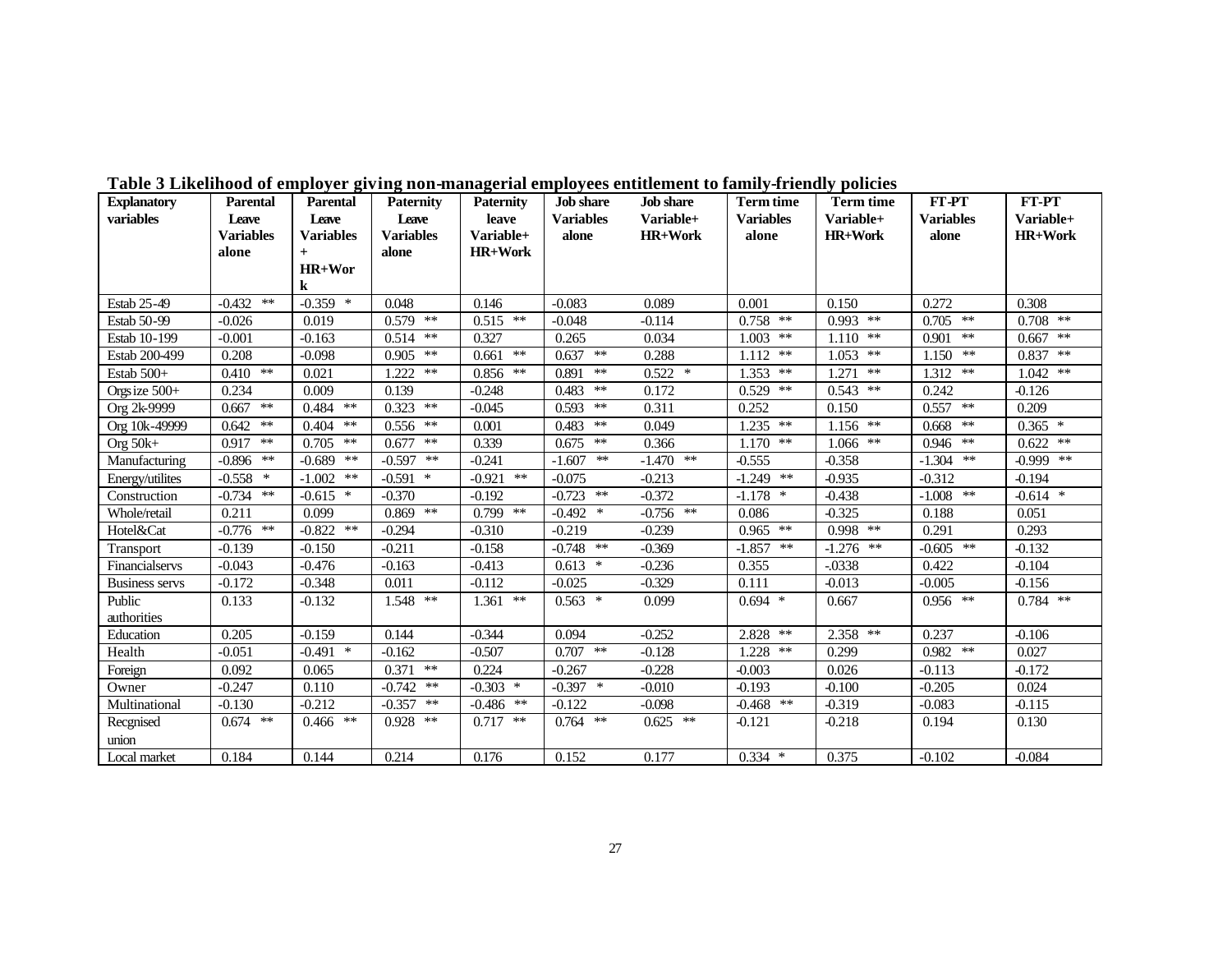| <b>Explanatory</b>                    | <b>Parental</b>                    | Parental                         | <b>Paternity</b>                   | <b>Paternity</b>                     | <b>Job</b> share          | <b>Job</b> share            | <b>Term time</b>          | <b>Term time</b>                   | FT-PT              | FT-PT                       |
|---------------------------------------|------------------------------------|----------------------------------|------------------------------------|--------------------------------------|---------------------------|-----------------------------|---------------------------|------------------------------------|--------------------|-----------------------------|
| variables                             | Leave<br><b>Variables</b><br>alone | Leave<br><b>Variables</b><br>$+$ | Leave<br><b>Variables</b><br>alone | leave<br>Variable+<br><b>HR+Work</b> | <b>Variables</b><br>alone | Variable+<br><b>HR+Work</b> | <b>Variables</b><br>alone | <b>Variable+</b><br><b>HR+Work</b> | Variables<br>alone | Variable+<br><b>HR+Work</b> |
|                                       |                                    | $HR+Wor$<br>$\bf k$              |                                    |                                      |                           |                             |                           |                                    |                    |                             |
| Internat markt                        | **<br>0.569                        | $0.375$ *                        | $-0.256$                           | 0.078                                | 0.234                     | 0.128                       | $-0.581$<br>$\ast$        | $-0.399$                           | 0.134              | 0.153                       |
| NoCompetitor                          | $0.414$ **                         | 0.253                            | $0.699$ **                         | 0.311                                | $0.545$ **                | $0.612$ **                  | $-0.104$                  | $-0.178$                           | $-0.024$           | 0.041                       |
| Few Competitor                        | $-0.136$                           | $-0.145$                         | 0.047                              | $-0.002$                             | 0.083                     | 0.125                       | $-0.217$                  | $-0.344$ *                         | $-0.160$           | $-0.114$                    |
| Competitors<br>missing                | $0.488$ **                         | $0.361$ *                        | $0.419$ **                         | 0.162                                | $0.449$ **                | $0.430$ **                  | $-0.026$                  | $-0.049$                           | $-0.236$           | $-0.191$                    |
| Lab costs50-<br>75%                   | 0.048                              | $-0.082$                         | 0.027                              | $-0.092$                             | $0.522$ **                | $0.420$ **                  | 0.162                     | $-0.076$                           | 0.130              | 0.012                       |
| Lab costs $75%+$                      | 0.135                              | $-0.006$                         | 0.206                              | 0.105                                | $0.533$ **                | $0.340*$                    | 0.170                     | $-0.045$                           | $-0.027$           | $-0.278$                    |
| Labour costs<br>missing               | 0.201                              | $-0.002$                         | 0.167                              | 0.052                                | 0.204                     | $-0.112$                    | $-0.382$                  | $-0.573$ *                         | $-0.003$           | $-0.213$                    |
| Workplace<br>changes                  | $0.058$ **                         | $-0.006$                         | 0.030                              | $-0.021$                             | $0.090$ **                | 0.026                       | $0.051$ *                 | 0.005                              | $.084$ **          | $0.048$ *                   |
| Above average<br>financial<br>perform | $-0.019$                           | $-0.077$                         | 0.221<br>**                        | $0.205$ *                            | $-0.025$                  | $-0.113$                    | 0.066                     | $-0.052$                           | 0.056              | $-0.079$                    |
| Constant                              | $-1.440$                           | $-2.262$                         | $-1.072$                           | $-0.876$                             | $-2.233$ **               | $-3.395$ **                 | $-3.474$ **               | $-5.480$ **                        | **<br>$-1.018$     | $-2.501$ **                 |
| N                                     | 2177                               | 1977                             | 2152                               | 1952                                 | 2177                      | 1977                        | 2177                      | 1977                               | 2177               | 1977                        |
| Loglikelihood                         | $-1298.84$                         | $-1129.17$                       | $-1127.81$                         | -958.56                              | $-1138.09$                | $-918.26$                   | 829.49                    | $-687.54$                          | $-1261.18$         | $-1051.84$                  |

**Ke**y: Variable definitions can be found in Appendix A1.

*Variables alone*. Only those in the table were entered.

*HR+Work* - Human resources and worker profile variables included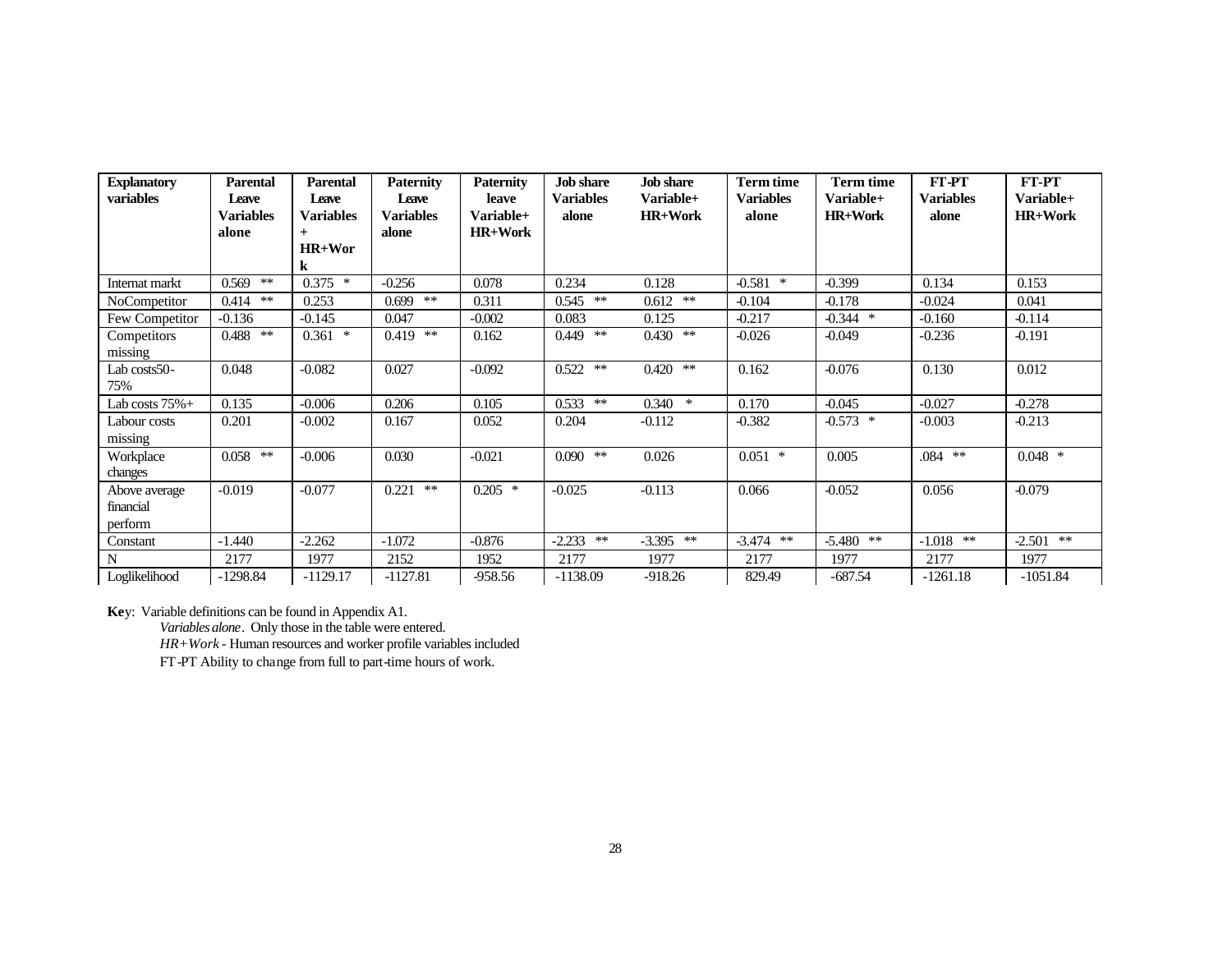| <b>Explanatory</b>    | <b>Flexitime</b> | <b>Flexitime</b>  | <b>Nursery</b>   | <b>Nursery</b>  | <b>Child care</b> | <b>Child care</b> | <b>Emergency</b> | <b>Emergency</b> | <b>Homework</b>  | <b>Homework</b> |
|-----------------------|------------------|-------------------|------------------|-----------------|-------------------|-------------------|------------------|------------------|------------------|-----------------|
| variables             | <b>Variables</b> | <b>Variables</b>  | <b>Variables</b> | Variable+       | <b>Variables</b>  | Variable+         | <b>Variables</b> | Variable+        | <b>Variables</b> | Variable+       |
|                       | alone            | $+$               | alone            | <b>HR+Work</b>  | Alone **          | <b>HR+Work</b>    | alone            | <b>HR+Work</b>   | alone            | <b>HR+Work</b>  |
|                       |                  | HR+Wor            |                  |                 |                   |                   |                  |                  |                  |                 |
|                       |                  | k                 |                  |                 |                   |                   |                  |                  |                  |                 |
| Estab 25-49           | $-0.032$         | 0.027             | 0.303            | 0.272           | 0.003             | 0.094             | $-0.003$         | $-0.055$         | 0.162            | 0.288           |
| Estab 50-99           | 0.286            | 0.320             | 0.341            | $-0.049$        | 0.170             | 0.287             | 0.197            | 0.120            | 0.092            | 0.052           |
| Estab 10-199          | $0.463$ **       | $0.482$ *         | $1.045$ **       | 0.592           | 0.159             | 0.285             | 0.015            | $-0.168$         | $0.551$ **       | 0.416           |
| Estab 200-499         | $0.491$ **       | 0.384             | $1.528$ **       | $0.917$ *       | $0.708$ *         | 0.626             | $-0.092$         | $-0.246$         | $0.458$ *        | 0.289           |
| Estab 500+            | $1.033$ **       | $0.943$ **        | $***$<br>2.299   | 1.632<br>$\ast$ | 0.837<br>**       | 0.702             | 0.069            | $-0.014$         | $0.946$ **       | 0.476           |
| Orgsize 500+          | 0.147            | 0.062             | 0.021            | $-0.113$        | 0.505             | 0.099             | $-0.021$         | 0.016            | 0.152            | 0.074           |
| Org 2k-9999           | $-0.065$         | $-0.115$          | 0.400            | 0.279           | $0.858$ **        | $0.671$ *         | $-0.238$ *       | $-0.159$         | 0.094            | 0.170           |
| Org 10k-49999         | 0.124            | $-0.032$          | 0.232            | 0.157           | $0.790$ **        | 0.310             | $-0.015$         | 0.142            | 0.127            | 0.232           |
| Org $50k+$            | $0.404$ *        | 0.301             | 0.078            | 0.017           | 0.305             | $-0.088$          | **<br>0.383      | $0.455$ **       | 0.119            | 0.432           |
| Manufacturing         | $-1.217$ **      | $***$<br>$-0.981$ | $-1.333$ **      | **<br>$-1.261$  | $-1.206$ **       | $-0.989$ *        | $-0.035$         | $-0.011$         | $-1.118$ **      | $-0.848$ **     |
| Energy/utilites       | $0.672$ *        | 0.605             | $-1.243$ *       | $-1.479$ **     | $***$<br>1.727    | $1.627$ **        | **<br>$-1.384$   | $-1.187$ **      | 0.044            | $-0.101$        |
| Construction          | $-0.712$ *       | $-0.033$          | $-1.395$ *       | $-2.198$ **     | $-1.121$          | $-0.718$          | $-0.105$         | 0.040            | **<br>$-0.867$   | $-0.645$        |
| Whole/retail          | $-0.437$         | $-0.148$          | $-1.161$ *       | $-1.405$ **     | $-1.762$ **       | $-1.760$ **       | $-0.059$         | $-0.219$         | $**$<br>$-1.067$ | $-0.922$ **     |
| Hotel&Cat             | $-0.278$         | 0.061             | 0.453            | 0.492           | $-0.334$          | $-0.559$          | 0.448            | 0.194            | $-1.415$ **      | $-1.064$ **     |
| Transport             | $-0.251$         | 0.212             | $-1.279$ *       | $-1.862$ **     | $-1.412$ **       | $-1.354$ *        | $-0.401$         | $-0.411$         | $**$<br>$-1.001$ | $-0.932$ **     |
| Financialservs        | $1.039$ **       | **<br>0.878       | $-0.656$         | $-0.921$        | $-1.669$ **       | $***$<br>$-2.083$ | $-0.251$         | $-0.431$         | $-0.109$         | $-0.751$ *      |
| <b>Business servs</b> | 0.301            | 0.369             | $-0.102$         | $-0.029$        | $-0.057$          | $-0.441$          | $-0.076$         | $-0.073$         | $0.506$ *        | 0.218           |
| Public                | 1.594 **         | $1.678$ **        | 0.151            | $-.503$         | $-0.000$          | $-0.442$          | $-0.168$         | $-0.174$ **      | 0.334            | 0.027           |
| authorities           |                  |                   |                  |                 |                   |                   |                  |                  |                  |                 |
| Education             | $-0.481$         | $-0.648$ *        | $1.054$ **       | **<br>1.291     | $-0.596$          | $-0.745$          | $0.702$ **       | 0.836<br>**      | 0.188            | 0.044           |
| Health                | 0.371            | 0.210             | $1.258$ **       | 1.121<br>$***$  | 0.170             | $-0.159$          | $-0.078$         | $-0.112$         | 0.212            | $-0.118$        |
| Foreign               | $-0.044$         | $-0.104$          | 0.467            | 0.713<br>$\ast$ | 0.057             | 0.001             | 0.111            | 0.231            | $0.499$ **       | $0.434$ *       |
| Owner                 | $-0.217$         | 0.005             | $-0.169$         | $-0.052$        | $-0.285$          | 0.278             | 0.186            | 0.141            | $-0.158$         | 0.082           |
| Multinational         | $-0.231$         | $-0.168$          | $-0.345$         | $-0.456$        | $-0.019$          | 0.019             | $-0.144$         | $-0.161$         | 0.197            | 0.290           |
| Recgnised             | $0.716$ **       | $0.739$ **        | $0.709$ **       | 0.656           | 0.356             | 0.007             | $0.248$ **       | 0.158            | $-0.131$         | $-0.134$        |
| union                 |                  |                   |                  |                 |                   |                   |                  |                  |                  |                 |
| Local market          | $-0.347$ **      | $-0.316$ *        | $-0.125$         | 0.007           | $-0.071$          | $-0.057$          | 0.216            | 0.143            | $-0.275$         | $-0.189$        |

**Table 3 continued. Likelihood of employer giving non-managerial employees entitlement to family-friendly policies**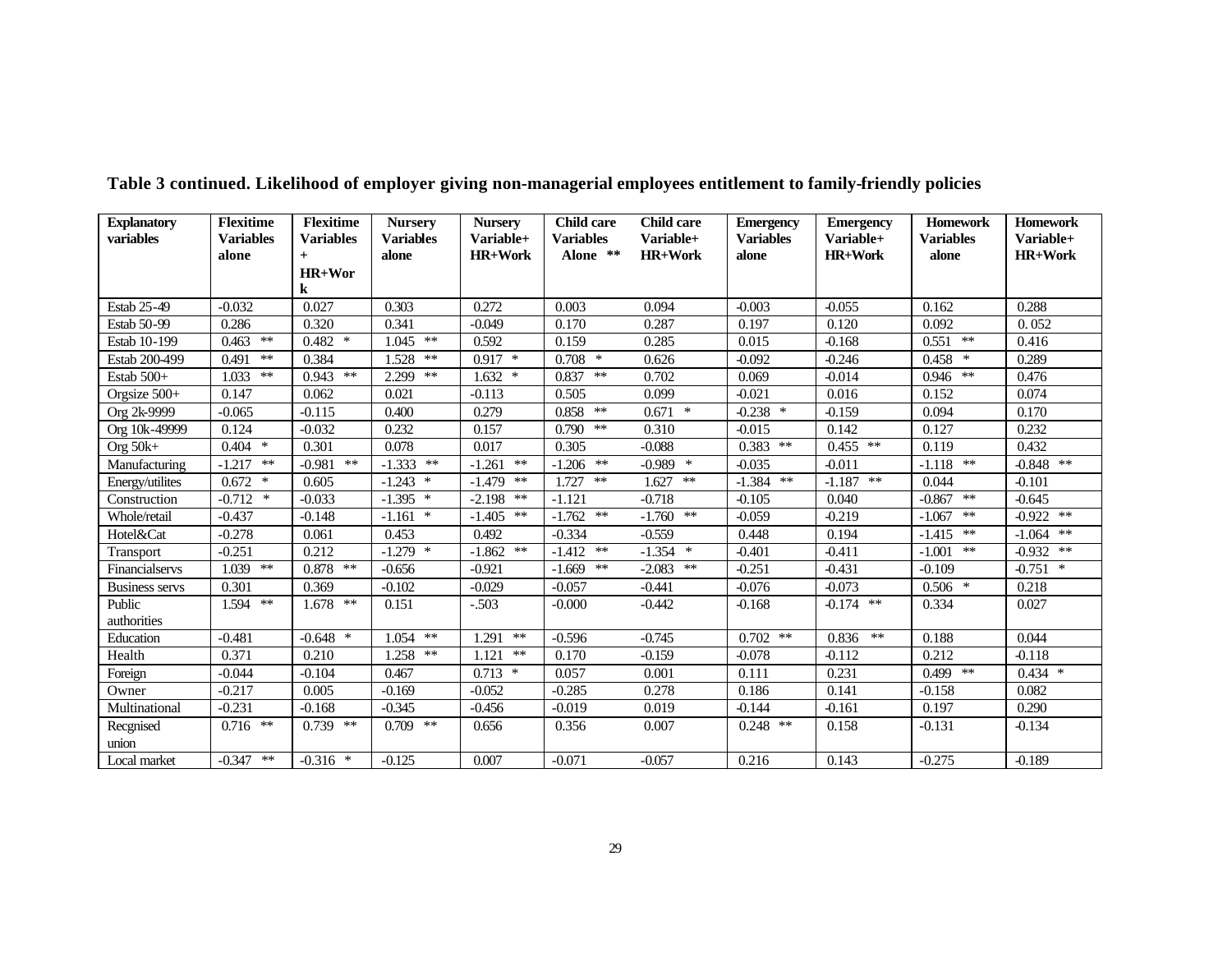| <b>Explanatory</b><br>variables | <b>Flexitime</b><br><b>Variables</b> | <b>Flexitime</b><br><b>Variables</b> | <b>Nursery</b><br><b>Variables</b> | <b>Nursery</b><br>Variable+ | <b>Child care</b><br><b>Variables</b> | <b>Child care</b><br>Variable+ | <b>Emergency</b><br><b>Variables</b> | <b>Emergency</b><br>Variable+ | <b>Homework</b><br><b>Variables</b> | <b>Homework</b><br>Variable+ |
|---------------------------------|--------------------------------------|--------------------------------------|------------------------------------|-----------------------------|---------------------------------------|--------------------------------|--------------------------------------|-------------------------------|-------------------------------------|------------------------------|
|                                 |                                      |                                      |                                    |                             |                                       |                                |                                      |                               |                                     |                              |
|                                 | alone                                | $+$<br>HR+Wor                        | alone                              | <b>HR+Work</b>              | Alone **                              | <b>HR+Work</b>                 | alone                                | <b>HR+Work</b>                | alone                               | <b>HR+Work</b>               |
|                                 |                                      | $\bf k$                              |                                    |                             |                                       |                                |                                      |                               |                                     |                              |
| Internat market                 | $-0.233$                             | $-0.423$ *                           | $-0.097$                           | $-0.037$                    | 0.382                                 | 0.434                          | $-0.092$                             | $-0.076$                      | $***$<br>0.511                      | 0.251                        |
|                                 |                                      |                                      |                                    |                             |                                       |                                |                                      |                               |                                     |                              |
| No Competitors                  | $0.464$ **                           | $0.424$ *                            | $-0.587$                           | $-0.668$ *                  | 0.017                                 | 0.007                          | 0.294                                | $0.358$ *                     | 0.535<br>**                         | 0.336                        |
| Few Competitor                  | 0.005                                | 0.057                                | $-0.439$ *                         | $-0.431$                    | $-0.855$                              | $-0.862$ **                    | 0.058                                | 0.044                         | $-0.169$                            | $-0.210$                     |
| Competitors                     | 0.238                                | 0.212                                | $-0.304$                           | $-0.372$                    | $-0.215$                              | $-0.297$                       | $0.472$ **                           | $0.460$ **                    | 0.239                               | 0.057                        |
| missing                         |                                      |                                      |                                    |                             |                                       |                                |                                      |                               |                                     |                              |
| Lab costs50-                    | 0.145                                | $-0.002$                             | $0.469$ *                          | 0.443                       | $-0.025$                              | $-0.333$                       | 0.065                                | 0.076                         | $0.282$ *                           | 0.168                        |
| 75%                             |                                      |                                      |                                    |                             |                                       |                                |                                      |                               |                                     |                              |
| Lab costs $75% +$               | 0.179                                | 0.118                                | 0.116                              | 0.158                       | $-0.121$                              | $-0.340$                       | $0.260$ *                            | 0.222                         | $-0.102$                            | $-0.159$                     |
| Labour costs                    | $-0.355$                             | $-0.726$ **                          | 0.158                              | 0.302                       | 0.394                                 | 0.040                          | 0.076                                | 0.224                         | $-0.047$                            | $-0.363$                     |
| missing                         |                                      |                                      |                                    |                             |                                       |                                |                                      |                               |                                     |                              |
| Workplace                       | $0.061$ **                           | 0.030                                | 0.089<br>**                        | 0.066                       | $0.091$ **                            | 0.005                          | $-0.011$                             | $-0.005$                      | 0.087<br>$***$                      | 0.029                        |
| changes                         |                                      |                                      |                                    |                             |                                       |                                |                                      |                               |                                     |                              |
| Above average                   | $-0.074$                             | $-0.103$                             | $-0.138$                           | $-0.212$                    | 0.035                                 | 0.063                          | $-0.086$                             | $-0.060$                      | 0.175                               | 0.156                        |
| financial                       |                                      |                                      |                                    |                             |                                       |                                |                                      |                               |                                     |                              |
| perform                         |                                      |                                      |                                    |                             |                                       |                                |                                      |                               |                                     |                              |
|                                 |                                      |                                      |                                    |                             |                                       |                                |                                      |                               |                                     |                              |
| Constant                        | $-2.096$ **                          | $-2.506$ **                          | $-4.456$ **                        | $-4.669$                    | $-3.584$ **                           | $-4.458$ **                    | $-0.800$ **                          | $-0.573$                      | **<br>$-2.281$                      | $-2.186$ **                  |
| N                               | 2188                                 | 1981                                 | 2177                               | 1977                        | 2177                                  | 1977                           | 2185                                 | 1977                          | 2177                                | 1977                         |
| Loglikelihood                   | $-1019.25$                           | $-861.26$                            | 469.63                             | $-397.20$                   | 434.00                                | $-368.17$                      | $-1397.58$                           | $-1252.2$                     | $-922.76$                           | $-764.86$                    |

**Ke**y: Variable definitions can be found in Appendix A1.

Variables alone. Only those in the table were entered.

*HR+Work* - Human resources and worker profile variables included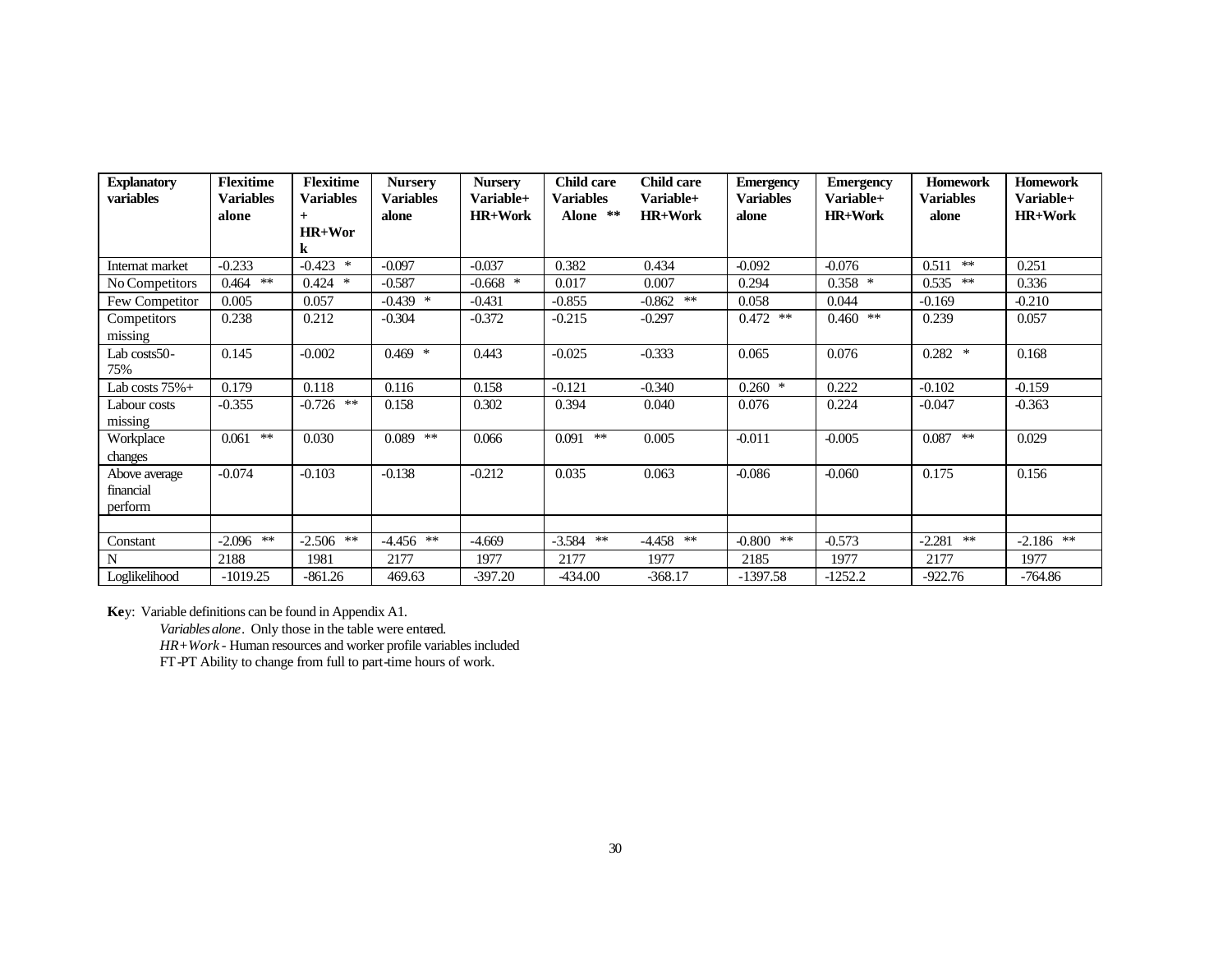| <b>Explanatory</b>       | <b>Parental</b>           | <b>Parental</b>     | <b>Paternity</b>          | <b>Paternity</b>   | <b>Job</b> share          | <b>Job</b> share            | <b>Term time</b>                 | <b>Term time</b>            | FT-PT                     | FT-PT                       |
|--------------------------|---------------------------|---------------------|---------------------------|--------------------|---------------------------|-----------------------------|----------------------------------|-----------------------------|---------------------------|-----------------------------|
| variables                | Leave<br><b>Variables</b> | Leave<br>Variables+ | Leave<br><b>Variables</b> | leave<br>Variable+ | <b>Variables</b><br>alone | Variable+<br><b>HR+Work</b> | <b>Variables</b><br><b>Alone</b> | Variable+<br><b>HR+Work</b> | <b>Variables</b><br>alone | Variable+<br><b>HR+Work</b> |
|                          | alone                     | <b>HR+Work</b>      | alone                     | <b>HR+Work</b>     |                           |                             |                                  |                             |                           |                             |
| %female                  | $0.614$ **                | $0.579$ **          | 0.277                     | 0.427              | $2.042$ **                | $2.119$ **                  | 2.539 **                         | 2.487 **                    | $1.756$ **                | $1.645$ **                  |
| employees                |                           |                     |                           |                    |                           |                             |                                  |                             |                           |                             |
| <b>High Female</b><br>PT | 0.026                     | $-0.037$            | 0.077                     | 0.092              | $-0.584$ **               | $-0.656$ **                 | $0.483$ **                       | 0.134                       | $-0.019$                  | 0.037                       |
| Share non-               | $-0.271$                  | 0.010               | $-0.752$ **               | $-0.910$ **        | $-0.979$ **               | $-0.347$                    | $-1.971$ **                      | $-0.203$                    | $-0.037$                  | $-0.158$                    |
| man/prof                 |                           |                     |                           |                    |                           |                             |                                  |                             |                           |                             |
| Recruit                  | $-0.102$                  | $-0.051$            | $-0.242$ **               | $-0.326$ **        | $-0.131$                  | $-0.096$                    | 0.164                            | 0.049                       | 0.105                     | 0.043                       |
| difficulties             |                           |                     |                           |                    |                           |                             |                                  |                             |                           |                             |
| Recruit                  | $0.867$ **                | $0.605$ **          | $0.850$ **                | $0.448$ **         | $1.223$ **                | $0.830$ **                  | $0.808$ **                       | $0.769$ **                  | $1.149**$                 | $0.853$ **                  |
| returner                 |                           |                     |                           |                    |                           |                             |                                  |                             |                           |                             |
| female                   |                           |                     |                           |                    |                           |                             |                                  |                             |                           |                             |
| Time to learn            | 0.402                     | 0.139               | $0.461$ **                | 0.164              | $0.547**$                 | $0.281$ *                   | 0.007                            | 0.119                       | $0.596$ **                | $0.374$ **                  |
| job 1-6 mths             |                           |                     |                           |                    |                           |                             |                                  |                             |                           |                             |
| Time to learn            | $0.754$ **                | $0.410$ **          | $0.503$ **                | $-0.024$           | $0.605$ **                | 0.057                       | $0.296$ *                        | 0.037                       | $0.586**$                 | 0.229                       |
| job 6+mths               |                           |                     |                           |                    |                           |                             |                                  |                             |                           |                             |
| Discretion               | 0.023                     | 0.167               | $-0.032$                  | 0.231              | $-0.219$ *                | 0.003                       | $-0.334$ **                      | $-0.331$ *                  | $-0.267$ **               | $-0.106$                    |
| high                     |                           |                     |                           |                    |                           |                             |                                  |                             |                           |                             |
| Temp                     | $0.494$ **                | $0.340$ **          | $0.526$ **                | 0.194              | $0.558$ **                | 0.179                       | $0.396$ **                       | 0.222                       | $0.438$ **                | 0.021                       |
| workers                  |                           |                     |                           |                    |                           |                             |                                  |                             |                           |                             |
| $25% +$                  |                           |                     |                           |                    |                           |                             |                                  |                             |                           |                             |
| Constant                 | $-0.953**$                | $-2.262$ **         | $0.615$ **                | $-0.876$           | $-1.183**$                | $-3.394$ **                 | $-1.898$ **                      | $-5.479$ **                 | $-1.146$ **               | $-2.501$ **                 |
|                          |                           |                     |                           |                    |                           |                             |                                  |                             |                           |                             |
| $\mathbf N$              | 2092                      | 1977                | 2067                      | 1952               | 2092                      | 1977                        | 2092                             | 1977                        | 2029                      | 1977                        |
| Loglikelihood            | $-1362.71$                | $-1129.17$          | $-1288.21$                | $-958.56$          | $-1229.40$                | $-918.26$                   | $-903.68$                        | $-687.54$                   | $-1295.76$                | $-1051.84$                  |

**Table 4. Likelihood of employer giving non-managerial employees entitlement to family-friendly policies**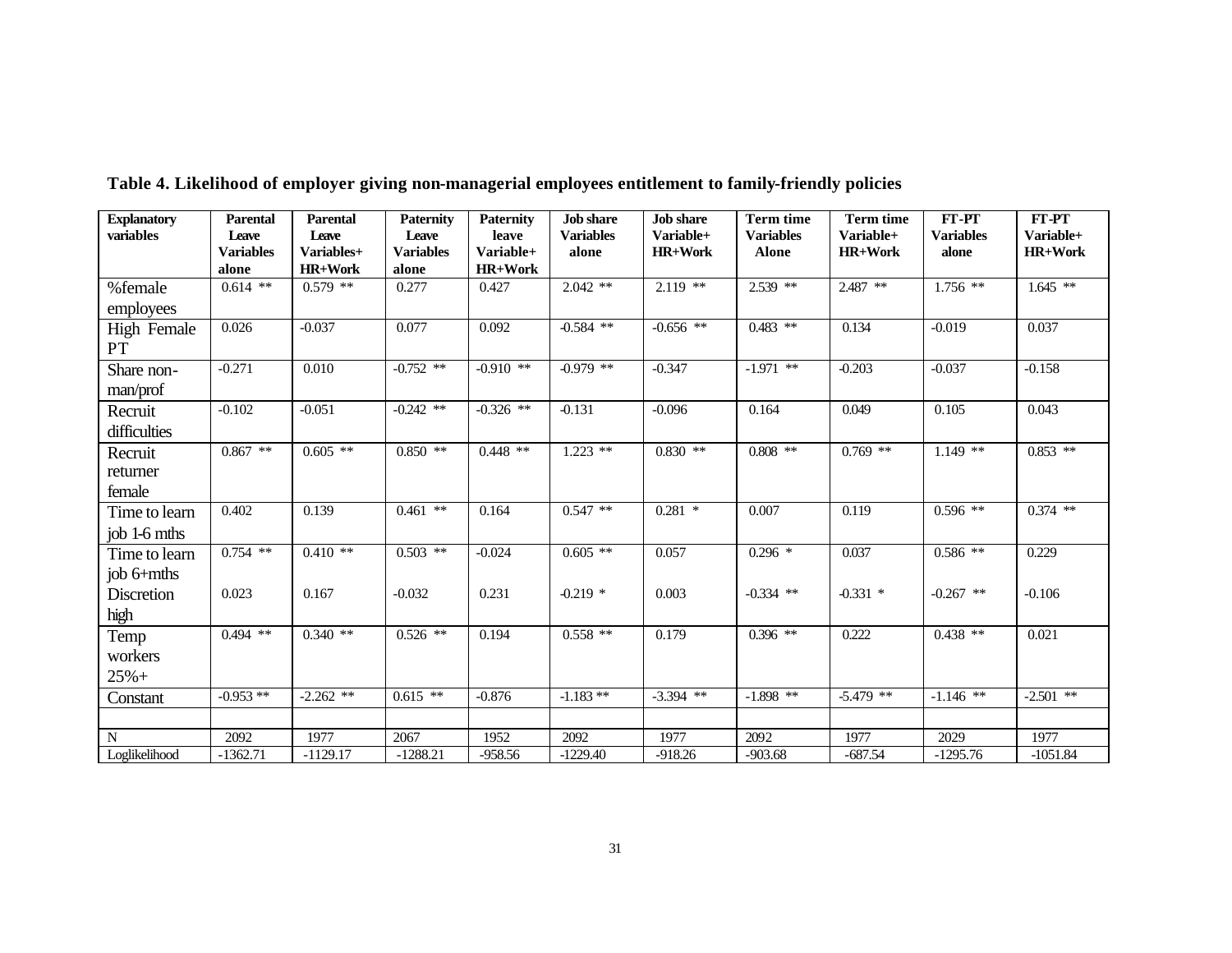| <b>Explanatory</b><br>variables | <b>Flexitime</b><br><b>Variables</b> | <b>Flexitime</b><br>Variable+ | <b>Nursery</b><br><b>Variables</b> | <b>Nursery</b><br>Variable+ | <b>Child care</b><br><b>Variables</b> | <b>Child care</b><br>Variable+ | <b>Emergency</b><br><b>Variables</b> | <b>Emergency</b><br>Variable+ | <b>Homewok</b><br><b>Variables</b> | <b>Homework</b><br>Variable+ |
|---------------------------------|--------------------------------------|-------------------------------|------------------------------------|-----------------------------|---------------------------------------|--------------------------------|--------------------------------------|-------------------------------|------------------------------------|------------------------------|
|                                 | alone                                | <b>HR+Work</b>                | alone                              | <b>HR+Work</b>              | <b>Alone</b>                          | <b>HR+Work</b>                 | alone                                | <b>HR+Work</b>                | alone                              | <b>HR+Work</b>               |
| %female                         | $1.109$ **                           | $1.112$ **                    | $1.565$ **                         | 0.239                       | 0.376                                 | $1.039*$                       | $0.603$ **                           | 0.347                         | $0.760$ **                         | $0.859$ **                   |
| employees                       |                                      |                               |                                    |                             |                                       |                                |                                      |                               |                                    |                              |
| <b>High Female</b><br>PT        | $-0.787$ **                          | $-0.450$ **                   | $-0.188$                           | $-0.404$ *                  | $-0.800$ **                           | $-0.486$ *                     | $0.196*$                             | 0.047                         | $-1.006$ **                        | $-0.747$ **                  |
| Share non-                      | $-0.497$ **                          | $-0.812$ **                   | $-1.217$ **                        | $-0.072$                    | $-0.264$                              | $-0.195$                       | $-0.687$ **                          | 0.214                         | $-1.719$ **                        | $-1.154$ **                  |
| man/prof                        |                                      |                               |                                    |                             |                                       |                                |                                      |                               |                                    |                              |
| Recruit                         | $-0.229$ **                          | $-0.147$                      | $0.502$ **                         | 0.110                       | $-0.449$ **                           | $-0.470$ **                    | $-0.101$                             | $-0.055$                      | $-0.001$                           | $-0.121$                     |
| difficulties                    |                                      |                               |                                    |                             |                                       |                                |                                      |                               |                                    |                              |
| Recruit                         | $0.693$ **                           | 0.235                         | $0.942$ **                         | $0.583$ **                  | $0.644$ **                            | $0.445$ *                      | $0.201$ *                            | 0.174                         | $0574$ **                          | $0.450$ **                   |
| returner                        |                                      |                               |                                    |                             |                                       |                                |                                      |                               |                                    |                              |
| female                          |                                      |                               |                                    |                             |                                       |                                |                                      |                               |                                    |                              |
| Time to learn                   | $0.550$ **                           | 0.212                         | 0.098                              | $-0.014$                    | 0.405                                 | 0.043                          | $-0.277$ **                          | $-0.155$                      | $0.508$ **                         | $0.296*$                     |
| job 1-6 mths                    |                                      |                               |                                    |                             |                                       |                                |                                      |                               |                                    |                              |
| Time to learn                   | $0.850$ **                           | $0.389$ **                    | 0.140                              | 0.009                       | $0.681$ **                            | 0.188                          | $-0.298$ **                          | $-0.276$ *                    | $0.623$ **                         | $0.348*$                     |
| job $6+$ mths                   |                                      |                               |                                    |                             |                                       |                                |                                      |                               |                                    |                              |
| Discretion                      | 0.006                                | $0.302$ **                    | $-0.183$                           | $-0.145$                    | $-0.099$                              | $-0.118$                       | $-0.186$ *                           | $-0.168$                      | 0.140                              | 0.069                        |
| high                            |                                      |                               |                                    |                             |                                       |                                |                                      |                               |                                    |                              |
| Temp                            | $0.552$ **                           | $0.276*$                      | $0.716$ **                         | 0.146                       | $0.874$ **                            | 0.401                          | $-0.234$                             | $-0.207$                      | $0.654$ **                         | 0.279                        |
| workers                         |                                      |                               |                                    |                             |                                       |                                |                                      |                               |                                    |                              |
| $25% +$                         |                                      |                               |                                    |                             |                                       |                                |                                      |                               |                                    |                              |
| Constant                        | $-1.542**$                           | $-2.506$ **                   | $-3.122$ **                        | $-4.669**$                  | $-2.908$ **                           | $-4.458$ **                    | 0.059                                | $-0.573$                      | $-1.036$ **                        | $-2.186$ **                  |
|                                 |                                      |                               |                                    |                             |                                       |                                |                                      |                               |                                    |                              |
| N                               | 2097                                 | 1981                          | 2092                               | 1977                        | 2092                                  | 1977                           | 2093                                 | 1977                          | 2092                               | 1977                         |
| Loglikelihood                   | $-1131.52$                           | 861.26                        | $-524.00$                          | $-397.20$                   | 474.83                                | $-368.17$                      | $-1380.84$                           | $-1252.2$                     | $-889.64$                          | $-764.86$                    |

**Table 4. continued. Likelihood of employer giving non-managerial employees entitlement to family-friendly policies**

**Ke**y: *Variables alone*. Only those in the table were entered.

*HR+Work* - Human resources and worker profile variables included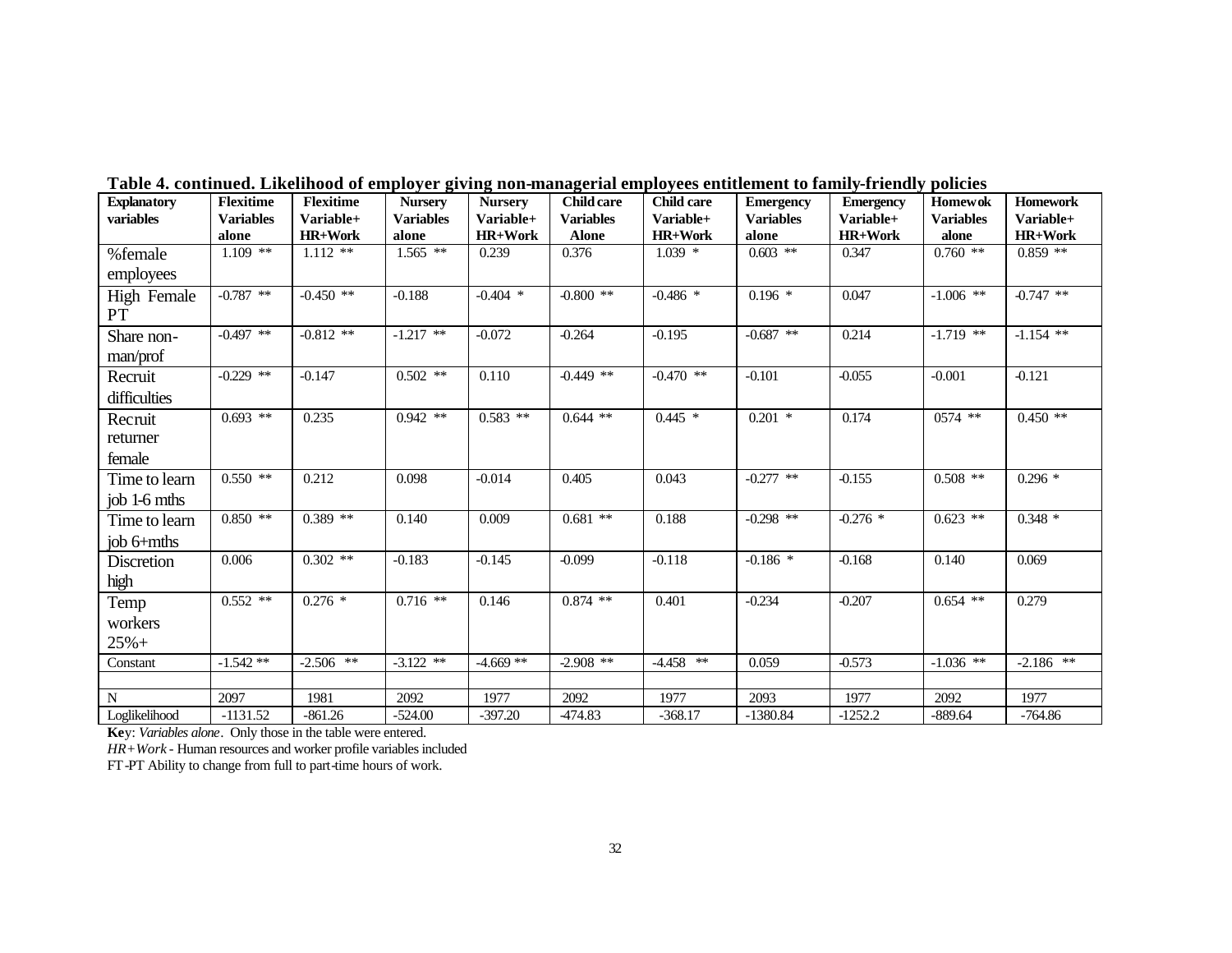| <b>Explanatory</b> | <b>Parental</b>  | <b>Parental</b> | <b>Paternity</b> | <b>Paternity</b> | <b>Job</b> share | <b>Job</b> share | <b>Term time</b> | <b>Term time</b> | FT-PT            | FT-PT          |
|--------------------|------------------|-----------------|------------------|------------------|------------------|------------------|------------------|------------------|------------------|----------------|
| variables          | Leave            | Leave           | Leave            | leave            | <b>Variables</b> | Variable+        | <b>Variables</b> | Variable+        | <b>Variables</b> | Variable+      |
|                    | <b>Variables</b> | Variables+      | <b>Variables</b> | Variable+        | alone            | <b>HR+Work</b>   | alone            | <b>HR+Work</b>   | alone            | <b>HR+Work</b> |
|                    | alone            | <b>HR+Work</b>  | alone            | HR+Work          |                  |                  |                  |                  |                  |                |
| Family-            | $0.257$ **       | 0.209           | 0.151            | 0.200            | $0.280**$        | 0.186            | 0.219            | 0.149            | $0.228$ *        | 0.226          |
| friend ethos       |                  |                 |                  |                  |                  |                  |                  |                  |                  |                |
| Investor in        | 0.143            | 0.069           | $0.207$ *        | 0.088            | 0.014            | 0.009            | $-0.050$         | $-0.199$         | $-0.022$         | $-0.168$       |
| People             |                  |                 |                  |                  |                  |                  |                  |                  |                  |                |
| Performance        | 0.089            | 0.152           | 0.103            | 0.185            | 0.038            | $0.387$ **       | $-0.242$         | $0.387 *$        | $0.236*$         | $0.311$ **     |
| <b>Related Pay</b> |                  |                 |                  |                  |                  |                  |                  |                  |                  |                |
| Other fringe       | 0.117            | 0.119           | 0.099            | 0.137            | $0.212 *$        | 0.135            | $-0.183$         | 0.083            | $0.303$ **       | $0.307$ **     |
| benefits           |                  |                 |                  |                  |                  |                  |                  |                  |                  |                |
| % on regular       | $-0.186$         | $-0.123$        | $-0.133$         | $-0.016$         | $-0.563$ **      | $-0.320$ *       | 0.002            | 0.205            | $-0.785$ **      | $-0.256$       |
| Overtime           |                  |                 |                  |                  |                  |                  |                  |                  |                  |                |
| HR specialist      | $0.371$ **       | 0.111           | $0.531$ **       | $0.447$ **       | 0.109            | 0.121            | $-0.151$         | $-0.241$         | 0.119            | $-0.090$       |
| at establish       |                  |                 |                  |                  |                  |                  |                  |                  |                  |                |
| HR specialist      | $0.265$ **       | $0.304$ **      | $0.514$ **       | $0.561$ **       | $0.305$ **       | $0.484$ **       | $-0.166$         | 0.173            | $0.375$ **       | $0.544$ **     |
| at HO              |                  |                 |                  |                  |                  |                  |                  |                  |                  |                |
| Consults on        | $0.243$ **       | 0.157           | $0.520$ **       | $0.401$ **       | $0.226$ **       | 0.115            | 0.067            | $-0.085$         | $0.189*$         | 0.066          |
| FF and EO          |                  |                 |                  |                  |                  |                  |                  |                  |                  |                |
| Equal opps         | $0.365$ **       | 0.137           | $0.268$ *        | 0.183            | $0.478$ **       | 0.136            | $0.471$ *        | $-0.238$         | $0.758$ **       | $0.614$ **     |
| medium             |                  |                 |                  |                  |                  |                  |                  |                  |                  |                |
| Equal opps         | $0.772$ **       | $0.348$ **      | $0.900$ **       | $0.538$ **       | $1.395$ **       | $0.726$ **       | $1.357$ **       | 0.391            | $1.239$ **       | $0.859$ **     |
| high               |                  |                 |                  |                  |                  |                  |                  |                  |                  |                |
| Recent bad         | $0.612$ **       | $0.479$ **      | $0.640$ **       | $0.487$ **       | $0.553$ **       | $0.324$ **       | 0.216            | $0.360$ **       | 0.004            | 0.027          |
| ind relations      |                  |                 |                  |                  |                  |                  |                  |                  |                  |                |
| High commit        | $0.422$ **       | $0.254$ **      | $0.389$ **       | $0.165*$         | $0.535$ **       | $0.369$ **       | $0.347**$        | 0.196            | $0.400**$        | $0.218$ **     |
| management         |                  |                 |                  |                  |                  |                  |                  |                  |                  |                |

**Table 5. Likelihood of employer giving non-managerial employees entitlement to family-friendly policies**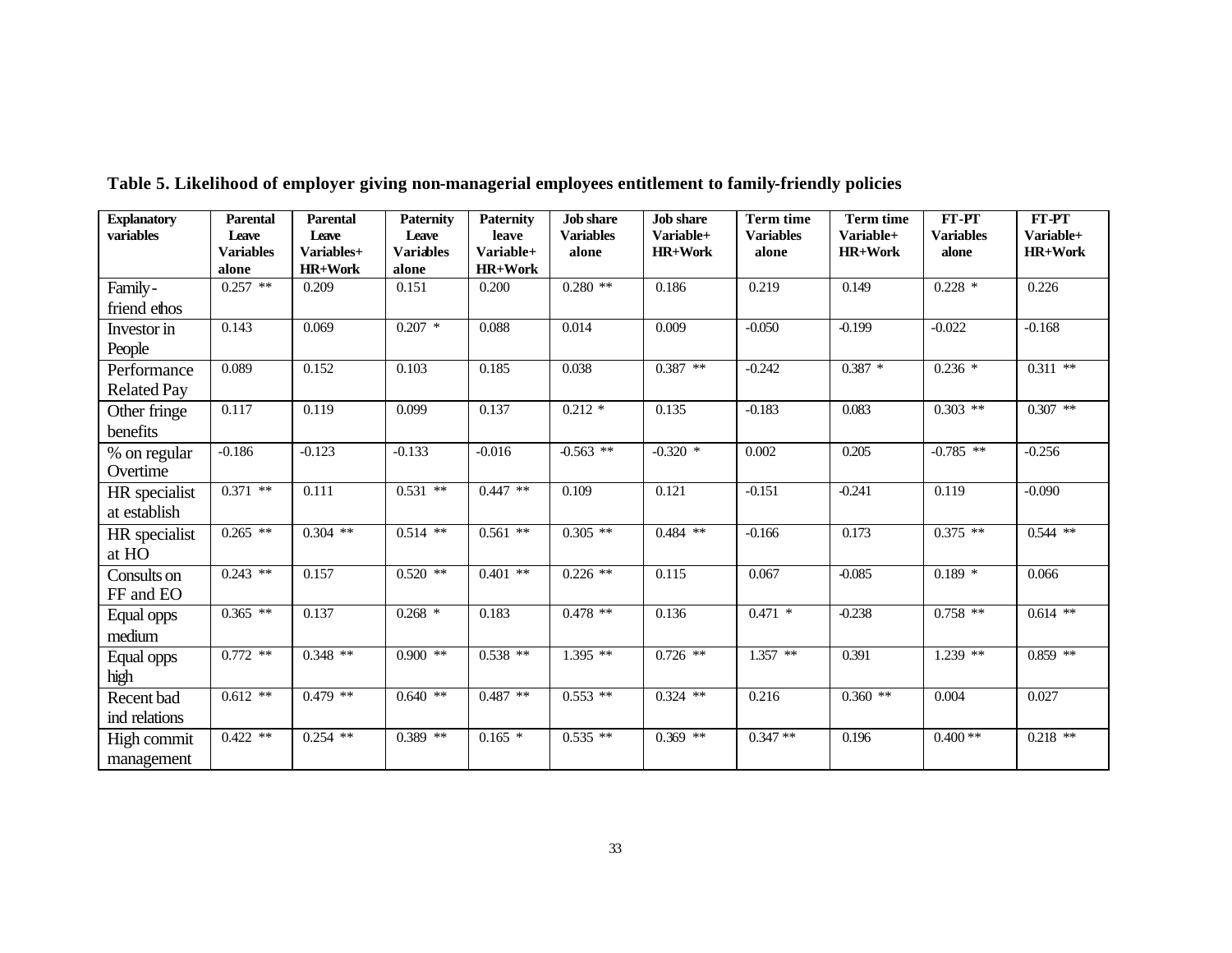| <b>Explanatory</b> | Parental         | Parental          | <b>Paternity</b> | <b>Paternity</b> | <b>Job share</b> | <b>Job share</b> | <b>Term time</b> | Term time      | FT-PT            | FT-PT          |
|--------------------|------------------|-------------------|------------------|------------------|------------------|------------------|------------------|----------------|------------------|----------------|
| variables          | Leave            | Leave             | Leave            | leave            | <b>Variables</b> | Variable+        | <b>Variables</b> | Variable+      | <b>Variables</b> | Variable+      |
|                    | <b>Variables</b> | <b>Variables+</b> | <b>Variables</b> | Variable+        | alone            | $HR+Work$        | alone            | <b>HR+Work</b> | alone            | <b>HR+Work</b> |
|                    | alone            | <b>HR+Work</b>    | alone            | <b>HR+Work</b>   |                  |                  |                  |                |                  |                |
| Employee           | $0.064$ **       | $0.039*$          | 0.031            | 0.008            | $0.076$ **       | 0.032            | $0.113$ **       | $0.059$ *      | $0.050$ **       | 0.025          |
| involvement        |                  |                   |                  |                  |                  |                  |                  |                |                  |                |
| Constant           | $-2.280$ **      | $-2.262$ **       | $-1.102$ **      | $-0.876$         | $-2.789$ **      | $-3.394$ **      | $-3.739$ **      | $-5.480$ **    | $-1.289$ **      | $-2.501$ **    |
|                    |                  |                   |                  |                  |                  |                  |                  |                |                  |                |
| N                  | 2054             | 1977              | 2028             | 1952             | 2054             | 1977             | 2054             | 1977           | 2054             | 1977           |
| Log                | $-1245.58$       | $-1129.17$        | $-1096.16$       | $-958.56$        | $-1145.72$       | $-918.26$        | $-943.09$        | $-687.54$      | $-1224.49$       | $-1051.84$     |
| likelihood         |                  |                   |                  |                  |                  |                  |                  |                |                  |                |

**Ke**y: Variable definitions can be found in Appendix A1.

*Variables alone*. Only those in the table were entered.

*HR+Work* - Human resources and worker profile variables included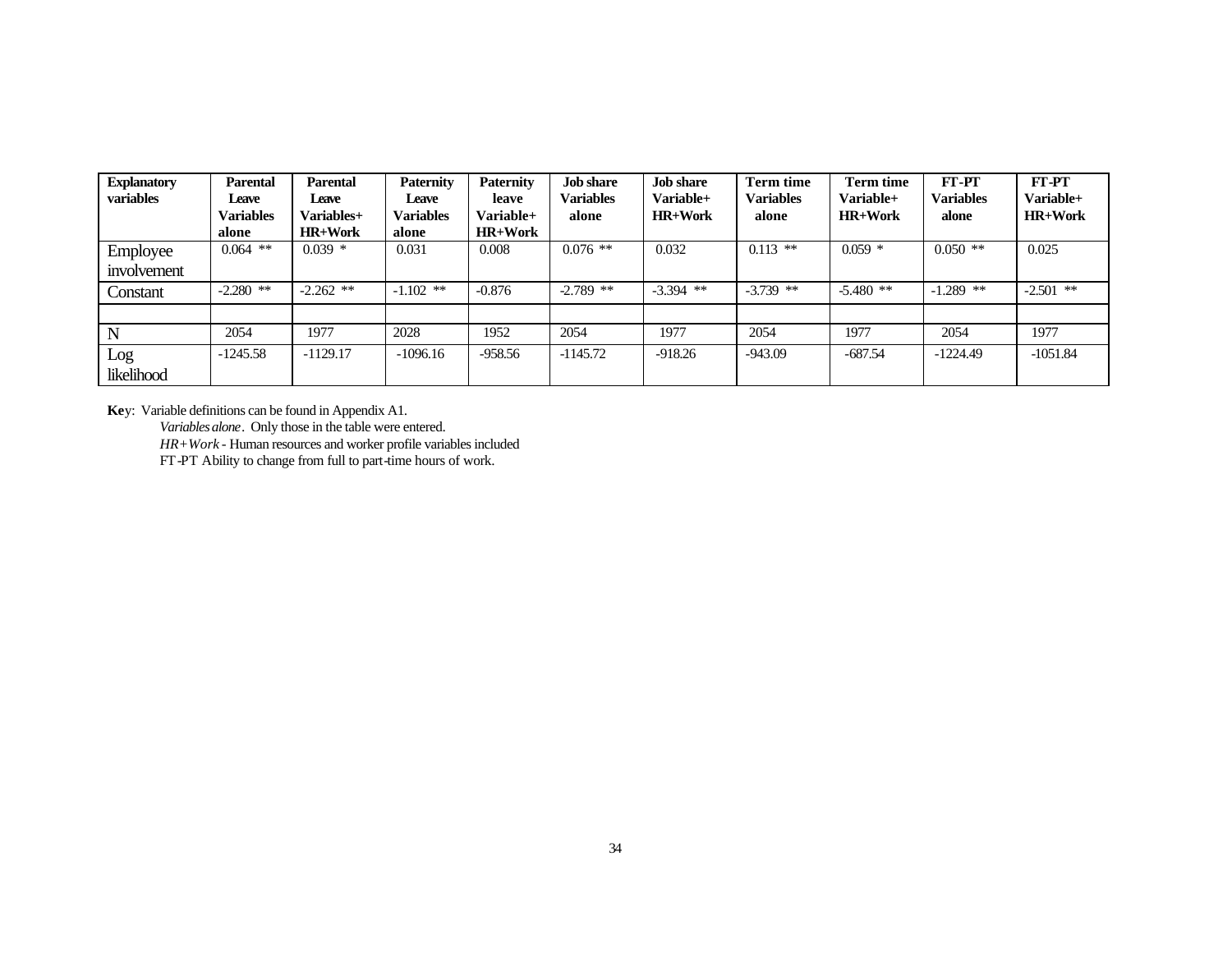| <b>Explanatory</b> | <b>Flexitime</b> | <b>Flexitime</b> | <b>Nursery</b>   | <b>Nursery</b> | <b>Child care</b> | <b>Child care</b> | <b>Emergency</b> | <b>Emergency</b> | <b>Homewok</b>   | <b>Homework</b> |
|--------------------|------------------|------------------|------------------|----------------|-------------------|-------------------|------------------|------------------|------------------|-----------------|
| variables          | <b>Variables</b> | Variable+        | <b>Variables</b> | Variable+      | <b>Variables</b>  | Variable+         | <b>Variables</b> | Variable+        | <b>Variables</b> | Variable+       |
|                    | alone            | <b>HR+Work</b>   | alone            | <b>HR+Work</b> | <b>Alone</b>      | <b>HR+Work</b>    | alone            | HR+Work          | alone            | HR+Work         |
| Family-            | 0.150            | 0.024            | $0.478$ **       | $0.387*$       | 0.308             | 0.292             | 0.172            | $0.239$ *        | $0.269$ *        | 0.237           |
| friend ethos       |                  |                  |                  |                |                   |                   |                  |                  |                  |                 |
| Investor in        | 0.078            | 0.165            | $-0.028$         | 0.102          | $-0.038$          | $-0.045$          | 0.146            | 0.912            | $-0.390$ **      | $-0.362$ **     |
| People             |                  |                  |                  |                |                   |                   |                  |                  |                  |                 |
| Performance        | 0.207            | 0.175            | $-0.249$         | $0.530*$       | 0.161             | 0.089             | $-0.222$ *       | 0.074            | $0.354$ **       | $0.282*$        |
| <b>Related Pay</b> |                  |                  |                  |                |                   |                   |                  |                  |                  |                 |
| Other fringe       | $0.316$ **       | $0.233*$         | $-0.673$ **      | $-0.058$       | 0.161             | $-0.120$          | $-0.243$ **      | $-0.108$         | $0.995$ **       | $0.721$ **      |
| benefits           |                  |                  |                  |                |                   |                   |                  |                  |                  |                 |
| % on regular       | $-0.610$ **      | $-0.451$ **      | $-0.673$ **      | $-1.044$ **    | $-0.057$          | $-0.563$          | $-0.173$         | $-0.015$         | 0.301            | 0.161           |
| Overtime           |                  |                  |                  |                |                   |                   |                  |                  |                  |                 |
| HR specialist      | 0.038            | 0.005            | $-0.467$ **      | 0.036          | 0.134             | 0.090             | $-0.094$         | $-0.075$         | $-0.409$ **      | $-0.279$ *      |
| at establish       |                  |                  |                  |                |                   |                   |                  |                  |                  |                 |
| HR specialist      | $0.216$ *        | 0.140            | 0.221            | 0.072          | $0.571$ **        | 0.211             | $-0.170$ *       | 0.038            | $0.350$ **       | $0.289**$       |
| at HO              |                  |                  |                  |                |                   |                   |                  |                  |                  |                 |
| Consults on        | $0.306$ **       | 0.163            | $0.529$ **       | 0.325          | $0.112**$         | $-0.066$          | 0.116            | 0.158            | $-0.162$         | $-0.244$        |
| FF and EO          |                  |                  |                  |                |                   |                   |                  |                  |                  |                 |
| <b>Equal Opps</b>  | $-0.021$         | $-0.418$ *       | $0.891$ *        | 0.297          | 0.805             | 0.571             | $-0.072$         | $-0.206$         | $-0.197$         | $-0.419*$       |
| medium             |                  |                  |                  |                |                   |                   |                  |                  |                  |                 |
| <b>Equal Opps</b>  | $0.643$ **       | $-0.143$         | $1.911$ **       | 0.816          | 1.596 **          | $1.274$ **        | 0.113            | $-0.146$         | $0.483$ **       | $-0.004$        |
| high               |                  |                  |                  |                |                   |                   |                  |                  |                  |                 |
| Recent bad         | $0.524$ **       | 0.213            | $0.535$ **       | 0.227          | $0.562$ **        | $0.525$ **        | 0.021            | 0.030            | 0.213            | 0.205           |
| $\mathbb{R}$       |                  |                  |                  |                |                   |                   |                  |                  |                  |                 |
| High commit        | $0.383$ **       | 0.092            | $0.269$ *        | 0.109          | $0.510**$         | 0.312             | $-0.038$         | $-0.014$         | $0.429$ **       | $0.304$ **      |
| management         |                  |                  |                  |                |                   |                   |                  |                  |                  |                 |

**Table 5 continued. Likelihood of employer giving non-managerial employees entitlement to family-friendly policies**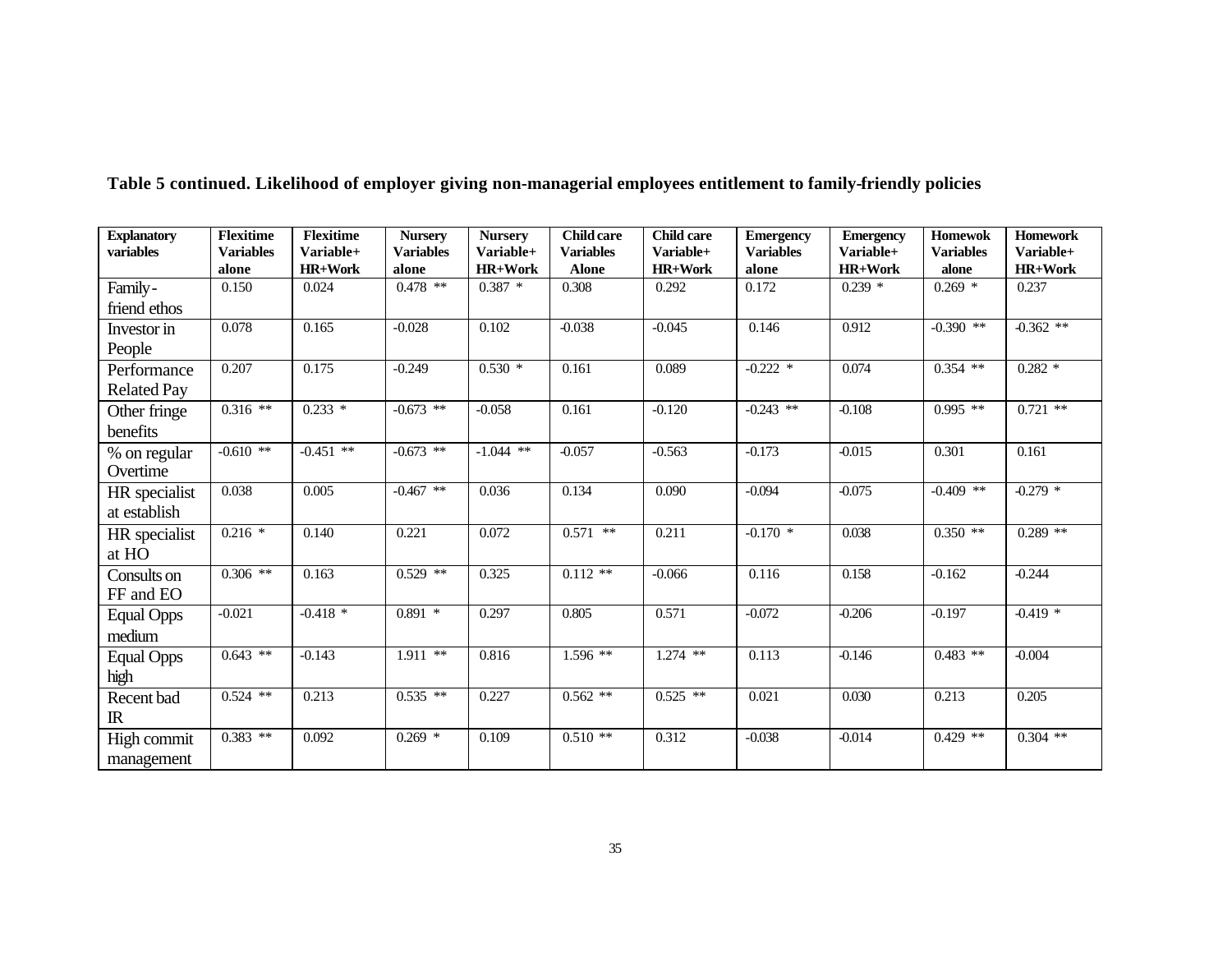| <b>Explanatory</b><br>variables | <b>Flexitime</b><br><b>Variables</b> | <b>Flexitime</b><br>Variable+ | <b>Nursery</b><br><b>Variables</b> | <b>Nurserv</b><br><b>Variable+</b> | <b>Child care</b><br><b>Variables</b> | <b>Child care</b><br>Variable+ | <b>Emergency</b><br><b>Variables</b> | <b>Emergency</b><br>Variable+ | <b>Homewok</b><br><b>Variables</b> | <b>Homework</b><br>Variable+ |
|---------------------------------|--------------------------------------|-------------------------------|------------------------------------|------------------------------------|---------------------------------------|--------------------------------|--------------------------------------|-------------------------------|------------------------------------|------------------------------|
|                                 | alone                                | <b>HR+Work</b>                | alone                              | <b>HR+Work</b>                     | Alone                                 | <b>HR+Work</b>                 | alone                                | <b>HR+Work</b>                | alone                              | <b>HR+Work</b>               |
| Employee                        | 0.035                                | 0.037                         | 0.034                              | 0.002                              | 0.019                                 | 0.044                          | 0.017                                | $-0.018$                      | 0.032                              | 0.045                        |
| involvement                     |                                      |                               |                                    |                                    |                                       |                                |                                      |                               |                                    |                              |
| Constant                        | $-2.176$ **                          | $-2.506$ **                   | $-4.522$ **                        | $-4.669$ **                        | $-4.950**$                            | **<br>$-4.458$                 | $-0.502$                             | $-0.573$                      | $-3.408$ **                        | $-2.186$ **                  |
|                                 | 2062                                 | 1981                          | 2054                               | 1977                               | 2054                                  | 1977                           | 2058                                 | 1977                          | 2054                               | 1977                         |
| Log                             | $-1091.37$                           | -861.26                       | $-508.27$                          | $-397.20$                          | -460.48                               | $-368.17$                      | $-1373.84$                           | $-1252.2$                     | $-875.86$                          | -764.86                      |
| likelihood                      |                                      |                               |                                    |                                    |                                       |                                |                                      |                               |                                    |                              |

**Ke**y: Variable definitions can be found in Appendix A1.

*Variables alone*. Only those in the table were entered.

*HR+Work* - Human resources and worker profile variables included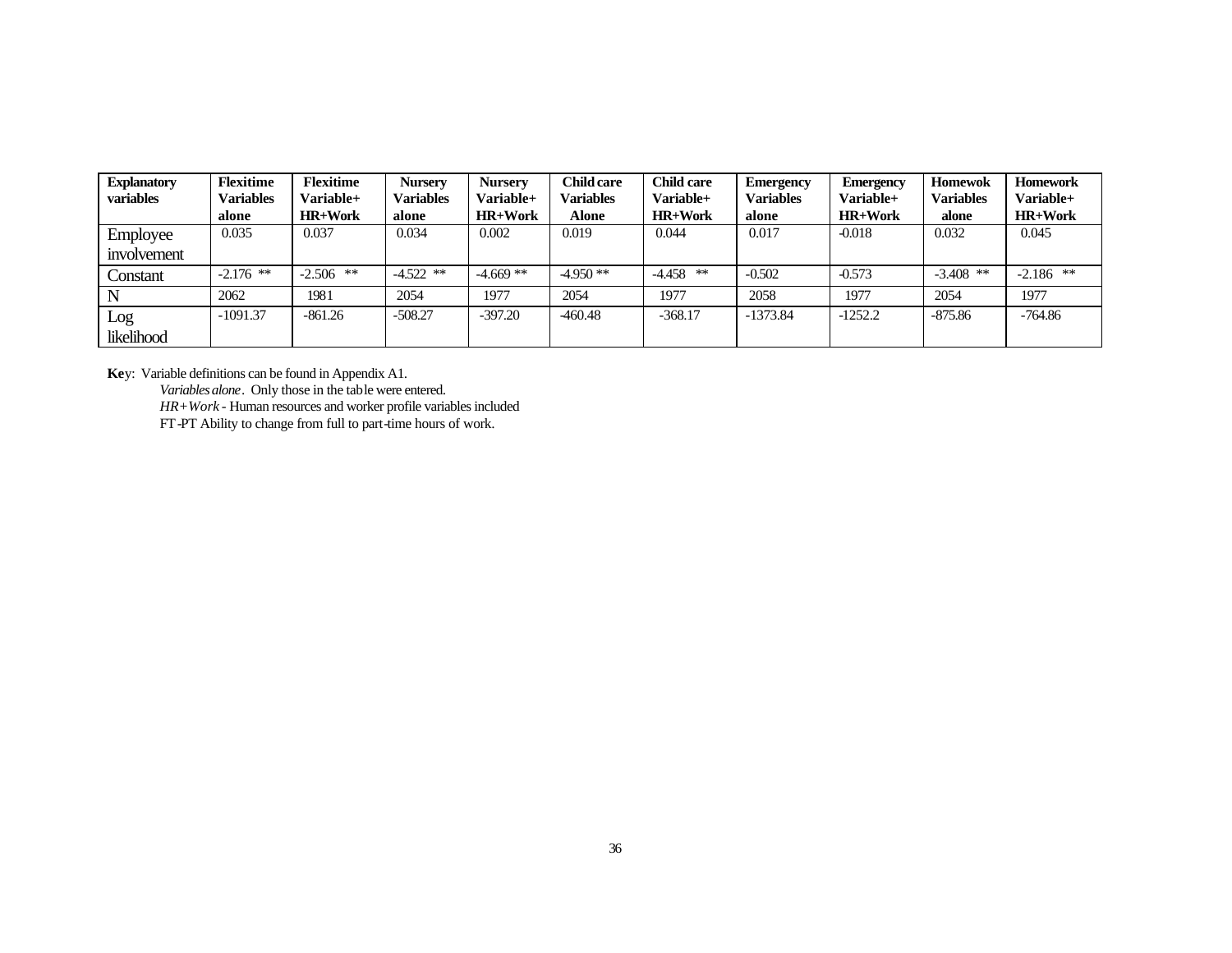# **Table 7. Effects of structural characteristic coefficients on establishments number of family-friendly working arrangements. (Estimated by ordered probit).**

| <b>Explanatory</b>        | <b>Structural variables</b> |                   | After addition of       |        |  |
|---------------------------|-----------------------------|-------------------|-------------------------|--------|--|
| variables                 | only                        |                   | <b>Workforce and HR</b> |        |  |
|                           | Coeff.                      | P> z              | Coeff.                  | P >  z |  |
| Estab size 25-49          | 0.066                       | 0.646             | 0.164                   | 0.301  |  |
| Estab size 50-99          | 0.457                       | 0.002             | 0.442                   | 0.007  |  |
| Estab size 100-199        | 0.694                       | 0.000             | 0.457                   | 0.007  |  |
| Estab size 200-499        | 0.876                       | 0.000             | 0.492                   | 0.006  |  |
| Estab size 500+           | 1.457                       | 0.000             | 1.003                   | 0.000  |  |
| Org size 500-1999         | 0.331                       | 0.012             | 0.079                   | 0.588  |  |
| Org size 2000-9999        | 0.416                       | 0.001             | 0.189                   | 0.180  |  |
| Org size 10k-49,999       | 0.619                       | 0.000             | 0.361                   | 0.026  |  |
| Org size $50k+$           | 0.897                       | 0.000             | 0.686                   | 0.000  |  |
| Manufacturing             | $-1.275$                    | 0.000             | $-0.936$                | 0.000  |  |
| Energy+Utilities          | 0.024                       | 0.928             | $-0.027$                | 0.926  |  |
| Construction              | $-0.988$                    | 0.000             | $-0.474$                | 0.078  |  |
| Wholesale & retail        | $-0.181$                    | 0.387             | $-0.273$                | 0.219  |  |
| Hotel & catering          | 0.093                       | $\frac{1}{0.701}$ | 0.146                   | 0.565  |  |
| <b>Transport</b>          | $-0.750$                    | 0.002             | $-0.441$                | 0.089  |  |
| <b>Financial services</b> | 0.403                       | 0.121             | $-0.163$                | 0.567  |  |
| Other business servs      | 0.126                       | 0.561             | 0.024                   | 0.918  |  |
| Public authorities        | 0.948                       | 0.000             | 0.738                   | 0.003  |  |
| Education                 | 0.898                       | 0.000             | 0.661                   | 0.009  |  |
| Health                    | 0.781                       | 0.000             | 0.142                   | 0.544  |  |
| Foreign control           | 0.986                       | 0.490             | 0.079                   | 0.601  |  |
| Owner control             | $-0.325$                    | 0.014             | $-0.011$                | 0.937  |  |
| multinational             | $-0.233$                    | 0.034             | $-0.216$                | 0.069  |  |
| Recognised union          | 0.583                       | 0.000             | 0.467                   | 0.000  |  |
| Local market              | 0.136                       | 0.247             | 0.136                   | 0.280  |  |
| International market      | 0.190                       | 0.193             | 0.076                   | 0.632  |  |
| No competition            | 0.358                       | 0.031             | 0.376                   | 0.032  |  |
| Few competitors           | $-0.111$                    | 0.281             | $-0.097$                | 0.374  |  |
| Competition missing       | 0.327                       | 0.019             | 0.273                   | 0.070  |  |
| Lab costs 50-75%          | 0.277                       | 0.012             | 0.115                   | 0.321  |  |
| Lab costs 75%+            | 0.279                       | 0.030             | 0.103                   | 0.455  |  |
| Lab costs missing         | 0.012                       | 0.931             | $-0.218$                | 0.159  |  |
| Workplace changes         | 0.087                       | 0.000             | 0.024                   | 0.251  |  |
| Above av. financial       | 0.031                       | 0.695             | $-0.060$                | 0.473  |  |
|                           |                             |                   |                         |        |  |
| $\mathbf N$               | 2189                        |                   | 1981                    |        |  |
| Log likelihood            | -3974.79                    |                   | $-3430.53$              |        |  |

**Ke**y: Variable definitions can be found in Appendix A1.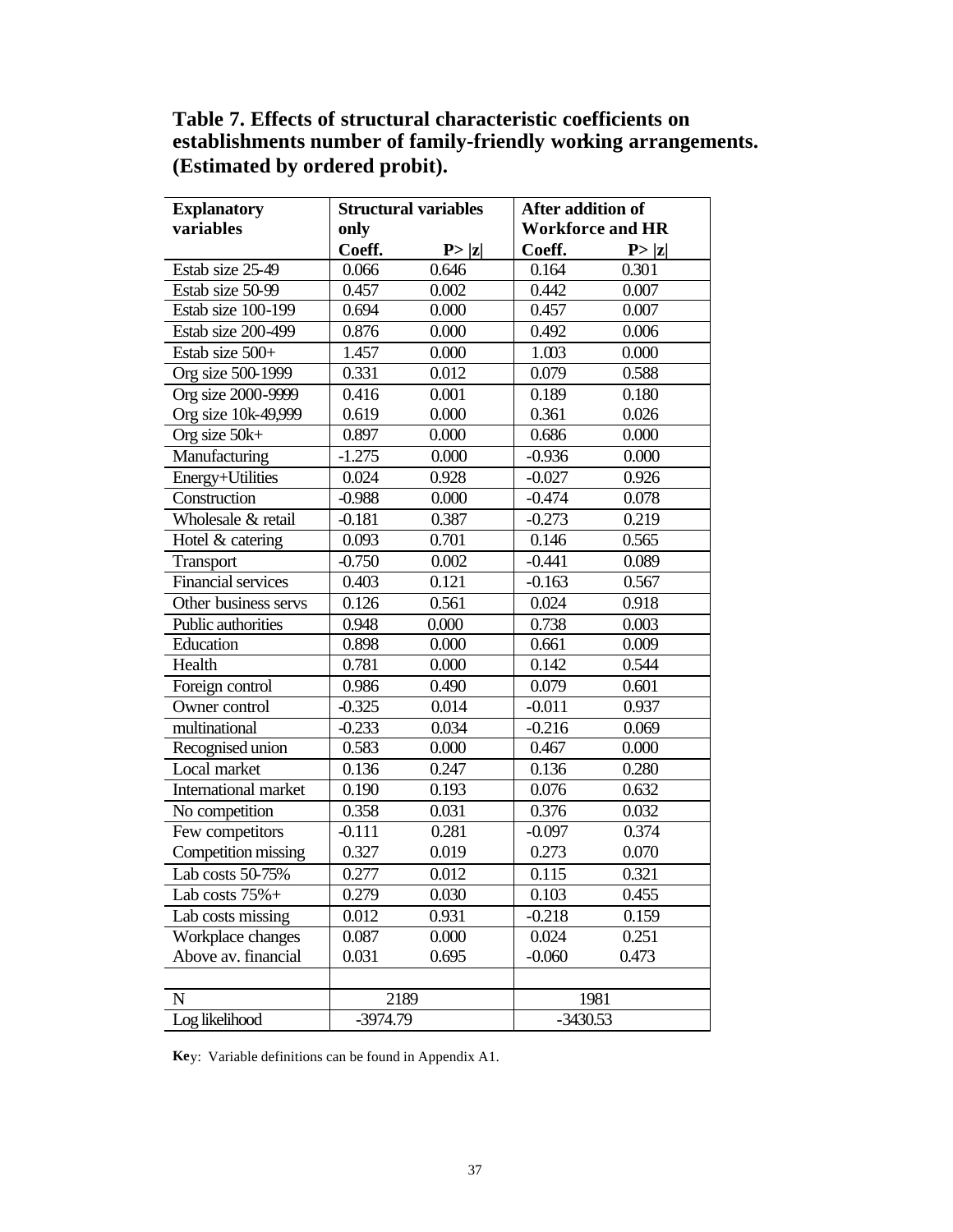# **Table 8. Effects of workforce characteristic coefficients on establishments' number of family-friendly working arrangements. (Estimated by ordered probit with structural and HRM variables).**

|                              | <b>Variables entered alone</b> |        | Variables entered with<br>structural and HR<br>variables |        |
|------------------------------|--------------------------------|--------|----------------------------------------------------------|--------|
| <b>Explanatory variables</b> | <b>Coefficient</b>             | P >  z | Coefficient                                              | P >  z |
|                              |                                |        |                                                          |        |
| % female employees           | 1.699                          | 0.000  | 1.480                                                    | 0.000  |
| High Female PT               | $-0.177$                       | 0.055  | $-0.182$                                                 | 0.095  |
| Share non-man/prof           | $-1.302$                       | 0.000  | $-0.572$                                                 | 0.016  |
| Recruit difficulties         | $-0.109$                       | 0.166  | $-0.111$                                                 | 0.198  |
| Recruit returner female      | 1.162                          | 0.000  | 0.846                                                    | 0.000  |
| Time to learn job 1-6        | 0.455                          | 0.000  | 0.225                                                    | 0.029  |
| mths                         |                                |        |                                                          |        |
| Time to learn job 6+mths     | 0.650                          | 0.000  | 0.135                                                    | 0.279  |
| Discretion high              | $-0.173$                       | 0.076  | 0.078                                                    | 0.458  |
| Temp workers $25% +$         | 0.597                          | 0.000  | 0.203                                                    | 0.089  |
|                              |                                |        |                                                          |        |
| N                            | 2097                           |        | 1981                                                     |        |
| Log likelihood in full       | $-4017.6$                      |        | $-3430.5$                                                |        |
| model                        |                                |        |                                                          |        |

**Ke**y: Variable definitions can be found in Appendix A1.

*Variables alone*. Only those in the table were entered.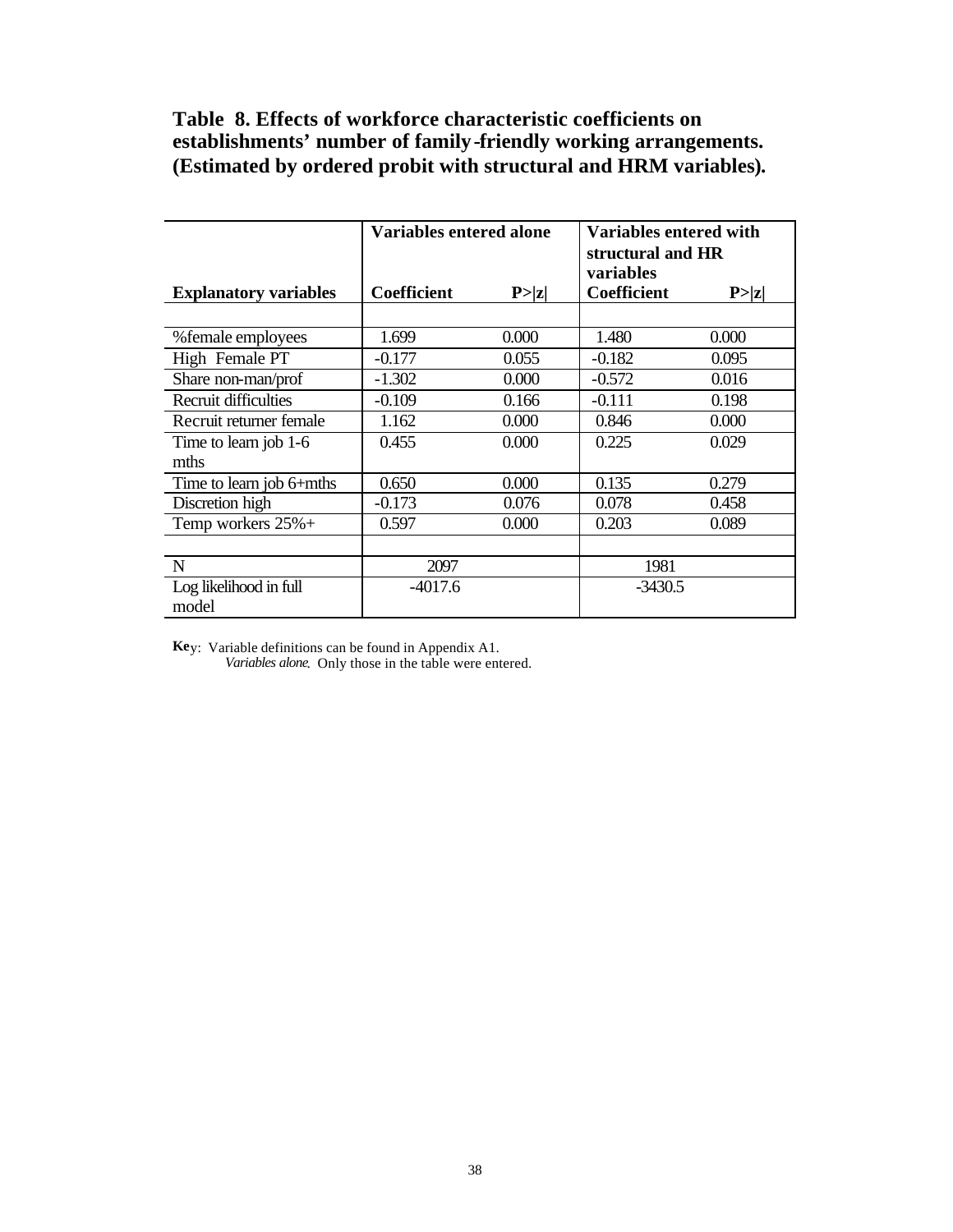| Table 9. Effects of HRM characteristic coefficients on          |
|-----------------------------------------------------------------|
| establishments' number of family-friendly working arrangements. |
| (Estimated by ordered probit).                                  |

|                                 | <b>Variables entered</b> |        | <b>Variables entered with</b> |        |  |
|---------------------------------|--------------------------|--------|-------------------------------|--------|--|
|                                 | alone                    |        | structural and                |        |  |
|                                 |                          |        | workforce variables           |        |  |
| <b>Explanatory variables</b>    | <b>Coefficient</b>       | P >  z | <b>Coefficient</b>            | P >  z |  |
|                                 |                          |        |                               |        |  |
| Family-friend ethos             | 0.301                    | 0.000  | 0.319                         | 0.003  |  |
| <b>Investor in People Award</b> | 0.059                    | 0.508  | $-0.016$                      | 0.864  |  |
| Performance Related Pay         | 0.034                    | 0.749  | 0.318                         | 0.006  |  |
| Other fringe benefits           | 0.252                    | 0.004  | 0.253                         | 0.009  |  |
| % on regular Overtime           | $-0.530$                 | 0.000  | $-0.229$                      | 0.089  |  |
| HR specialist at establishment  | 0.053                    | 0.549  | $-0.008$                      | 0.943  |  |
| HR specialist at HO             | 0.275                    | 0.001  | 0.460                         | 0.000  |  |
| Consults on FF and EO           | 0.257                    | 0.004  | 0.166                         | 0.086  |  |
| Equal opportunities medium      | 0.327                    | 0.014  | $-0.005$                      | 0.971  |  |
| Equal opportunities high        | 1.243                    | 0.000  | 0.527                         | 0.001  |  |
| Recent bad industrial relations | 0.501                    | 0.000  | 0.370                         | 0.001  |  |
| High commitment management      | 0.505                    | 0.000  | 0.222                         | 0.002  |  |
| Employee involvement            | 0.068                    | 0.000  | 0.029                         | 0.117  |  |
|                                 |                          |        |                               |        |  |
|                                 |                          |        |                               |        |  |
| $\mathbf N$                     | 2062                     |        | 1981                          |        |  |
| Log likelihood in full model    | $-3853.78$               |        | $-3430.53$                    |        |  |

**Ke**y: Variable definitions can be found in Appendix A1.

*Variables alone*. Only those in the table were entered.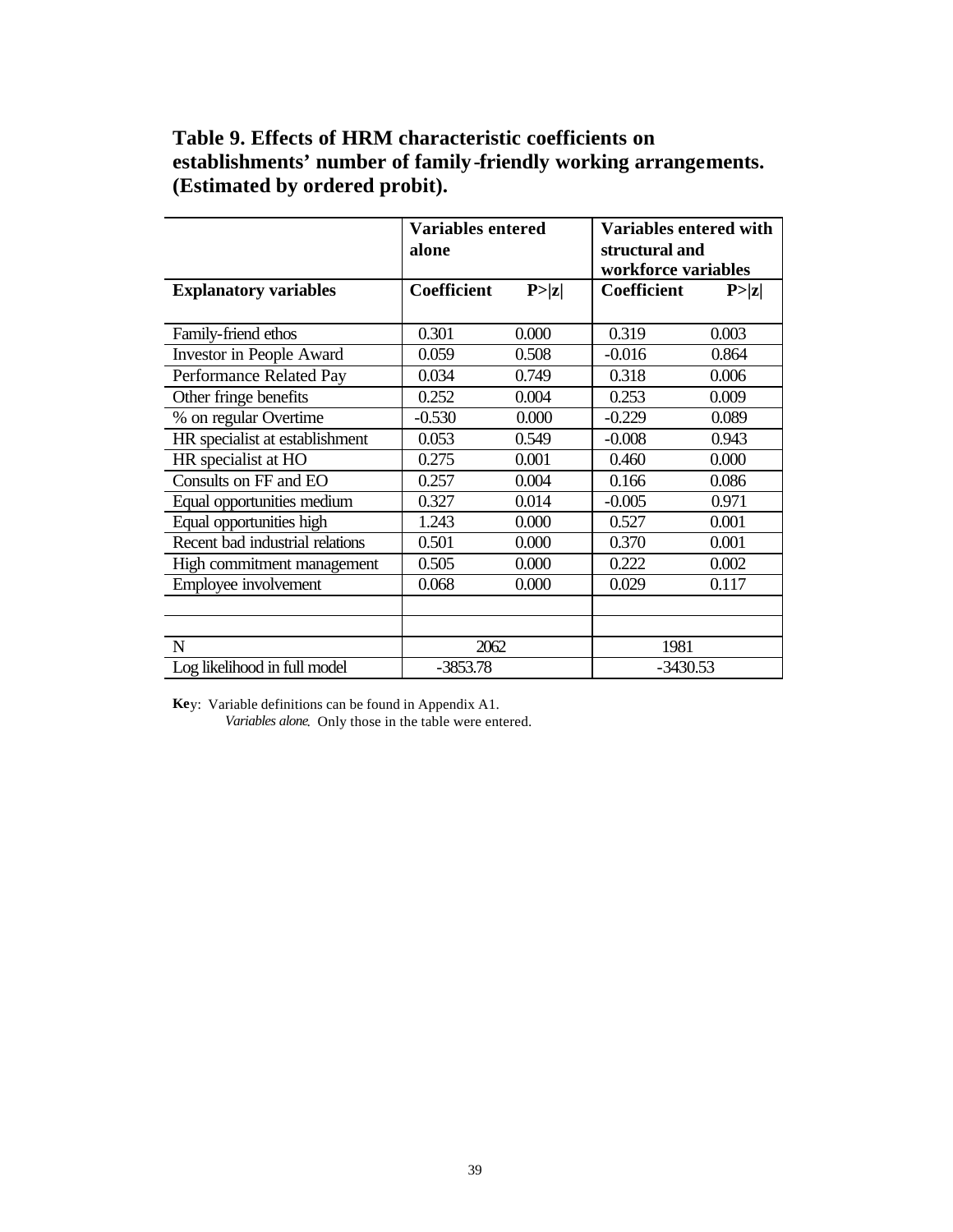|  |  |  |  |  |  | <b>Appendix Table A1. WERS Variable Definitions</b> |
|--|--|--|--|--|--|-----------------------------------------------------|
|--|--|--|--|--|--|-----------------------------------------------------|

| Variable                          | Mean  | <b>SD</b> | <b>Definition and WERS source variable</b>                                                                                            |
|-----------------------------------|-------|-----------|---------------------------------------------------------------------------------------------------------------------------------------|
|                                   |       |           |                                                                                                                                       |
|                                   |       |           | <b>Employers' Family-friendly practice variables:</b>                                                                                 |
| Parental leave                    | 0.434 | 0.496     | Entitlement to non-managerial employees of parental leave 0/1 (ifamily 1-80)                                                          |
| homework                          | 0.182 | 0.386     | Entitlement to non-managerial employees of working at or from home in<br>normal working hours 0/1 (ifamily 1-8)                       |
| Term time                         | 0.205 | 0.404     | Entitlement to non-managerial employees of term-time only contracts 0/1<br>$(ifamily 1-8)$                                            |
| FT-PT                             | 0.586 | 0.493     | Entitlement to non-managerial employees switching from full-time to part-time<br>employment 0/1 (ifamily 1-8)                         |
| jobshare                          | 0.389 | 0.488     | Entitlement to non-managerial employees of job sharing schemes 0/1<br>(ifamily1-8)                                                    |
| nursery                           | 0.079 | 0.27      | Entitlement to non-managerial employees of workplace nursery or nursery<br>linked with workplace 0/1 (ifamily 1-8)                    |
| childcare                         | 0.068 | 0.251     | Entitlement to non-managerial employees of financial help/subsidy to parents<br>for child care $0/1$ (ifamily 1-8)                    |
| flexitime                         | 0.272 | 0.445     | Employer has flexitime for some non-managerial employees 0/1 (jtimear1-8)                                                             |
| Emergency                         | 0.402 | 0.49      | If employee has need to take time off at short notice, there is special leave or<br>leave without pay to cover this $0/1$ , (if moff) |
| Paternity                         | 0.648 | 0.478     | Employer has written policy giving male employees entitlement to specific                                                             |
| leave                             |       |           | period of leave when their children are born, or has another arrangement: 0/1,<br>(imaleoff)                                          |
| Paternity/<br>parental            | 0.687 | 0.464     | Either has parental leave or paternity leave variables 0/1                                                                            |
| Number of                         | 2.857 | 1.972     | Number of family-friendly policies, up to 9.                                                                                          |
| policies                          |       |           |                                                                                                                                       |
|                                   |       |           | Structural and performance variables                                                                                                  |
| Estab 0-24                        | 0.12  | 0.325     | Reference group. Establishment size 0-24 employees, (Zallemps)                                                                        |
| Estab 25-49                       | 0.181 | 0.385     | Establishment size 23-49 employees, 0/1 (Zallemps)                                                                                    |
| Estab 50-99                       | 0.179 | 0.384     | Establishment size 50-99 employees<br>$0/1$ (Zallemps)                                                                                |
| Estab 100-199                     | 0.177 | 0.381     | Establishment size $\geq$ 100 employees and less than 199,<br>$0/1$ (Zallemps)                                                        |
| Estab 200-499                     | 0.208 | 0.406     | Establishment size $\geq$ 200 employees and less than 499,<br>$0/1$ (Zallemps)                                                        |
| Estab 500plus                     | 0.136 | 0.342     | Establishment size $\geq$ 500 employees 0/1 (Zallemps)                                                                                |
| Org 10-499                        | 0.351 | 0.477     | Reference group. size of organisation 10-499 employees, (Auktot)                                                                      |
| Org 500-1999                      | 0.144 | 0.351     | size of organisation 500-1999 employees, 0/1 (Auktot)                                                                                 |
| Org 2k-9999                       | 0.211 | 0.408     | size of organisation 2000-9999 employees, 0/1 (Auktot)                                                                                |
| Org 10k-<br>49999                 | 0.15  | 0.357     | size of organisation 10000-49999 employees, 0/1 (Auktot)                                                                              |
| Org $50k+$                        | 0.144 | 0.351     | size of organisation $50000 +$ employees, $0/1$ (Auktot)                                                                              |
| Industry                          |       |           |                                                                                                                                       |
| categories:                       |       |           |                                                                                                                                       |
| Community                         | 0.051 | 0.219     | Reference group. Other community services (asic)                                                                                      |
| Manufacture                       | 0.136 | 0.343     | (asic)<br>0/1                                                                                                                         |
| Energy/<br>Utilities              | 0.037 | 0.188     | 0/1<br>(asic)                                                                                                                         |
| Construction                      | 0.051 | 0.22      | (asic)<br>0/1                                                                                                                         |
| Wholesale/<br>retail              | 0.147 | 0.354     | 0/1<br>(asic)                                                                                                                         |
| Hotel                             | 0.058 | 0.234     | 0/1<br>(asic)                                                                                                                         |
| <b>&amp;catering</b><br>Transport | 0.062 | 0.241     | (a <sub>sic</sub> )<br>0/1                                                                                                            |
|                                   |       |           |                                                                                                                                       |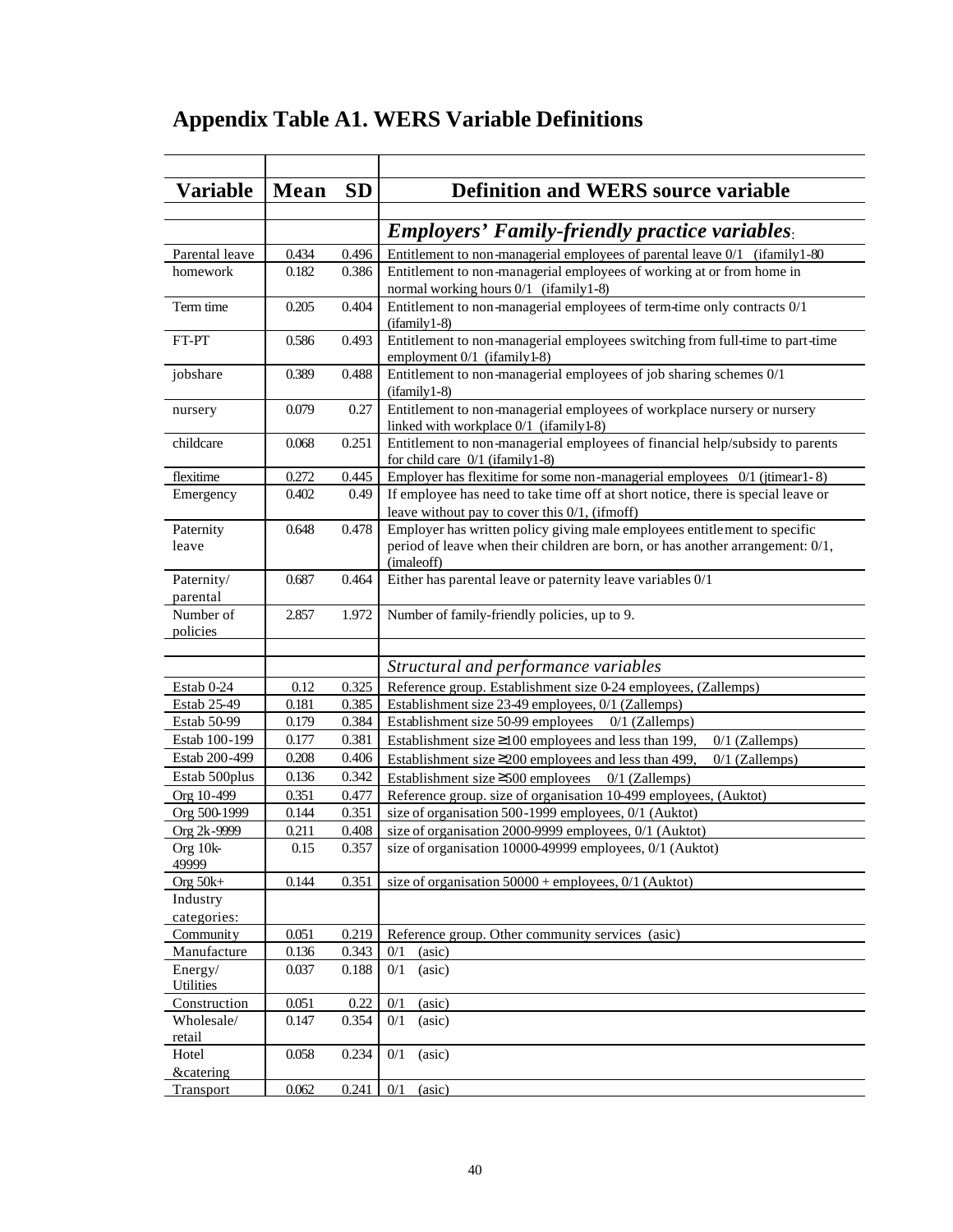| Financial                | 0.046          | 0.21           | $0/1$ (asic)                                                                                                                                                   |
|--------------------------|----------------|----------------|----------------------------------------------------------------------------------------------------------------------------------------------------------------|
| servs                    |                |                |                                                                                                                                                                |
| <b>Business</b>          | 0.104          | 0.305          | 0/1<br>(asic)                                                                                                                                                  |
| servs                    |                |                |                                                                                                                                                                |
| Public                   | 0.084          | 0.277          | 0/1<br>(asic)                                                                                                                                                  |
| authorities<br>Education |                |                |                                                                                                                                                                |
| Health                   | 0.111<br>0.114 | 0.315<br>0.317 | 0/1<br>(asic)<br>0/1<br>$(as\mathbf{k})$                                                                                                                       |
| public                   | 0.309          | 0.462          | Public sector organisation 0/1 (astatus)                                                                                                                       |
| foreign                  | 0.103          | 0.304          | foreign controlled: If private sector - foreign owned/controlled                                                                                               |
|                          |                |                | or predominantly foreign owned $(51\% \text{ or more})$ 0/1 (astatus and acontrol)                                                                             |
| owner                    | 0.129          | 0.335          | owner controlled: If private sector but not PLC, and single individual or family                                                                               |
|                          |                |                | have controlling interest over the company (i.e. at least 50 percent ownership)                                                                                |
|                          |                |                | $0/1$ (astatus and aconint)                                                                                                                                    |
| multinational            | 0.22           | 0.415          | multinational: organisation owns or controls subsidiary companies or                                                                                           |
|                          |                |                | establishments outside the UK 0/1 (asubsid)                                                                                                                    |
| Recognised               | 0.559          | 0.497          | union recognised by management for negotiating pay and conditions for any                                                                                      |
| union                    |                |                | section of the workforce in the establishment, (erecog01-10) and has employees                                                                                 |
|                          |                |                | as members (Eanyemp), 0/1                                                                                                                                      |
| Marketlocal              | 0.428          | 0.495          | market for main product or service is primarily local or regional<br>0/1                                                                                       |
| Market                   | 0.183          | 0.387          | (kmarket)<br>Reference group                                                                                                                                   |
| national                 |                |                | market for main product or service is primarily national 0/1 (kmarket)                                                                                         |
| Market                   | 0.126          | 0.332          | market for main product or service is primarily international<br>0/1<br>(kmarket)                                                                              |
| international            |                |                |                                                                                                                                                                |
| N <sub>o</sub>           | 0.082          | 0.275          | Main competitors for main product (or service) are none 0/1 (Kcompet)                                                                                          |
| competitors              |                |                |                                                                                                                                                                |
| Few                      | 0.246          | 0.431          | Main competitors for main product (or service) are few 0/1 (Kcompet)                                                                                           |
| competitors              |                |                |                                                                                                                                                                |
| Many                     | 0.403          | 0.491          | Reference group.                                                                                                                                               |
| competitors              |                |                | Main competitors for main product (or service) are many. (Kcompet)                                                                                             |
| Competitors              | 0.269          | 0.444          | Main competitors for main product (or service) are missing. 0/1 (Kcompet)                                                                                      |
| missing<br>Labour costs  |                |                |                                                                                                                                                                |
| 50-75%                   | 0.232          | 0.422          | proportion of establishment sales revenue / operating costs accounted for by<br>wages, salaries and other labour costs like pensions and national insurance is |
|                          |                |                | $50-75\%, 0/1,$ (kprosal)                                                                                                                                      |
| Labour costs             | 0.217          | 0.412          | proportion of establishment sales revenue / operating costs accounted for by                                                                                   |
| $75% +$                  |                |                | wages, salaries and other labour costs like pensions and national insurance is                                                                                 |
|                          |                |                | 75% or more, $0/1$ , (kprosal)                                                                                                                                 |
| Labour costs             | 0.092          | 0.289          | proportion of establishment sales revenue / operating costs accounted for by                                                                                   |
| missing                  |                |                | wages, salaries and other labour costs like pensions and national insurance                                                                                    |
|                          |                |                | missing, $0/1$ (kprosal)                                                                                                                                       |
| Labour costs             | 0.458          | 0.498          | Reference group.                                                                                                                                               |
| 1-50%                    |                |                | Proportion of establishment sales revenue / operating costs accounted for by                                                                                   |
|                          |                |                | wages, salaries and other labour costs like pensions and national insurance 1-                                                                                 |
|                          | 3.813          |                | 50%,<br>(kprosal)                                                                                                                                              |
| Workplace<br>changes     |                | 2.209          | number of workplace changes introduced by management in the past 5 years (0<br>to 7) (Lmancha1 $-8$ ) out of:                                                  |
|                          |                |                | - changes in payment systems                                                                                                                                   |
|                          |                |                | - introduction of new technology                                                                                                                               |
|                          |                |                | - changes in working time arrangements                                                                                                                         |
|                          |                |                | - changes in the organisation of work                                                                                                                          |
|                          |                |                | - changes in work techniques or procedures                                                                                                                     |
|                          |                |                | - introduction of initiatives to involve employees                                                                                                             |
|                          |                |                | - introduction of new product or service                                                                                                                       |
| Above                    | 0.493          | 0.5            | Manager assesses workplace's financial performance as a lot better or, better                                                                                  |
| average                  |                |                | than average, $0/1$ (kestper1)                                                                                                                                 |
| financial<br>performance |                |                |                                                                                                                                                                |
|                          |                |                |                                                                                                                                                                |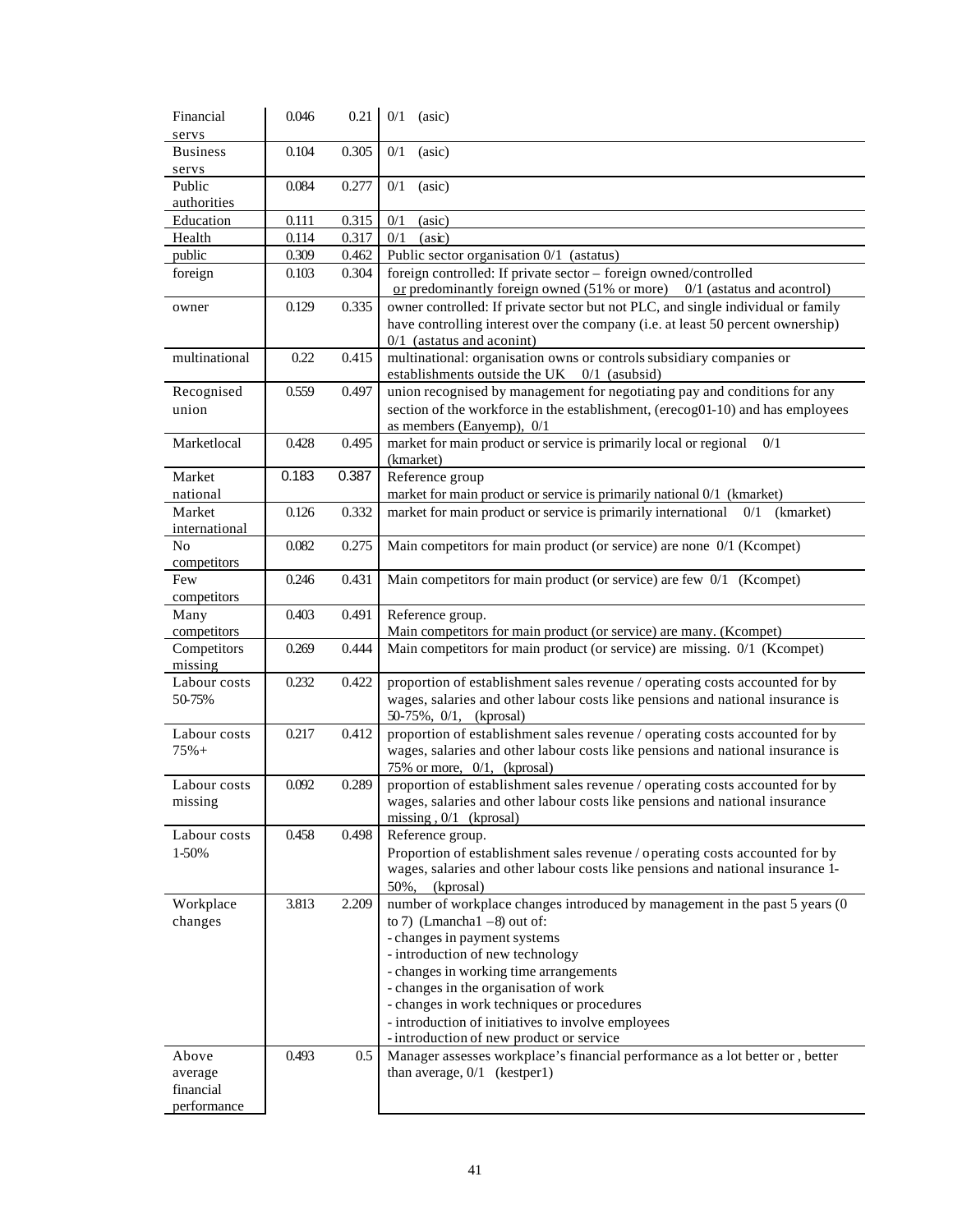|                                                            |                |                | <b>HR</b> practice and workforce variables                                                                                                                                                                                                                                                                                                                                                                                                                                                                          |
|------------------------------------------------------------|----------------|----------------|---------------------------------------------------------------------------------------------------------------------------------------------------------------------------------------------------------------------------------------------------------------------------------------------------------------------------------------------------------------------------------------------------------------------------------------------------------------------------------------------------------------------|
| Ethos                                                      | 0.186          | 0.389          | Manager thinks it is up to individual employees to balance work/family<br>responsibilities: strongly agrees or agrees $= 1/0$ (aphras04)                                                                                                                                                                                                                                                                                                                                                                            |
| IiP award                                                  | 0.335          | 0.472          | workplace/organisation accredited as an Investor in People 0/1 (baward)                                                                                                                                                                                                                                                                                                                                                                                                                                             |
| Performance<br>related pay                                 | 0.166          | 0.372          | performance related pay $-0/1$<br>Has performance related pay and proportion of non-managerial employees at<br>workplace who received performance-related pay in the past 12 months was at<br>least 20 percent<br>(ffacto01-12 and fpernon)                                                                                                                                                                                                                                                                         |
| Other fringe<br>benefits                                   | 0.29           | 0.454          | other fringe benefits $-$ 0/1<br>Employees in largest occupational group entitled to any of the following non-<br>pay terms and conditions:<br>company car or allowances or<br>private health insurance<br>(fothtit1 to fothtit6)                                                                                                                                                                                                                                                                                   |
| HR specialist<br>at establish                              | 0.377          | 0.485          | HR specialist at establishment, 0/1. (brelate)                                                                                                                                                                                                                                                                                                                                                                                                                                                                      |
| HR specialist<br>at HO                                     | 0.535          | 0.499          | HR specialist at Head office (if multi-site) 0/1 (bsepar)                                                                                                                                                                                                                                                                                                                                                                                                                                                           |
| Consults on<br>FF and EO<br>Time to learn<br>job 0-1 month | 0.425<br>0.269 | 0.495<br>0.444 | Whether workplace consultation committee discusses welfare services and<br>facilities (eg. child care) or equal opportunities, 0/1 (dwhich01 to dwhich12)<br>Reference group.<br>Time to learn job for new employee in largest occupational group to job as well<br>as more experienced employee already working here, up to one month,<br>(cstuckin)                                                                                                                                                               |
| Time to learn<br>job $1-6$<br>months                       | 0.5            | 0.5            | Time to learn job for new employee in largest occupational group to job as well<br>as more experienced employee already working here, 1-6 months, 0/1<br>(cstuckin)                                                                                                                                                                                                                                                                                                                                                 |
| Time to learn<br>job 6+months                              | 0.231          | 0.421          | Time to learn job for new employee in largest occupational group to job as well<br>as more experienced employee already working here, more than 6 months, 0/1<br>(cstuckin)                                                                                                                                                                                                                                                                                                                                         |
| Difficult<br>recruitment<br>any                            | 0.55           | 0.498          | any recruitment difficulties across all occupational groups 0/1<br>(cavacdif1-9)                                                                                                                                                                                                                                                                                                                                                                                                                                    |
| Difficult<br>recruitment<br>high occs                      | 0.326          | 0.469          | difficulty recruiting in the following occupational groups: 0/1<br>managers and senior administrative; professional; technical and scientific<br>(cavacdif1-3)                                                                                                                                                                                                                                                                                                                                                      |
| Non manager<br>/professional<br>share                      | 0.769          | 0.237          | non-managerial level staff as proportion of all employees:<br>managerial level staff includes the occupational groups, 'Managers and senior<br>administrative' and 'Professional'<br>(zcle_tot + zcrt_tot + zptc_tot +zsal_tot + zope_tot +zrou_tot / zallemps)                                                                                                                                                                                                                                                     |
| Female<br>returner                                         | 0.162          | 0.368          | encourage applications from women returning to work when filling vacancies<br>$0/1$ (cspecial-6)                                                                                                                                                                                                                                                                                                                                                                                                                    |
| Employee<br>involvement                                    | 12.89          | 2.361          | Scale from aggregation of 4 manager attitude questions scored on 5 point scale<br>strongly agree to strongly disagree.<br>Those at the top are best placed to make decisions (aphras05)<br>We do not introduce any changes here without first discussing the implications<br>with employees (aphras08)<br>Most decisions at this workplace are made without consulting employees<br>$(\text{aphras}10)$<br>We frequently ask employees at our workplace to help us in ways not specified<br>in their job (aphras01) |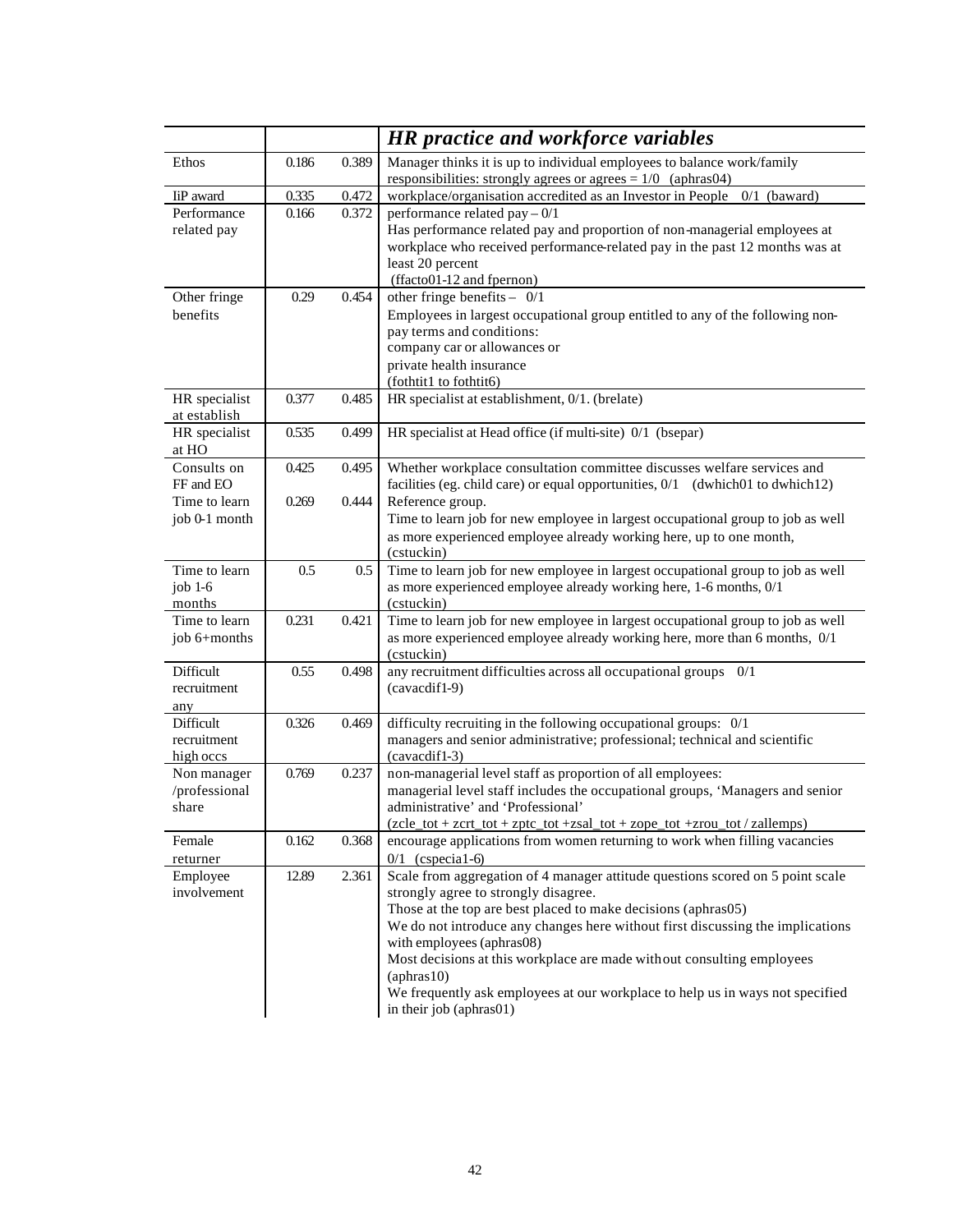| Recent bad<br>Industrial<br>Relations | 0.201 | 0.401   | Recent industrial action or disputes: 0/1<br>Either Industrial action threatened or taken had a very/fairly important upward<br>effect on size of pay settlement or review (gacti001-011)<br>or There has been a collective dispute with any group of workers over pay or<br>conditions in the last 12 months (gdispute)<br>or Any unions in workplace threatened to take the following action in the last 12<br>months: strike, overtime ban or restriction, work to rule, go slow, blacking of<br>work, work in / sit in, other industrial action (gpstyr1-7)<br>or Unions in workplace have balloted their members to establish level of<br>support for industrial action in the last 12 months (gballot) |
|---------------------------------------|-------|---------|--------------------------------------------------------------------------------------------------------------------------------------------------------------------------------------------------------------------------------------------------------------------------------------------------------------------------------------------------------------------------------------------------------------------------------------------------------------------------------------------------------------------------------------------------------------------------------------------------------------------------------------------------------------------------------------------------------------|
| No Equal                              | 0.142 | 0.35    | Reference group                                                                                                                                                                                                                                                                                                                                                                                                                                                                                                                                                                                                                                                                                              |
| Opps                                  |       |         | No equal opportunity policy - (ipolicy, iwhynot1-7)<br>Workplace (or organisation of which it is a part of) does not have a formal<br>written policy on equal opportunities or managing diversity excluding those<br>establishments which have a policy but have not written it down or who aim at<br>being an equal opportunities employer.                                                                                                                                                                                                                                                                                                                                                                 |
| <b>Equal Opps</b><br>medium           | 0.340 | 0.474   | Workplace has a formal written policy on equal opportunities or managing<br>diversity or workplace has a policy but not written it down No further action<br>taken. 0/1 (ipolicy, iwhynot1-7, ipracti1-7)                                                                                                                                                                                                                                                                                                                                                                                                                                                                                                    |
| <b>Equal Opps</b><br>high             | 0.514 | $0.5\,$ | Workplace has a formal written policy on equal opportunities or managing<br>diversity or workplace has a policy but not written it down and one of following<br>done by workplace or applies to workplace:<br>Collect statistics on posts held by men and women<br>Monitor promotions by gender, ethnicity etc.<br>Review selection and other procedures to identify indirect discrimination<br>Review the relative pay rates of different groups<br>0/1, (ipolicy, iwhynot1-7, ipracti1-7)                                                                                                                                                                                                                  |
| % female                              | 0.498 | 0.284   | Proportion of female to total employees in establishment                                                                                                                                                                                                                                                                                                                                                                                                                                                                                                                                                                                                                                                     |
| employees<br>High female<br>part time | 0.376 | 0.485   | (zfemfull+zfemprt/zallemps)<br>Percent of part time in female workforce $>$ %.<br>(Zfemprt/zfemfull+zfemprt)                                                                                                                                                                                                                                                                                                                                                                                                                                                                                                                                                                                                 |
| Discretion<br>high                    | 0.215 | 0.411   | To what extent do employees in largest occupational group have discretion over<br>how they do their work. Answer = $a$ lot $0/1$ (c discret)                                                                                                                                                                                                                                                                                                                                                                                                                                                                                                                                                                 |
| % on regular<br>overtime              | 0.42  | 0.336   | Proportion of employees (in the largest occupational group) at this<br>establishment regularly working overtime or hours in excess of the normal<br>working week, whether paid or unpaid -<br>(use mid point of banded categories jovertim)                                                                                                                                                                                                                                                                                                                                                                                                                                                                  |
| Temp workers<br>$25% +$               | 0.187 | 0.39    | Proportion of all employees at this workplace working on fixed term contracts is<br>more than $25\%$ . $0/1$ (jfiterm)                                                                                                                                                                                                                                                                                                                                                                                                                                                                                                                                                                                       |
|                                       |       |         |                                                                                                                                                                                                                                                                                                                                                                                                                                                                                                                                                                                                                                                                                                              |
|                                       |       |         | <b>HR Practices - Factor Analysis variables</b>                                                                                                                                                                                                                                                                                                                                                                                                                                                                                                                                                                                                                                                              |
|                                       |       |         | High Commitment Management Practices - first factor eigenvalue>1. Factor<br>score. Variables included, dummy variables 0/1                                                                                                                                                                                                                                                                                                                                                                                                                                                                                                                                                                                   |
| teams                                 | 0.743 | 0.437   | $\geq$ 40% of employees (in largest occupational group) working in formally<br>designated teams                                                                                                                                                                                                                                                                                                                                                                                                                                                                                                                                                                                                              |
| briefing                              | 0.894 | 0.308   | System of briefing for any section or sections of the workforce                                                                                                                                                                                                                                                                                                                                                                                                                                                                                                                                                                                                                                              |
| committee                             | 0.328 | 0.469   | At least one committee of managers and employers at workplace primarily<br>concerned with consultation rather than negotiation and committee is very/fairly<br>influential on management's decisions affecting the workforce                                                                                                                                                                                                                                                                                                                                                                                                                                                                                 |
| qualcirc                              | 0.477 | 0.5     | Groups at workplace that solve specific problems or discuss aspects of<br>performance or quality                                                                                                                                                                                                                                                                                                                                                                                                                                                                                                                                                                                                             |
| survey                                | 0.482 | 0.5     | Management conducted a formal survey of employees' views or opinions<br>during the past five years                                                                                                                                                                                                                                                                                                                                                                                                                                                                                                                                                                                                           |
|                                       |       |         |                                                                                                                                                                                                                                                                                                                                                                                                                                                                                                                                                                                                                                                                                                              |
|                                       |       |         | Other ways in which management communicates or consults with employees at<br>establishment:                                                                                                                                                                                                                                                                                                                                                                                                                                                                                                                                                                                                                  |
| othcons1                              | 0.388 | 0.487   | Regular meetings with entire workforce present                                                                                                                                                                                                                                                                                                                                                                                                                                                                                                                                                                                                                                                               |
| othcons2                              | 0.686 | 0.464   | Systematic use of management chain/cascading of information                                                                                                                                                                                                                                                                                                                                                                                                                                                                                                                                                                                                                                                  |
| othcons3                              | 0.286 | 0.452   | Suggestion schemes                                                                                                                                                                                                                                                                                                                                                                                                                                                                                                                                                                                                                                                                                           |